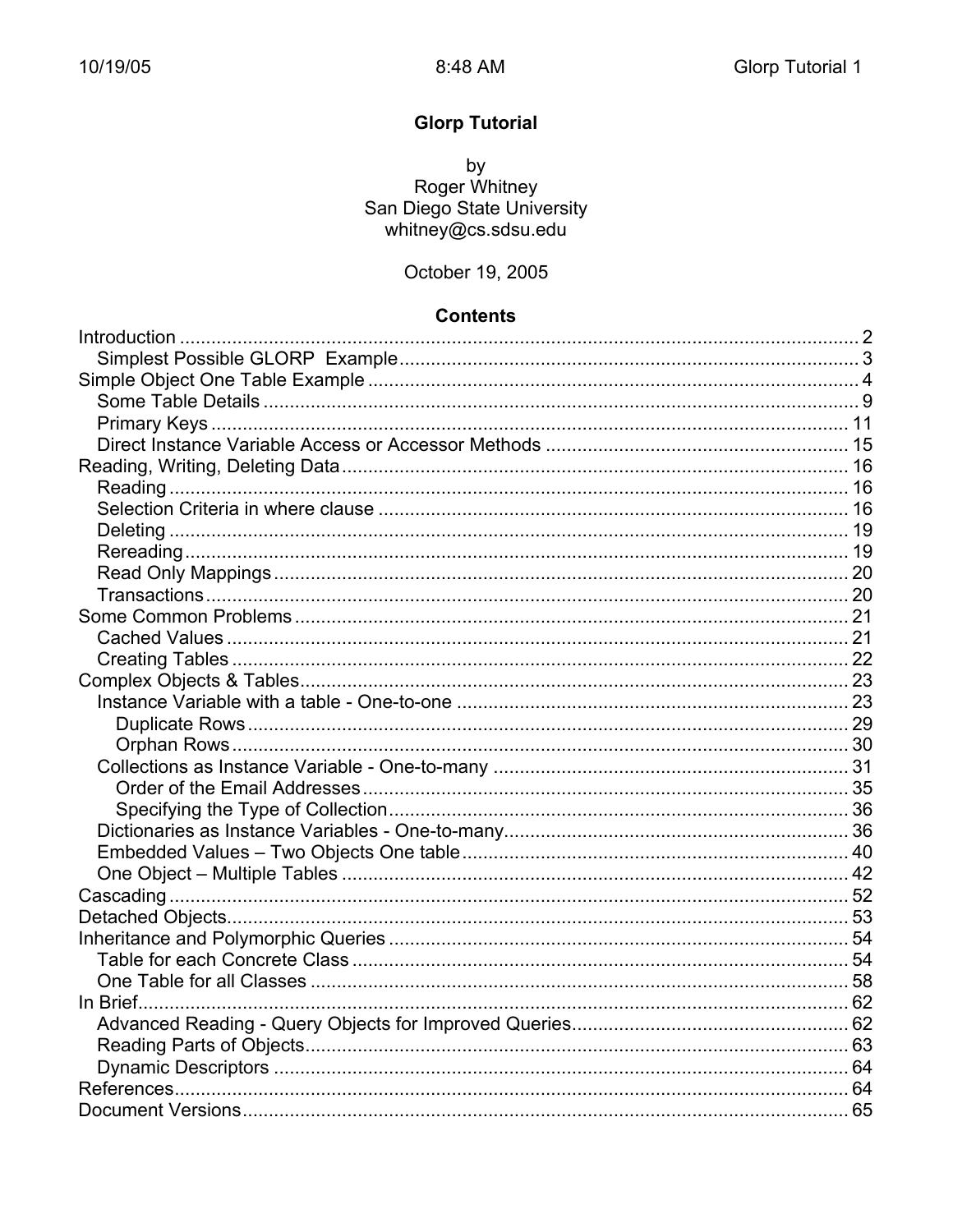#### **Introduction**

Glorp (Generalized Lightweight Object-Relational Persistence) is an object-to-relationaldatabase mapping layer for Smalltalk. It is available for a number of dialects of Smalltalk including VisualWorks and Squeak. Glorp can be used will a number of relational databases including Oracle, PostgreSQL, SQLServer, Access and SAP.

The examples in this tutorial were run using VisualWorks 7.2, Glorp 0.3.44 through 0.3.111 and PostgreSQL 7.4.

Relational databases are often used for persistence of data for programs. Smalltalk code consists of interacting objects. Relational databases consist of tables of data. The tables are often normalized. The goal of GLORP is to make the use of relational databases with Smalltalk as transparent as possible.

Many of the concepts used by GLORP are discussed in Martin Fowler's book Patterns of Enterprise Application Architecture. For those that wish to learn more about object-to-relational mappings references to relevant sections of the book are given in this tutorial.

# **A Database**

Before you can use GLORP you need to have a relational database to work with. This tutorial does not cover installing and running a relational database. You also need to have the drivers for that database loaded in the Smalltalk image.

# **Loading GLORP**

To get the latest version of GLORP use the CINCOM public repository. Load the bundles Glorp and GlorpTest. The later contains many unit tests that are useful in learning about Glorp features. The examples in this tutorial are slight variations on examples found in the unit tests.

If you don't need the latest version of GLORP you can load the version that comes with VisualWorks. You will find it in the preview directory of the VW installation. First load the parcel GlorpVWPort.pcl then load the parcels Glorp.pcl and GlorpTest.pcl.

# **Running GLORP Unit Tests**

Before you can run the GLORP unit tests you need to configure them to use your database. To do this you need to edit the correct class method in the class GlorpDatabaseLoginResource, which is in the GlorpDBTests package in the GlorpTest bundle. The accessing protocol of the class methods in GlorpDatabaseLoginResource contains methods for default logins for different databases. Find the correct one for your database edit it with the correct database information. For this tutorial I used a PostgreSQL database on my local machine, so I edited defaultPostgreSQLLocalLogin as below. Once the method contains the correct username, password and connection data execute the comment in the method assigning DefaultLogin.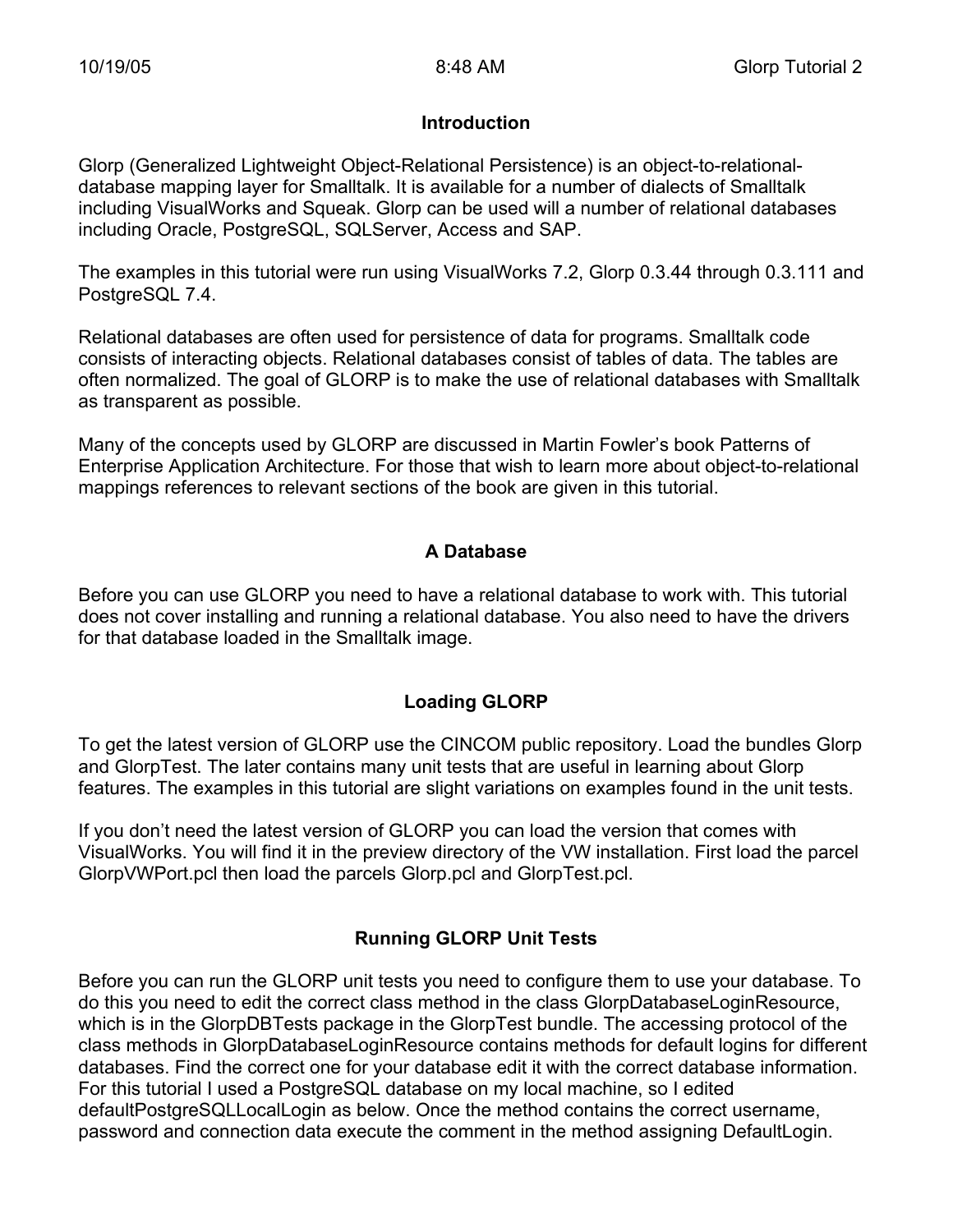Now you are ready to run the GLORP unit tests. The tests are regular SUnit tests, so run them with your favorite SUnit tool. There are over 300 tests so it will take a while to run them all.

GlorpDatabaseLoginResource class>>defaultPostgreSQLLocalLogin "To set the default database login to PostgreSQL, execute the following statement." "DefaultLogin := self defaultPostgreSQLLocalLogin."

 $^{\wedge}$ (Login new) database: PostgreSQLPlatform new; username: 'whitney'; password: 'topSecret'; connectString: 'localhost:5432\_test'.

# **Simplest Possible GLORP Example**

It is possible in GLORP to send an SQL statement to the database. If this all you wish to do there is no point in using GLORP, just use the database drivers for your database. The following example is useful to determine if GLORP can talk to the database. If you are not using PostgreSQL you need to change the connectString and the SQL set to the database. The connectString is the connect string used by the database driver for your database. For PostgreSQI the connection string has the form machineNameOrIP:portNumber\_database. The SQL string needs to be something that you know will work on your database.

login := Login new database: PostgreSQLPlatform new; username: 'usernameHere'; password: 'passwordHere'; connectString: '127.0.0.1 test'.

Once we have the needed information we can log on to the database.

accessor := DatabaseAccessor forLogin: login. accessor login.

Once we are logged on we can use an accessor to execute SQL statements.

result := accessor basicExecuteSQLString: 'select  $1 + 1'$ . result next first

accessor logout.

The last statement ends the connection to the database.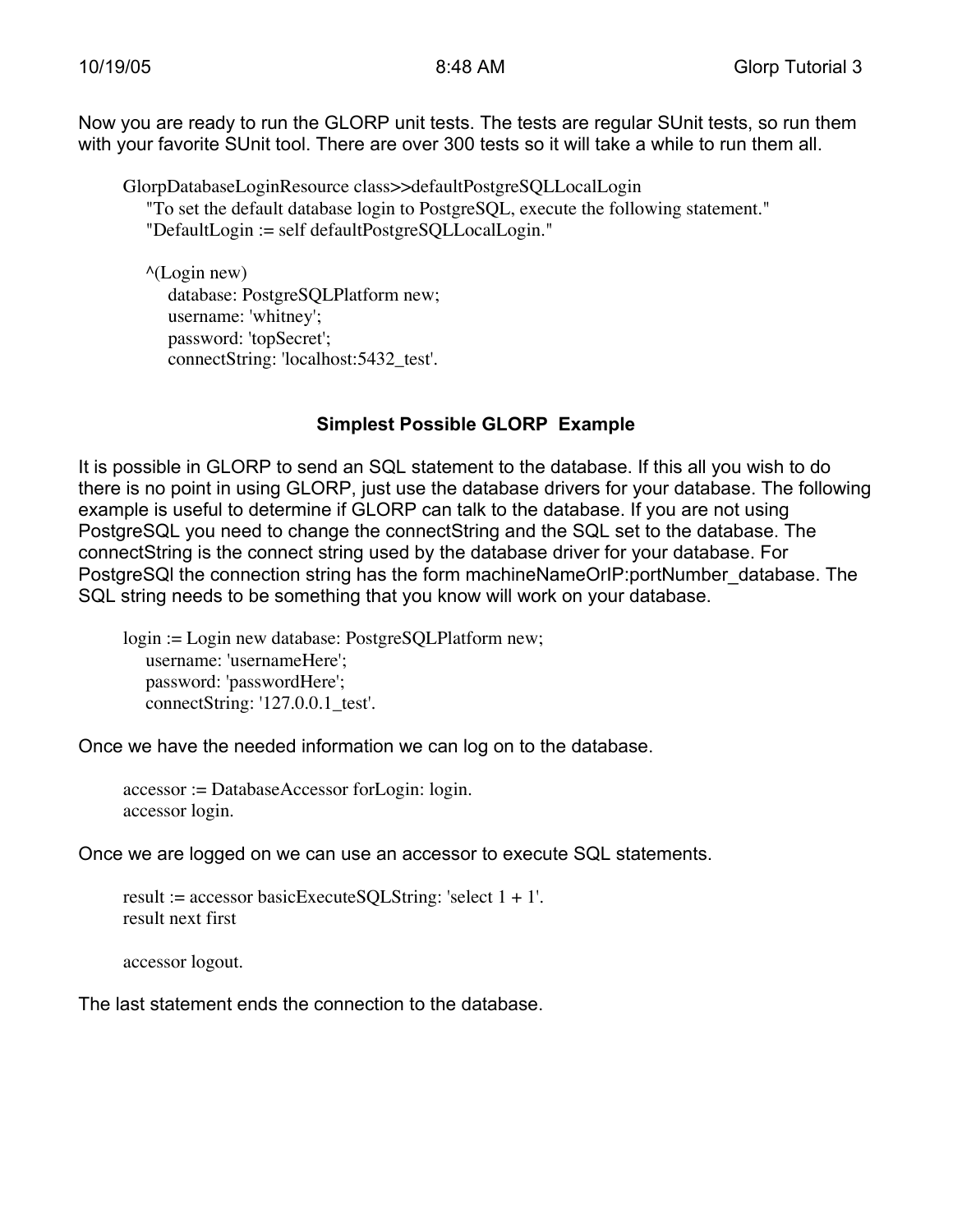### **Simple Object One Table Example**

For the first example we will store Person objects in a single table. The Person class is given below. It has two instance variables and two methods to initialize the instance variables.

Smalltalk defineClass: #Person superclass: #{Core.Object} indexedType: #none private: false instanceVariableNames: 'firstName lastName ' classInstanceVariableNames: '' imports: '' category: 'GlorpExperiments'

Person class methods

first: firstNameString last: lastNameString ^self new setFirst: firstNameString last: lastNameString

Person instance methods

setFirst: firstNameString last: lastNameString firstName := firstNameString. lastName := lastNameString

Person>>firstName: anObject firstName := anObject

Now we need to define the table and the mapping between the table and objects of type Person. This is done in a descriptor class. The class must be a subclass of Glorp.DescriptorSystem. Here is the class declaration. One of the methods will use the Glorp.DirectMapping class so it is imported.

Smalltalk defineClass: # GlorpTutorialDescriptor superclass: #{Glorp.DescriptorSystem} indexedType: #none private: false instanceVariableNames: '' classInstanceVariableNames: '' imports: ' Glorp.DirectMapping '

category: 'GlorpExperiments'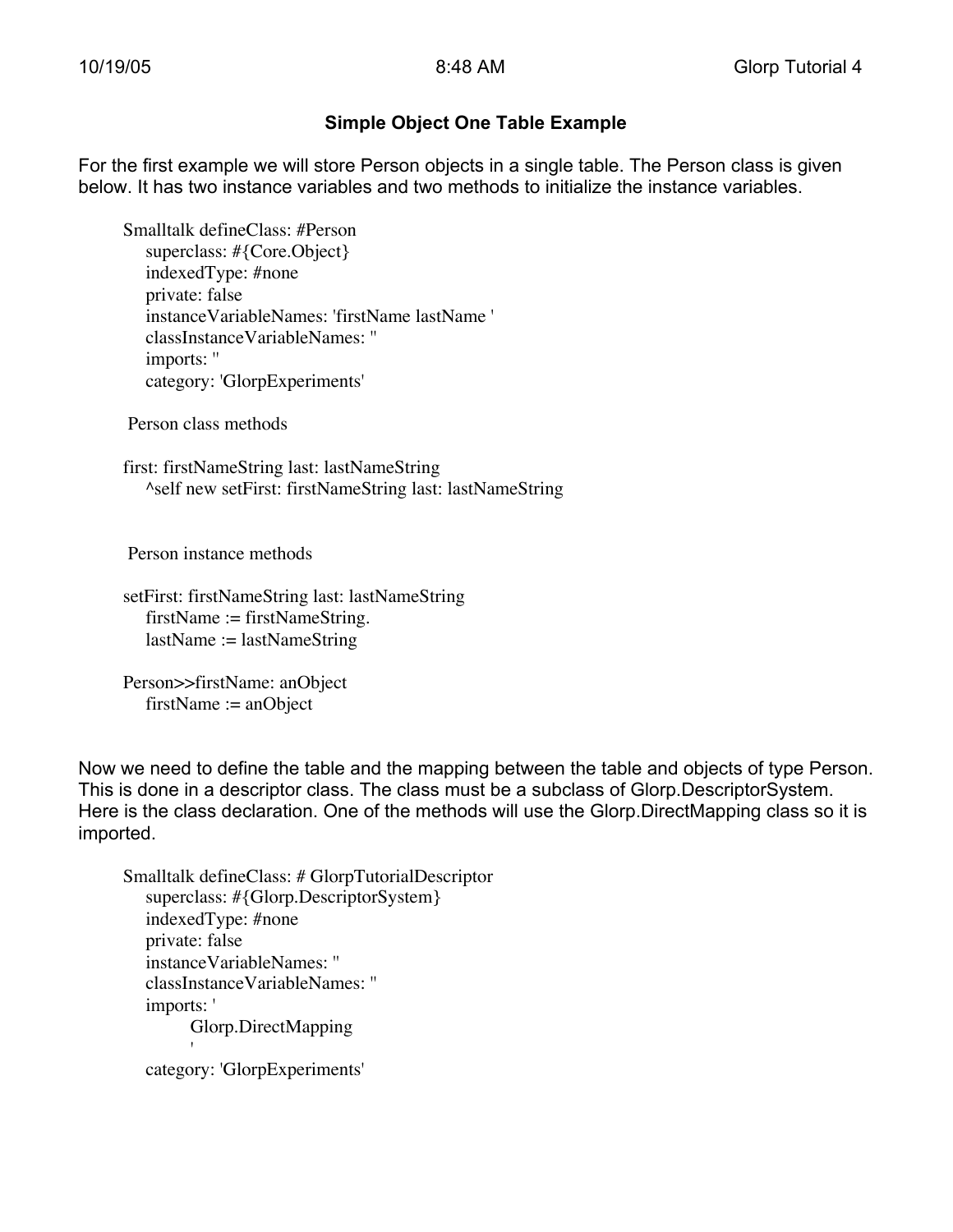To define the mapping between the table and objects we need five methods: allTableNames, constructAllClasses, tableForXXX:, descriptorForYYY:, classModelForYYY.

The method allTableNames just returns an array of all the tables that the descriptor defines. In this example there is just one table. The method is given below. Keep in mind that while the database table names may not be case sensitive, Smalltalk strings and method names are case sensitive. So all references in the descriptor to the table must use the same case for the table name.

GlorpTutorialDescriptor >>allTableNames  $\land$ #('PEOPLE')

Now we need to define the table. This is done in a method called tableForXXX: where XXX is replaced with the table name. So in our example the name of the method is called tableForPEOPLE:. The method is given below. We don't use SQL directly to define the table. This will allow GLORP to generate the correct SQL for the what ever database we use. The means that we need to learn the classes and methods to define tables. This will be done a bit later. Here is the method for the PEOPLE table.

GlorpTutorialDescriptor >>tableForPEOPLE: aTable aTable createFieldNamed: 'first\_name' type: (platform varChar: 50). (aTable createFieldNamed: 'last\_name' type: (platform varChar: 50)) bePrimaryKey.

Now we need to tell the descriptor about the class whose objects will be stored in the table. First we have the method constructAllClasses that just lists the classes involved in tables defined in the descriptor. At this point we only have one class. Here is the method:

GlorpTutorialDescriptor >>constructAllClasses ^(super constructAllClasses) add: Person; yourself

Now we need to define the mapping between the table and the class. This is done in a method called descriptorForYYY: where YYY is replaced with the name of the class. In our case the method name is descriptorForPerson:. For each instance variable we create a DirectMapping between the instance variable and a column.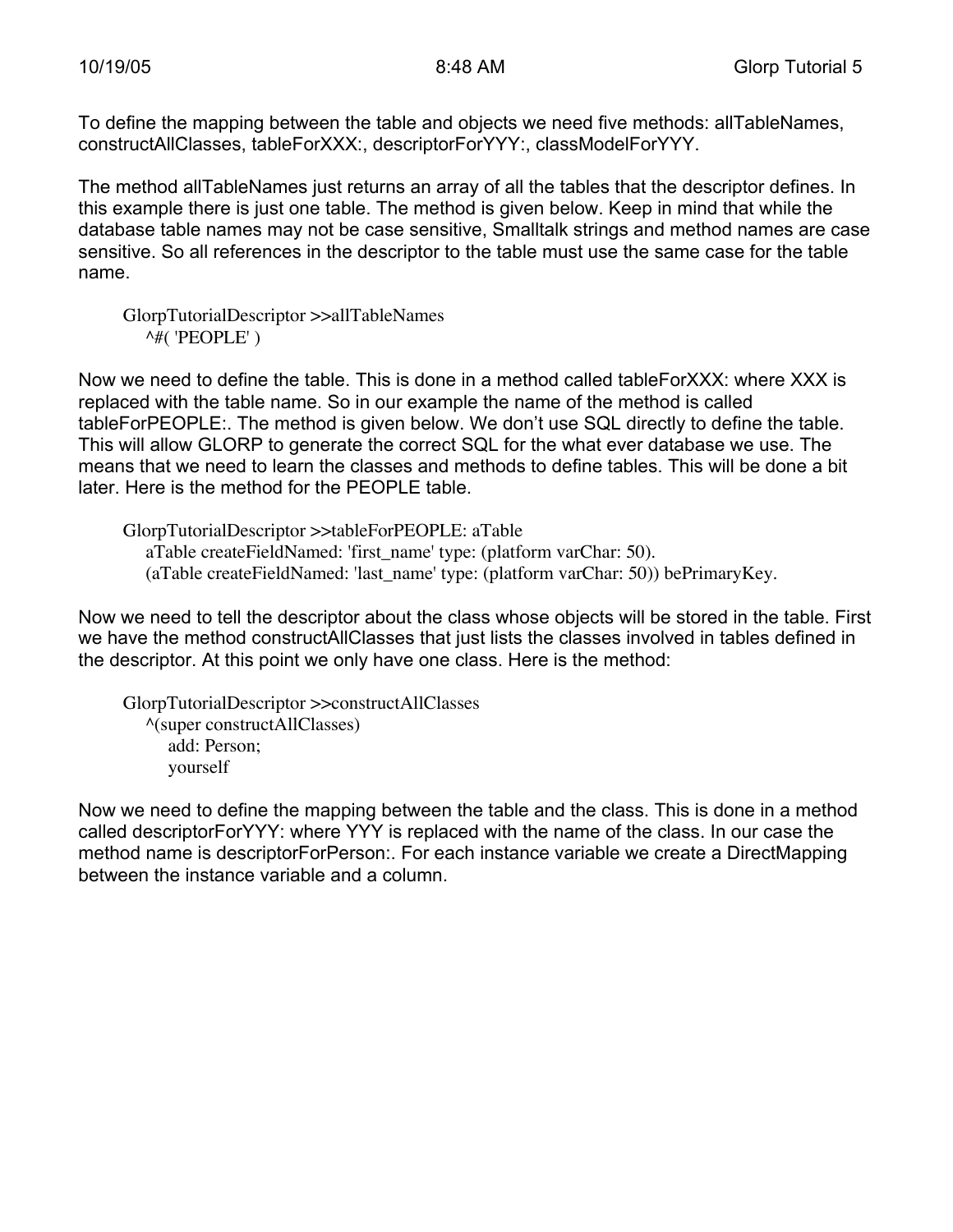GlorpTutorialDescriptor >>descriptorForPerson: aDescriptor

| table | table := self tableNamed: 'PEOPLE'. aDescriptor table: table. (aDescriptor newMapping: DirectMapping) from: #firstName to: (table fieldNamed: 'first\_name'). (aDescriptor newMapping: DirectMapping) from: #lastName to: (table fieldNamed: 'last\_name')

Each class needs a model. This is given in the method called classModelForYYY: where YYY is the name of the class. A class model provides information about the class. In an example this simple one does not need to provide the class model. GLORP will determine the correct values. We will see examples later where the class model is useful.

classModelForPerson: aClassModel aClassModel newAttributeNamed: #firstName. aClassModel newAttributeNamed: #lastName.

Now we are ready to connect to the database, create the table and add data to the table.

First we create a Login object with the correct database type and login information. Since I am connecting to a PostgreSQL database I use the PostgreSQLPlatform. See the subclasses of DatabasePlatform for the databases supported by GLORP. This example will use a PostgreSQL database called glorpTests. As GLORP will not create databases this database was created using standard PostgreSQl tools.

login := Login new database: PostgreSQLPlatform new; username: 'whitney'; password: 'foo'; connectString: '127.0.0.1\_glorpTests'.

accessor := DatabaseAccessor forLogin: login. accessor login.

Once we have an accessor the database we can interact with the database. If we just want to execute SQL strings then we can do it directly on the accessor. However, the power of GLORP is in the high level interaction with the database. All the high level interaction with the database is done through a session. So here is how to get a session.

session := GlorpSession new. session system: (GlorpTutorialDescriptor forPlatform: login database). session accessor: accessor.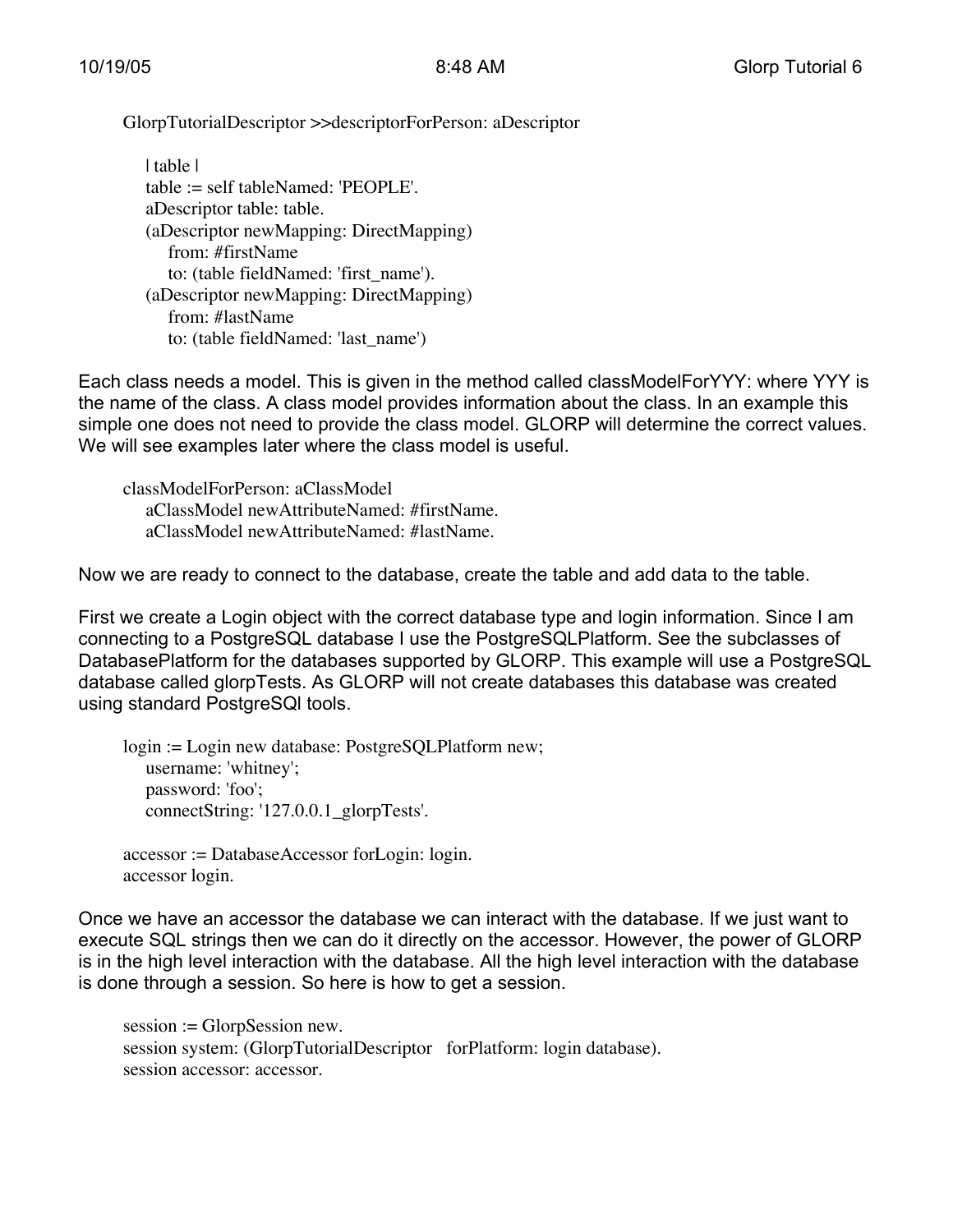Now we are ready to create the tables defined in the GlorpTutorial. One does not have to create the tables using Glorp. The tables can be created using other tools and then used by Glorp. Indeed there are some database constraints that currently cannot be created using Glorp. If you need such constraints then you need to create the database tables via other means. Regardless of how you create the database tables the Glorp descriptor needs to contain the table definitions.

session inTransactionDo: [session system allTables do: [:each | accessor createTable: each ifError: [:error |Transcript show: error messageText]]].

This code will generate the correct SQL to create the tables and execute it on the database. By default GLORP echoes it interaction with database in the Transcript. So you should see the SQL statement generated. Now we will add some data to the table. The following will add the data from a Person object to the table. A UnitOfWork<sup>1</sup> stores the objects and commits them to the database when the UnitOfWork is committed. Not shown here, but one can start transactions and commit them or roll them back.

session beginUnitOfWork. person := Person first: 'Pete' last: 'Frost'. session register: person. session commitUnitOfWork.

Now to read some data from the database. We do not have much to work with so the following code will read all people from the table.

```
people := session readManyOf: Person .
```
Now to add a few more people to the table:

```
session beginUnitOfWork.
#( 'Sam' 'Jose' 'Rose' )
   with: #('Olson' 'Chan' 'Menon')
   do: [:first :last |
      person := Person first: first last: last.
      session register: person].
session commitUnitOfWork.
```
The SQL generated when this was committed is below.

 $\frac{1}{1}$ See Unit of Work pattern pp 184-189 in Fowler [2003]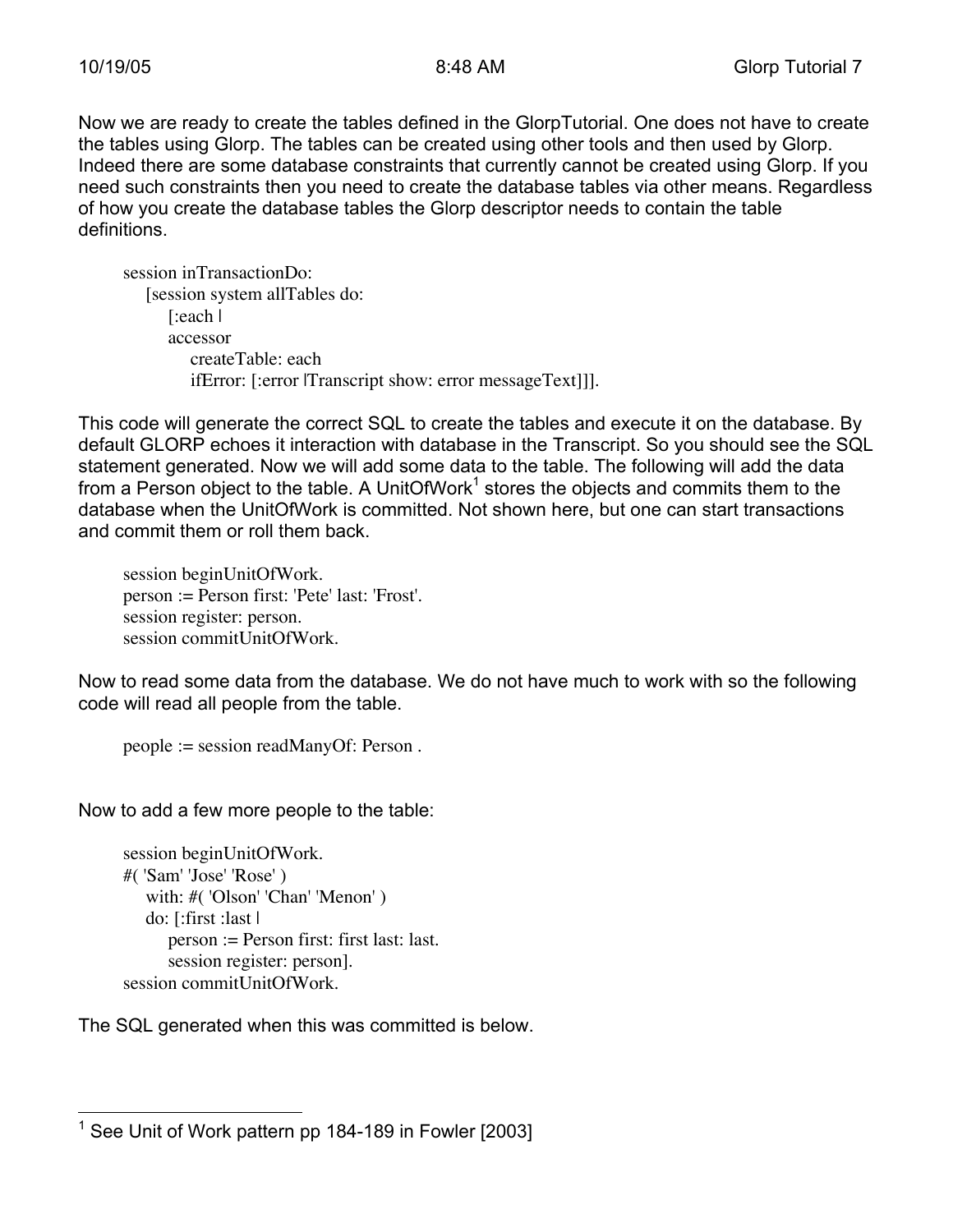Begin Transaction INSERT INTO PEOPLE (first\_name,last\_name) VALUES ('Rose','Menon'); INSERT INTO PEOPLE (first\_name,last\_name) VALUES ('Jose','Chan'); INSERT INTO PEOPLE (first\_name,last\_name) VALUES ('Sam','Olson')  $(0.032 s)$ Commit Transaction

Now we can select data from the table based on some selection criteria.

foundPerson := session readOneOf: Person where: [:each | each firstName = 'Jose']

The block appears to be sending a message to a person object, but is not. The block is used to generate the SQL statement given below. In the block "each firstName" refers to the name of an instance variable of the Person class. Syntax and the semantics of the where: block are covered later.

FROM PEOPLE t1 WHERE  $(t1$ .first\_name = 'Jose')

A UnitOfWork will keep track of the changes we make in objects. The following will retrieve a person, change the first name of person and then write the changes back to the database.

session beginUnitOfWork. foundPerson := session readOneOf: Person where: [:each | each firstName = 'Jose']. foundPerson firstName: 'RamJet'. session commitUnitOfWork

When we start a UnitOfWork it records all the objects we read from the database. When the UnitOfWork is committed it writes all the changed objects back to the database.

Once we commit a UnitOfWork it clears its list of objects that it is tracking. If we want the UnitOfWork to retain its list of objects use commitUnitOfWorkAndContinue or saveAndContinue instead of commitUnitOfWork

We can also rollback a UnitOfWork.

session beginUnitOfWork. foundPerson := session readOneOf: Person where: [:each | each lastName = 'Chan']. foundPerson firstName: 'Ham'. session rollbackUnitOfWork.

When you rollback a UnitOfWork all the objects in the UnitOfWork are also rolledback. That is all the changes made to the objects are undone. In the above example the object foundPerson has it original first name.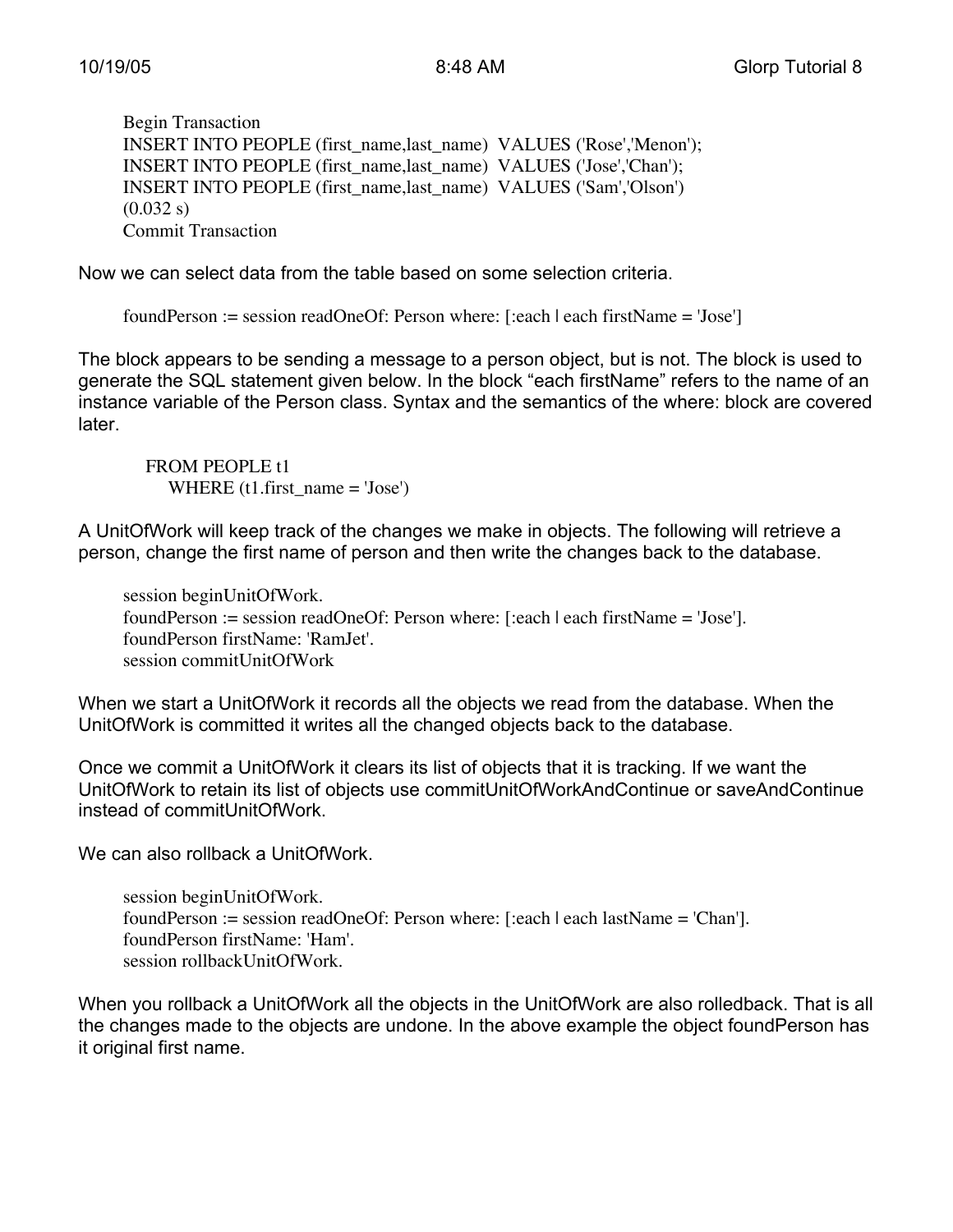Since it is fairly common to always commit a unit of work there is a short hand version.

session inUnitOfWorkDo:

[foundPerson := session readOneOf: Person where: [:each | each firstName = 'Jose']. foundPerson firstName: 'RamJet']

The unit of work is automatically committed if no exception is raised when executing the block. If an exception is raised the unit of work is rolled back.

#### **Some Table Details**

In the tableForPEOPLE: method we define the table to hold the data from Person objects.

GlorpTutorialDescriptor >>tableForPEOPLE: aTable aTable createFieldNamed: 'first\_name' type: (platform varChar: 50). (aTable createFieldNamed: 'last\_name' type: (platform varChar: 50)) bePrimaryKey.

The above example leads to two questions:

- What types can we declare a column and
- What modifiers (NULL, NOTNULL, etc) can we use on a column

# **Defining Column Types**

In the method tableForPEOPLE: aTable is an instance of Glorp.DatabaseTable. Its method createFieldNamed:type: adds a Glorp.DatabaseField to the table. This represents a column of the table. The instance variable "platform" is an instance of a subclass of Glorp.DatabasePlatform. In our example it is an instance of PostgreSQLPlatform. DatabasePlatform and its subclasses define the types we can declare a column. DatabasePlatform contains the following methods to define types of a column.

| blob             | char             | char:    |
|------------------|------------------|----------|
| character        | clob             | datetime |
| inMemorySequence | int <sub>4</sub> | integer  |
| sequence         | smallint         | text     |
| timestamp        | varChar          | varchar  |
| varChar:         | varchar:         |          |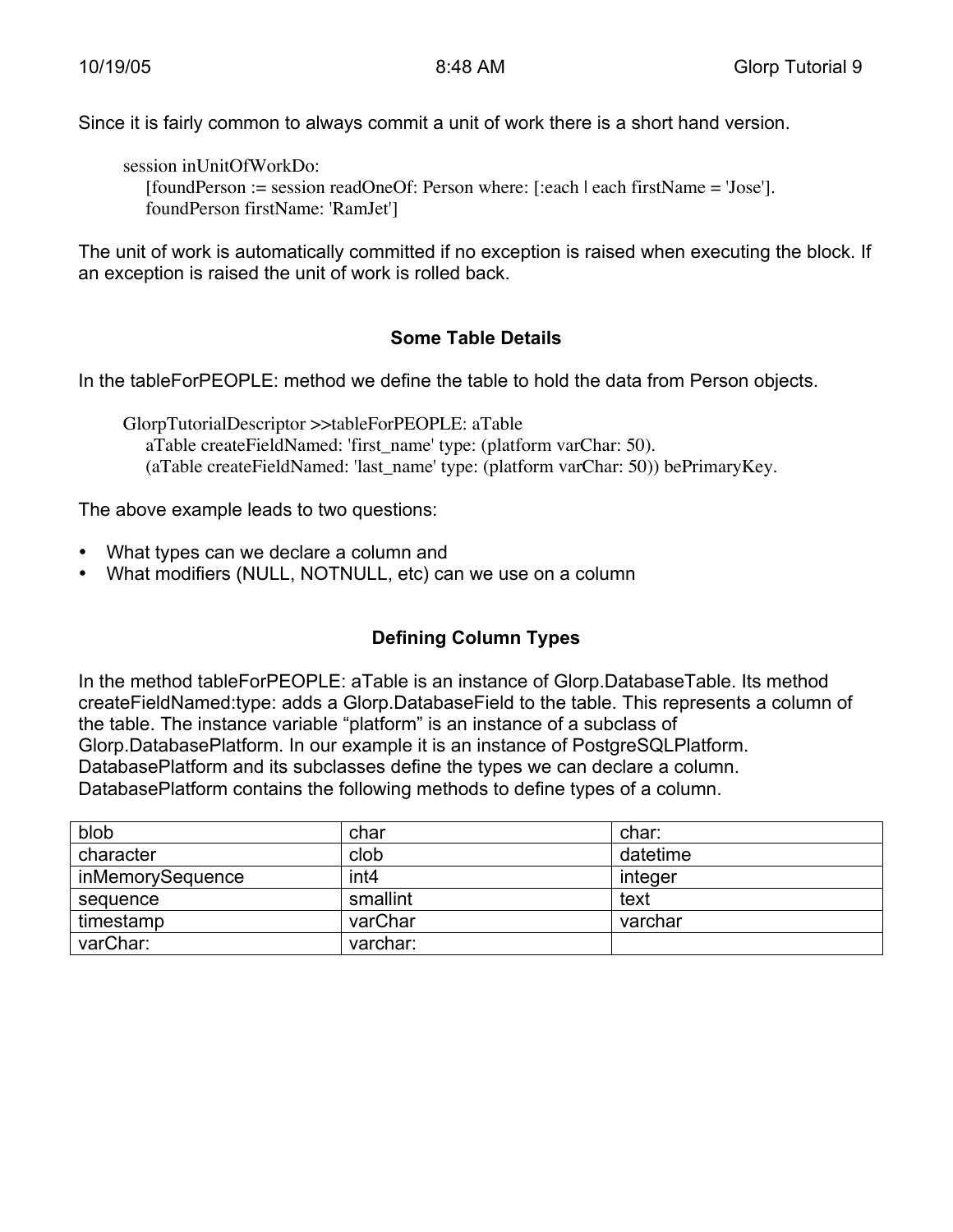PostgreSQLPlatform inherits the methods above and contains the following methods to define types of a column. At least with the PostgreSQLPlatform the varchar method with no arguments did not produce useable SQL.

| bigint           | blob             | boolean | clob               | date   | decimal          |
|------------------|------------------|---------|--------------------|--------|------------------|
| double           | float            | float4  | float <sub>8</sub> | ınt    | int <sub>2</sub> |
| int <sub>4</sub> | int <sub>8</sub> | integer | numeric            | real   | sequence         |
| serial           | smallint         | time    | timestamp          | timetz | varchar          |

Most of these are fairly standard database types and map to obvious Smalltalk types.

#### **Column or Type Modifiers**

GlorpTutorialDescriptor >>tableForPEOPLE: aTable

aTable createFieldNamed: 'first\_name' type: (platform varChar: 50).

(aTable createFieldNamed: 'last\_name' type: (platform varChar: 50)) bePrimaryKey.

When defining a table in Glorp we can add modifiers to columns. In the example above the last name column is made the primary key. The Glorp.DatabaseField class defines the following methods that modify columns:

| bel           | eNullable:       | <sup>ว</sup> rimarvKev |
|---------------|------------------|------------------------|
| _ockKev       | pe⊦              | bel                    |
| defaultValue: | <b>ISUNIQUE:</b> | tvpe:                  |

beNullable: A false value means the column cannot be null. The default value is true, that is the column can be null.

isUnique: A true value means all values in the column must be unique. The default value is false.

defaultValue: sets the default value of the column if the instance variable mapped to the column is nil. At least when using the PostgreSQLPlatform default values don't use the SQL default value. Glorp inserts the default value before sending the data to the database.

beLockedKey I have no idea what this does.

bePrimaryKey Declares a column or columns to be the primary key of the table. More on this in the next section.

type: Sets the type of the column. In the examples in this tutorial this method is not used as the types are set with createFieldNamed:type: method on a table.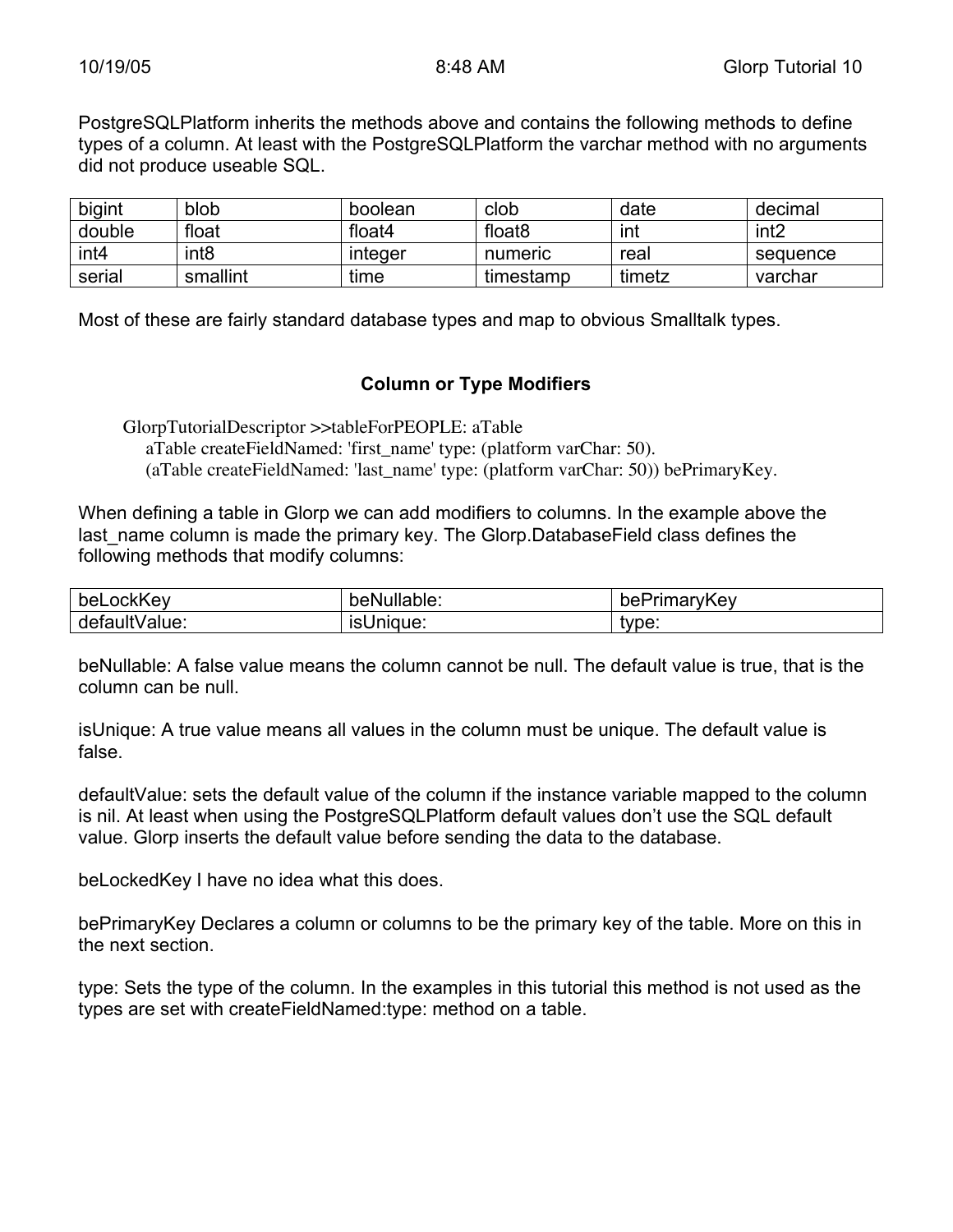Here is an example of using the different modifiers.

tableForCOLUMN\_MODIFIERS: aTable

(aTable createFieldNamed: 'a' type: platform sequence) bePrimaryKey . (aTable createFieldNamed: 'b' type: (platform varchar: 10)) defaultValue: 'cat'. (aTable createFieldNamed: 'c' type: platform boolean) beLockKey. (aTable createFieldNamed: 'd' type: platform float4) beNullable: false. (aTable createFieldNamed: 'e' type: platform real) isUnique: true. (aTable createFieldNamed: 'f' type: platform float) isUnique: false. (aTable createFieldNamed: 'g' type: (platform int)) defaultValue: 5; beNullable: false

Here is the SQL generated by GLORP from the above table definition.

CREATE TABLE COLUMN\_MODIFIERS ( A serial NOT NULL , B varchar(10) NULL , C boolean NULL , D float4 NOT NULL , E float4 NULL UNIQUE, F float4 NULL , G int4 NOT NULL , CONSTRAINT COLUMN\_MODIFIERS\_PK PRIMARY KEY (a), CONSTRAINT COLUMN\_MODIFIERS\_UNIQ UNIQUE (a)  $\lambda$ 

#### **Primary Keys**

In general Glorp will not insert an object into a table that does not have a primary key. Link tables and embedded values are exceptions.

# **Explicit Declaration of Primary Key**

In the example we used a short cut to declare a column to be a primary key.

GlorpTutorialDescriptor >>tableForPEOPLE: aTable aTable createFieldNamed: 'first\_name' type: (platform varChar: 50). (aTable createFieldNamed: 'last\_name' type: (platform varChar: 50)) bePrimaryKey.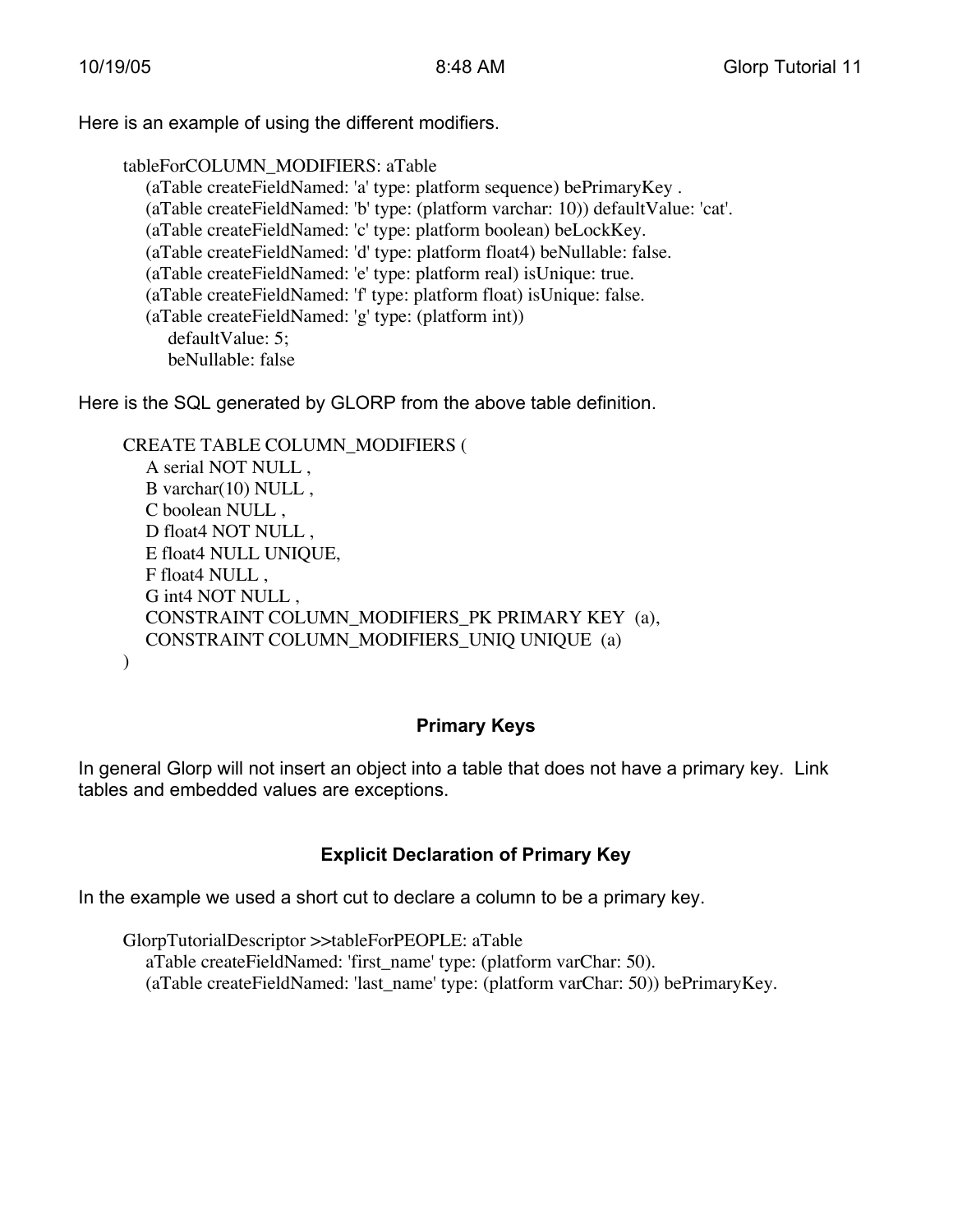One can also explicitly indicate that a column is a primary key on a table as shown below.

GlorpTutorialDescriptor >>tableForPEOPLE: aTable | keyField | aTable createFieldNamed: 'first\_name' type: (platform varChar: 50). keyField := aTable createFieldNamed: 'last\_name' type: (platform varChar: 50). aTable addAsPrimaryKeyField: keyField.

### **MultiColumn Primary Key**

If the primary key spans multiple columns in the table, just make each column a primary key as done below.

GlorpTutorialDescriptor >>tableForPEOPLE: aTable (aTable createFieldNamed: 'first\_name' type: (platform varChar: 50)) bePrimaryKey. (aTable createFieldNamed: 'last\_name' type: (platform varChar: 50)) bePrimaryKey.

# **Auto-Generated Primary Key**

It is common to generate a number to be the primary key for a table. We will use a sequence in the database to do this for the Person example. We add an id instance variable to the Person class so it now has three instance variables.

Smalltalk defineClass: #Person superclass: #{Core.Object} indexedType: #none private: false instanceVariableNames: 'firstName lastName id ' classInstanceVariableNames: '' imports: '' category: 'GlorpExperiments'

We modify the descriptorForPerson: and tableForPEOPLE: methods in the GlorpTutorialDescriptor to include the id information. In the table definition we make the ID column a sequence and the primary key.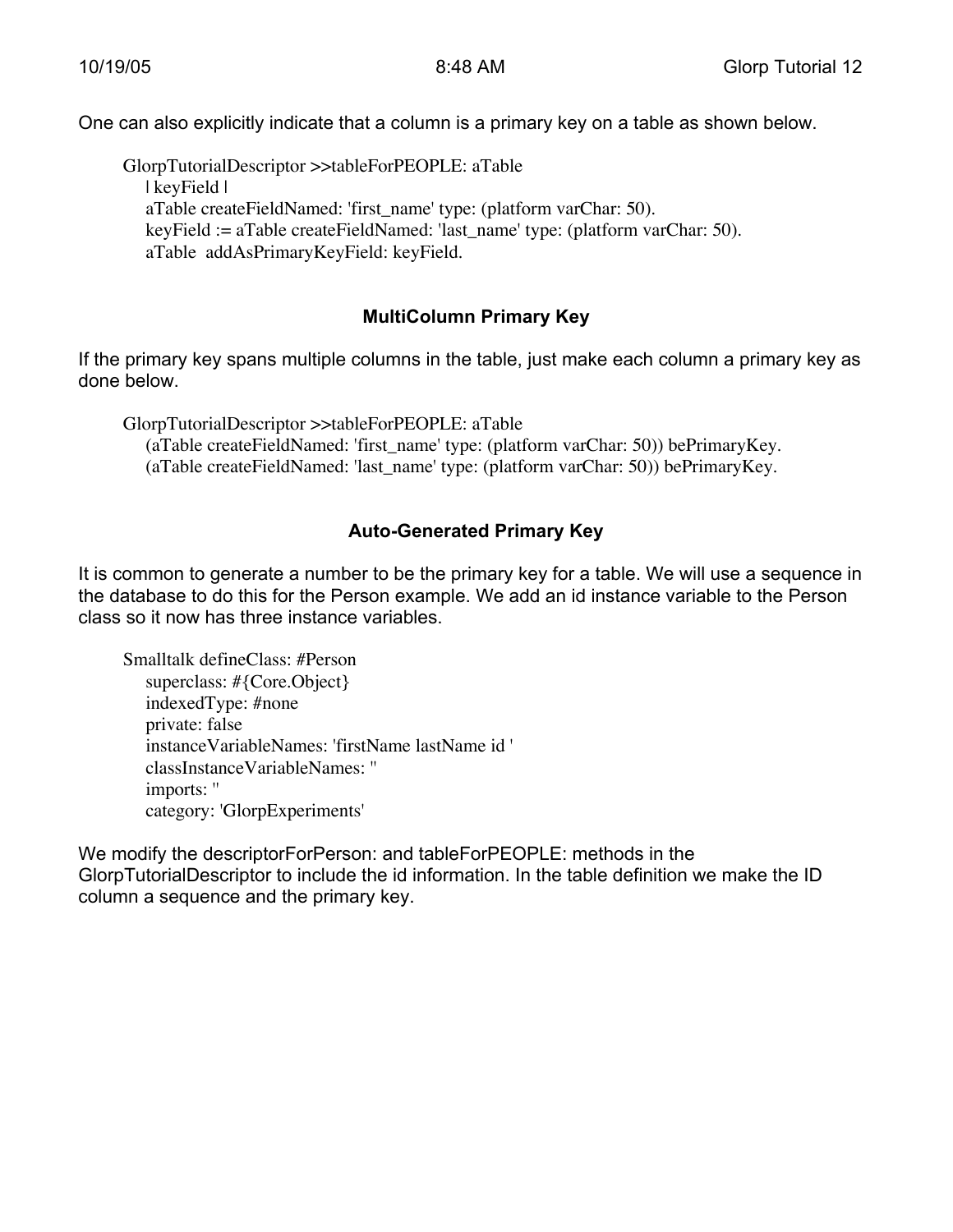GlorpTutorialDescriptor >>descriptorForPerson: aDescriptor | personTable | personTable := self tableNamed: 'PEOPLE'. aDescriptor table: personTable. (aDescriptor newMapping: DirectMapping) from: #firstName to: (personTable fieldNamed: 'first\_name'). (aDescriptor newMapping: DirectMapping) from: #lastName to: (personTable fieldNamed: 'last\_name'). (aDescriptor newMapping: DirectMapping) from: #id to: (personTable fieldNamed: 'ID').

GlorpTutorialDescriptor >>tableForPEOPLE: aTable (aTable createFieldNamed: 'ID' type: platform sequence) bePrimaryKey. (aTable createFieldNamed: 'first\_name' type: (platform varChar: 50)). (aTable createFieldNamed: 'last\_name' type: (platform varChar: 50)).

Now we can create the table with the code below. Note the addition of the create sequences. With PostgreSQL sequences are not created explicitly so the code for the sequences is not needed, but is shown for other databases.

login := Login new database: PostgreSQLPlatform new; username: 'whitney'; password: 'earl'; connectString: '127.0.0.1\_glorpTests'. accessor := DatabaseAccessor forLogin: login. accessor login. session := GlorpSession new. session system: (GlorpTutorialDescriptor forPlatform: login database). session accessor: accessor. session inTransactionDo: [session system platform areSequencesExplicitlyCreated ifTrue: [session system allSequences do: [:each | accessor createSequence: each

ifError: [:error | Transcript show: error messageText]]].

session system allTables do: [:each |

accessor createTable: each

ifError: [:error | Transcript show: error messageText]]]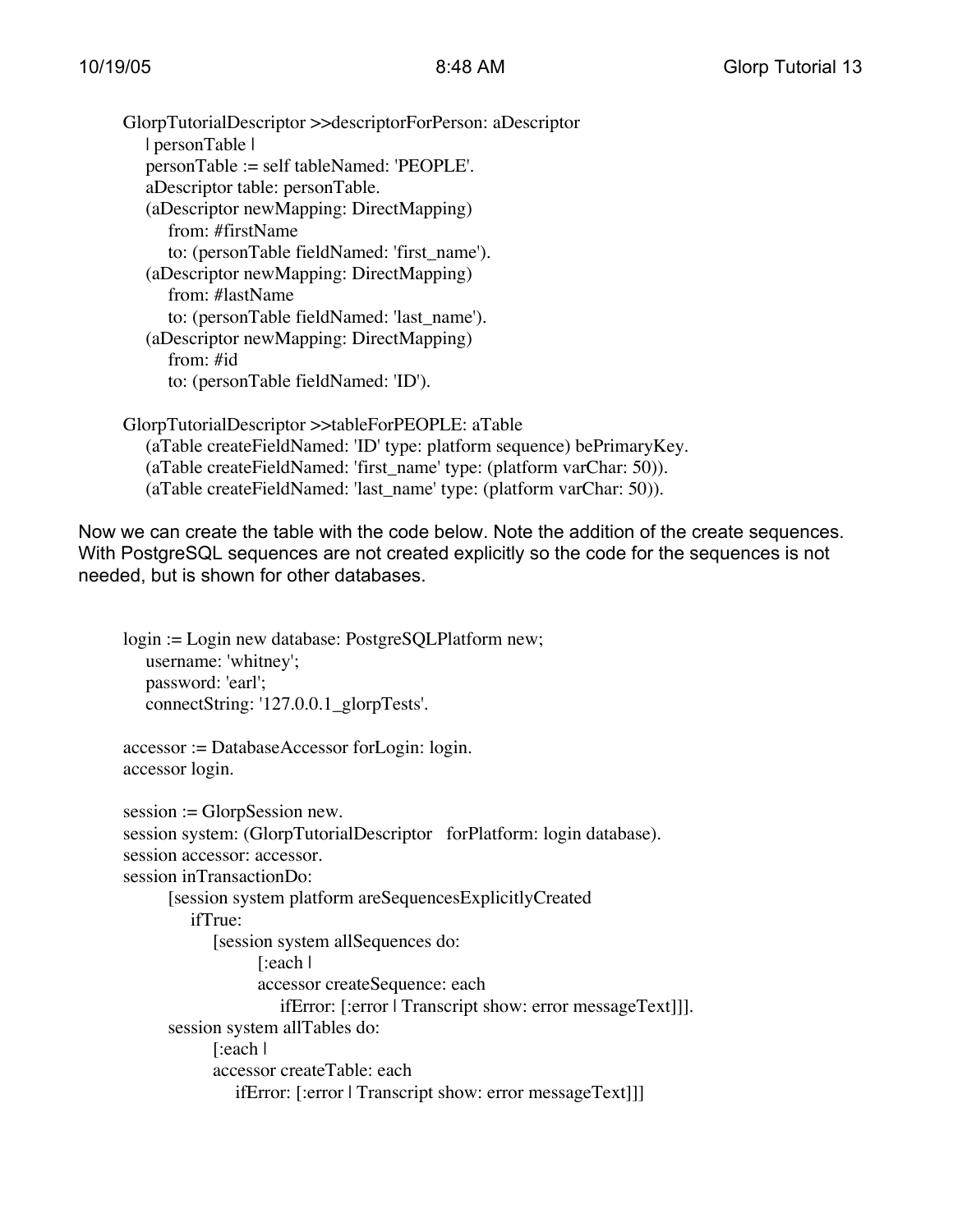The above code does create the table. It generates the following SQL:

Begin Transaction CREATE TABLE PEOPLE (ID serial NOT NULL ,FIRST\_NAME varchar(50) NULL ,LAST\_NAME varchar(50) NULL , CONSTRAINT PEOPLE\_PK PRIMARY KEY (ID), CONSTRAINT PEOPLE\_UNIQ UNIQUE (ID)) Commit Transaction

Once the table is created we can add a Person object using:

session beginUnitOfWork. person := Person first: 'Roger' last: 'Whitney'. session register: person. session commitUnitOfWork

When a session has a registered Person object with a nil value for the id instance variable, GLORP retrieves the next value in the id sequence and sets the id. Once this is done the object is added to the table. If you create a new Person object with an id, GLORP will try to add it to the table when it is registered with a session and committed. However if you read the object from the database, modify it and then commit it in a unit of work the correct row of the database is updated.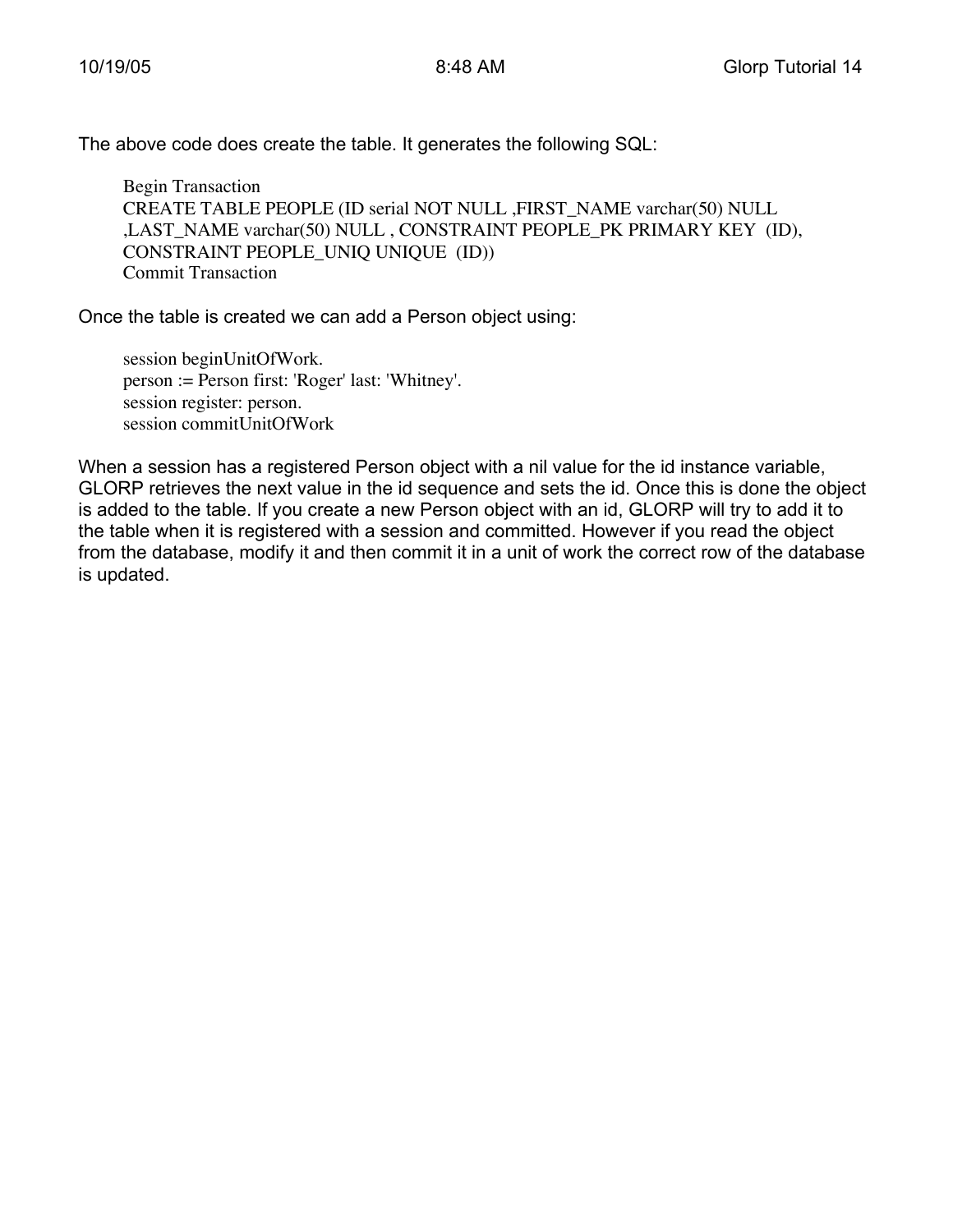#### **Direct Instance Variable Access or Accessor Methods**

When writing data to and reading data from a database GLORP has to access data in an object's instance variables. GLORP's default is to access instance variables directly. That is not use the classes accessor methods to access the instance variables. There are times when GLORP should use the accessor methods to read or set instance variables. To show how this is done we first need the accessor methods in the Person class.

Person>>firstName: anObject firstName := anObject

Person>>firstName ^firstName

Person>>lastName: anObject lastName := anObject

Person>>lastName ^lastName

Person>>id: anObject id := anObject

Person>>id ^id

We can specify which instance variables we want to be accessed by setter/getter methods in the class model for the class. Below we indicate that GLORP is to access the instance variable firstName via the methods Person>>firstName and Person>>firstName:.

GlorpTutorialDescriptor>>classModelForPerson: aClassModel aClassModel newAttributeNamed: #lastName. (aClassModel newAttributeNamed: #firstName) useDirectAccess: false. aClassModel newAttributeNamed: #id.

To tell GLORP to use accessor methods for all instance variables in all classes registered in the GlorpTutorialDescriptor use the method DescriptorSystem>>useDirectAccessForMapping:

session := GlorpSession new. descriptor := GlorpTutorialDescriptor forPlatform: login database. Descriptor useDirectAccessForMapping: false. session system: descriptor. session accessor: accessor.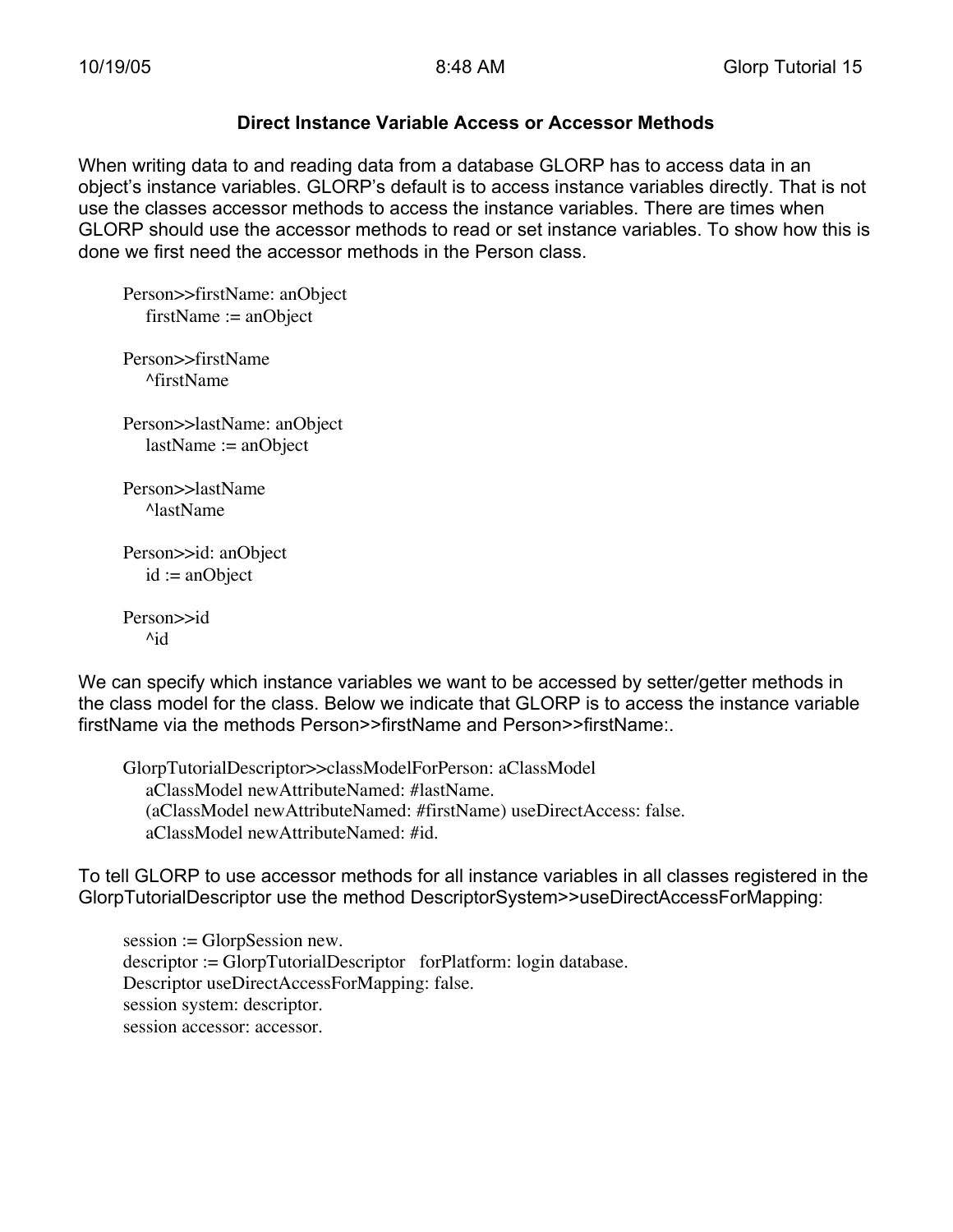The above method allows one to determine at runtime which method of access to use on all classes. If one wants to insure that accessor methods are always used you can override the method useDirectAccessForMapping.

GlorpTutorialDescriptor>>useDirectAccessForMapping ^false

#### **Reading, Writing, Deleting Data**

Reading, writing, updating and deleting data are common operations done with a database. Methods to perform these operations are found in api/query protocol of the GlorpSession class.

#### **Reading**

A session has the following methods for reading data or objects from the database

| readOneOf:          | readOneOf:where:       |
|---------------------|------------------------|
| readManyOf:         | readManyOf:where:      |
| readManyOf:limit:   | readManyOf:where:limit |
| readManyOf:orderBy: |                        |

The first argument of each method is a class of the objects you wish to read. The where: argument is a block with one argument. This block is used to generate the SQL select statement, but allows you to use objects and methods to specify the selection criteria. The readOneOf: methods will return the first record that satisfies the selection criteria. The readManyOf methods return an array of all objects that satisfy the selection criteria. The limit: argument can be used to restrict readManyOf: to return the first N objects that satisfy the selection criteria. There does not seem to be a simple way to read the objects starting with the N+1 object, so you need to use Query objects to do that (see the section **Advanced Reading**).

session readManyOf: Person limit: 2. session readOneOf: Person where: [:each | each firstName = 'Sam']. session readManyOf: Person orderBy: [:each | each lastName].

#### **Selection Criteria in where clause**

The where: block of the read statement is used to generate SQL that is executed on the database. That is these blocks are a language to specify select statements. As a result there are some restrictions on what can be done in these blocks. The following description is based on examining senders of the messages readManyOf:where: in Glorp's test cases.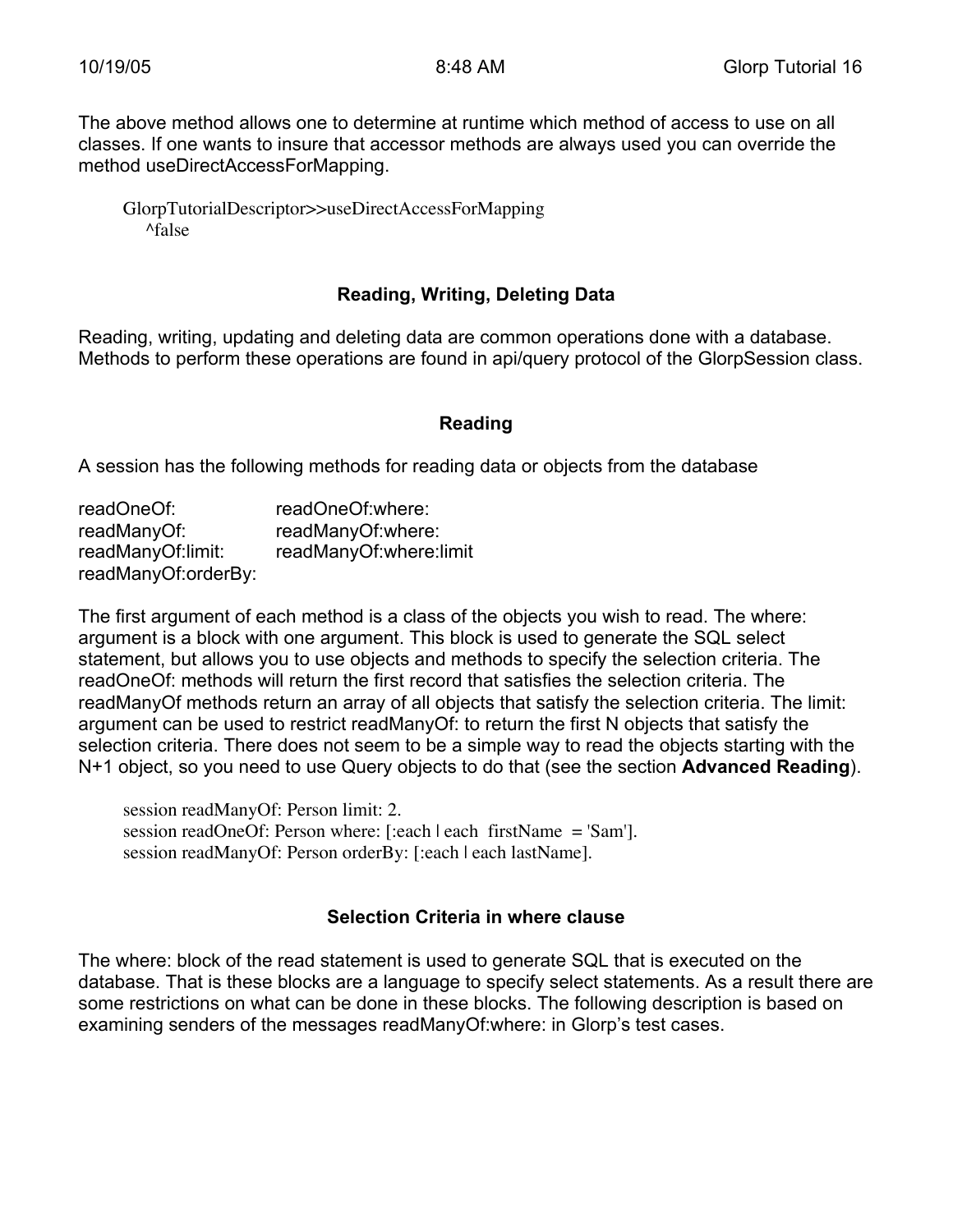The first restriction is on the methods that can be sent to the argument of the block. Messages sent to the block argument must be:

- The names of instance variables of object we are trying to read and the instance variables must be mapped to fields in the database.
- The messages =,  $\leq$ ,  $\sim$ =, notNIL, isNIL

Since the block is used to generate SQL, there is no need for accessor methods for the instance variables. So for the following statement to work there is no need for a firstName method in the Person class.

session readOneOf: Person where: [:each | each firstName = 'Sam'].

The messages = or <> can be used to read objects based on objects previously read from the database. In the following example we read the first 4 people who are not Sam.

sam := session readOneOf: Person where: [:each | each firstName = 'Sam']. result := session readManyOf: Person where: [:each | each <> sam] limit: 4.

The SQL generated by the last statement is:

SELECT t1.first\_name, t1.last\_name, t1.id FROM PEOPLE t1 WHERE  $(t1.id \ll 2)$ 

That is [:each | each <> sam] generates a comparison based on the primary key of the object sam. If the sam object's primary key (id) is nil then select statement will be:

SELECT t1.first\_name, t1.last\_name, t1.id FROM PEOPLE t1 WHERE (t1.id IS NOT NULL)

The notNIL and isNIL messages are not particularly useful at this level. The notNIL or isNIL generates IS NULL or IS NOT NULL tests on the primary key of the table. So one either gets the entire table or no elements. The following statement will read all the person objects in the database.

result := session readManyOf: Person where: [:each | each notNIL].

The second restriction is what messages can be sent to instance variables in the block. Given that we currently only have one table the messages we can send are:

- Binary comparison operators:  $\lt$ ,  $\gt$ ,  $\lt$ ,  $\lt$   $\lt$ ,  $\lt$   $\lt$ ,  $\lt$
- like:
- isNIL, notNIL
- Methods in the api protocol of Glorp. Object Expression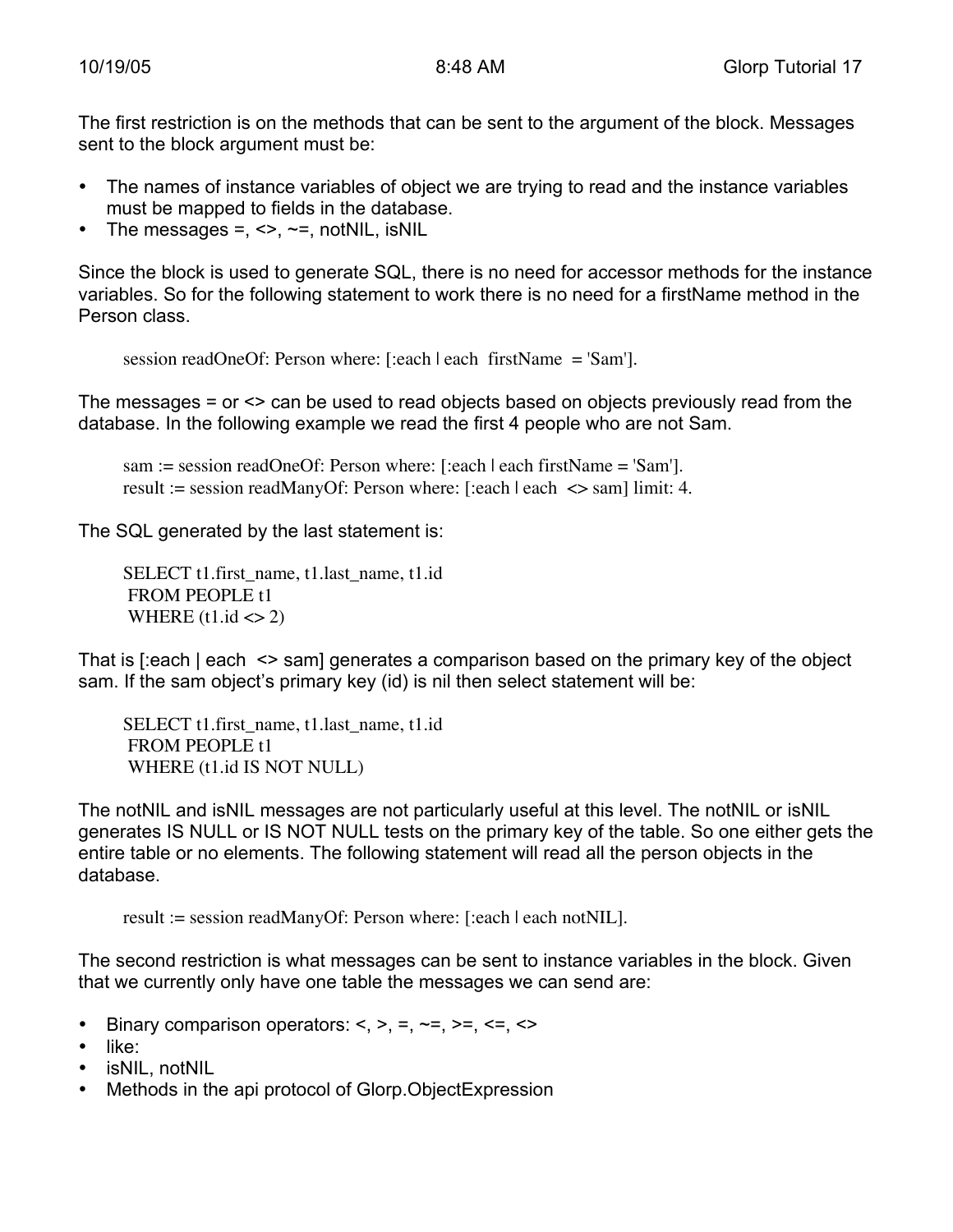We will add to this list when we have objects that are more complex and span multiple tables in the database. See the end of the section **Association (Tie)Tables – Many-to-many**.

We have already seen examples of using the binary operators. Here are a few more:

result := session readManyOf: Person where: [:each | each  $id \ge 1$ ]. numbers :=  $\#(1\ 2\ 3)$ . result := session readManyOf: Person where: [:each | each id >= numbers first].

The like method generates SQL select statements using SQL's LIKE. The following reads all person objects whose first name starts with S. The character " " matches any single character. The character "%" matches any sequence of characters. In some databases LIKE is case sensitive (PostgreSQL for example) in others it is not (MySQL for example).

result := session readManyOf: Person where: [:each | each firstName like: 'S%' ].

This statement generates the following SQL:

SELECT t1.first\_name, t1.last\_name, t1.id FROM PEOPLE t1 WHERE (t1.first\_name LIKE 'S%')

The following statement generates the NOT LIKE clause.

result := session readManyOf: Person where: [:each | (each firstName like: 'S%') not ].

The methods isNIL and notNIL are used to find object where a given column in the database is null or not. The following statement returns all people in the database whose first name is not null in the

```
result := session readManyOf: Person where: [:each | each firstName notNIL].
```
These operations can be combined with or, and negation messages. Here are a few such statements.

session

readManyOf: Person where:  $[!each | (each firstName not NIL) & (each lastName like: 'Whit\%')]$ . session readManyOf: Person where: [:each | (each firstName notNIL) and: [each lastName like: 'Whit%']].

The methods in the api protocol of Glorp.ObjectExpression are rather specialize so will not be covered in this tutorial. Look for senders of those messages in the Glorp test cases to see how they are used.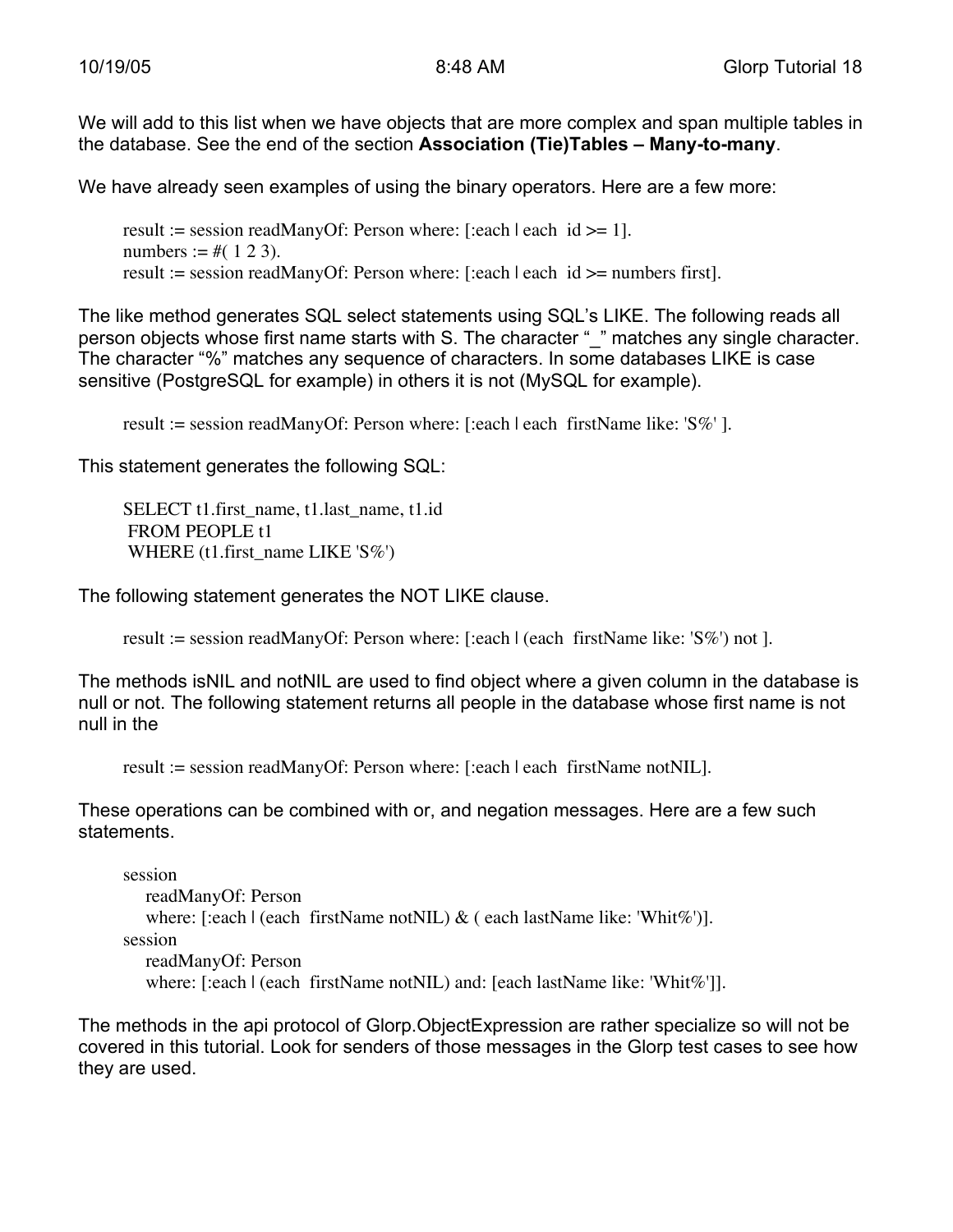#### **Deleting**

You can delete an object via the GlorpSession>>delete: and a collection of objects via GlorpSession>>deleteAll:. Below is an example of deleting an object. First we get the object from the database. The delete: method removes the object's data from the database.

foundPerson := session readOneOf: Person where: [:each | each firstName = 'Roger']. session delete: foundPerson

When done this way the object is deleted immediately. If one does a delete inside a UnitOfWork then you can rollback a delete.

session beginUnitOfWork. foundPerson := session readOneOf: Person where: [:each | each firstName = 'Roger']. session delete: foundPerson. session rollbackUnitOfWork. "or session commitUnitOfWork"

The delete method on a session checks to see if it is in a UnitOfWork. If it is the object to delete is registered with the UnitOfWork. If it is not in a UnitOfWork a UnitOfWork is started, the object registered and then the UnitOfWork is committed.

#### **Rereading**

When we read data from a database the data exists in two places: in the database and in memory. If another thread or program modifies the database the data in memory will be different than what is in the database. The method GlorpSession>>refresh: will update an object with the current data in the database.

foundPerson := session readOneOf: Person where: [:each | each firstName = 'Sam'].

"some time passes"

session refresh: foundPerson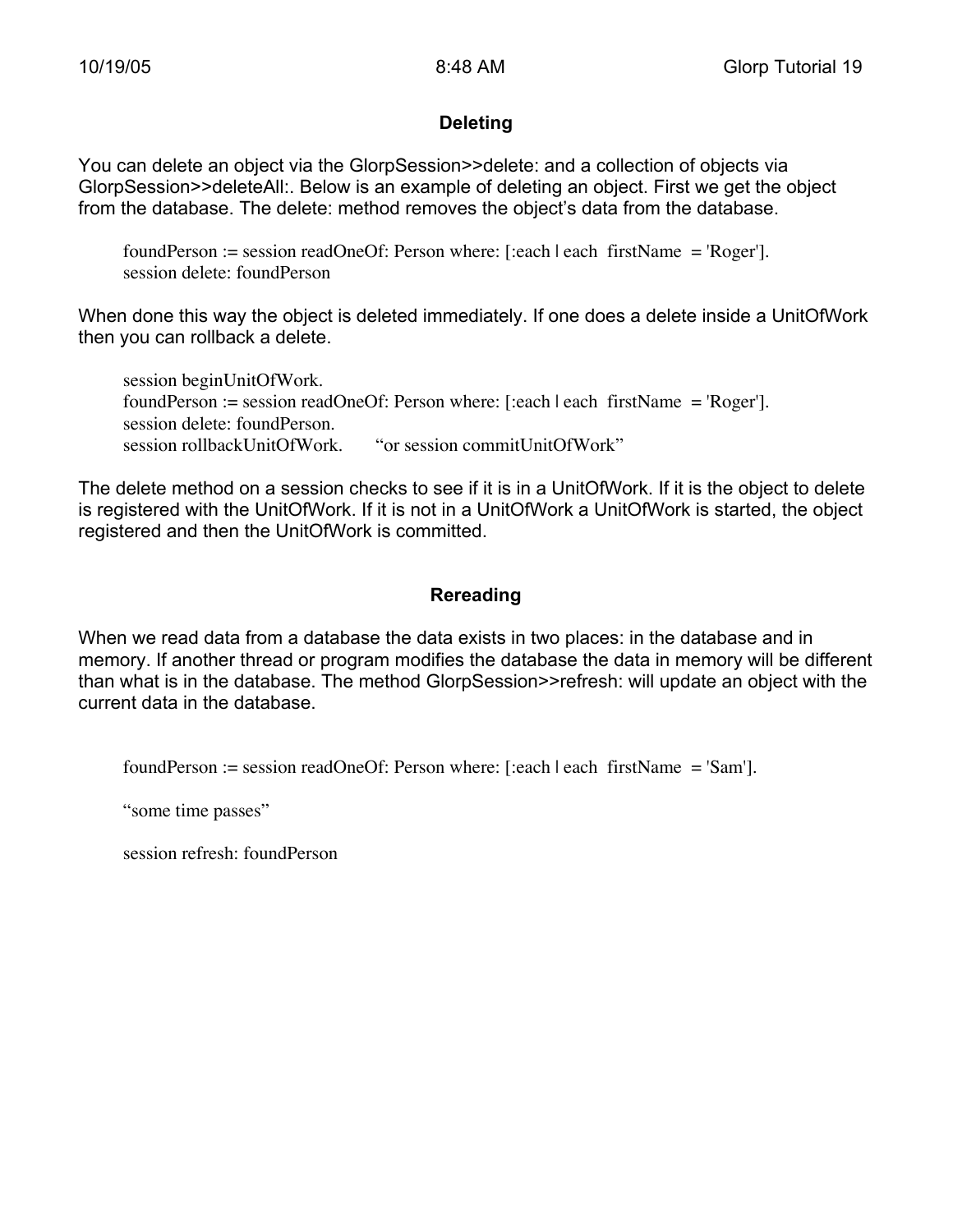### **Read Only Mappings**

In our descriptor for a class we define mappings from the instance variables of a class to columns in a table. The default is to have the mapping both read and write. That is the mapping can be used to read data from and write data to the column in the table. There are times when one wants the mapping to be read only. That is the mapping can only be used to read data from the column, but cannot write to the column. In the descriptor below the mapping for the first name is made read only.

GlorpTutorialDescriptor >>descriptorForPerson: aDescriptor | personTable | personTable := self tableNamed: 'PEOPLE'. aDescriptor table: personTable. firstNameMapping := (aDescriptor newMapping: DirectMapping) from: #firstName to: (personTable fieldNamed: 'first\_name'). firstNameMapping readOnly: true. (aDescriptor newMapping: DirectMapping) from: #lastName to: (personTable fieldNamed: 'last\_name'). (aDescriptor newMapping: DirectMapping) from: #id to: (personTable fieldNamed: 'ID').

While this demonstrates how to make a mapping read only, in this example one would want either all mappings read only or all mappings read-write. As it stands now the first name field would null for the newly added row when one tries to add a person object to the database with:

session beginUnitOfWork. person := Person first: 'Roger' last: 'Whitney'. session register: person. session commitUnitOfWork

If one makes all the mappings read only then when you try to add a person no rows will be added to the table. Read only mappings are more useful with more complex mappings.

#### **Transactions**

GLORP supports transactions. Operations done inside of a transaction can be committed or rolled back as is normal with transactions. There are two ways to explicitly use a transaction. The inTransactionDo: method will wrap the block in a transaction. If an exception is raised in the bock the transaction is rolled back. Otherwise the transaction is committed. The block can have either no or one argument. If the block does have an argument, it is passed a reference to the session.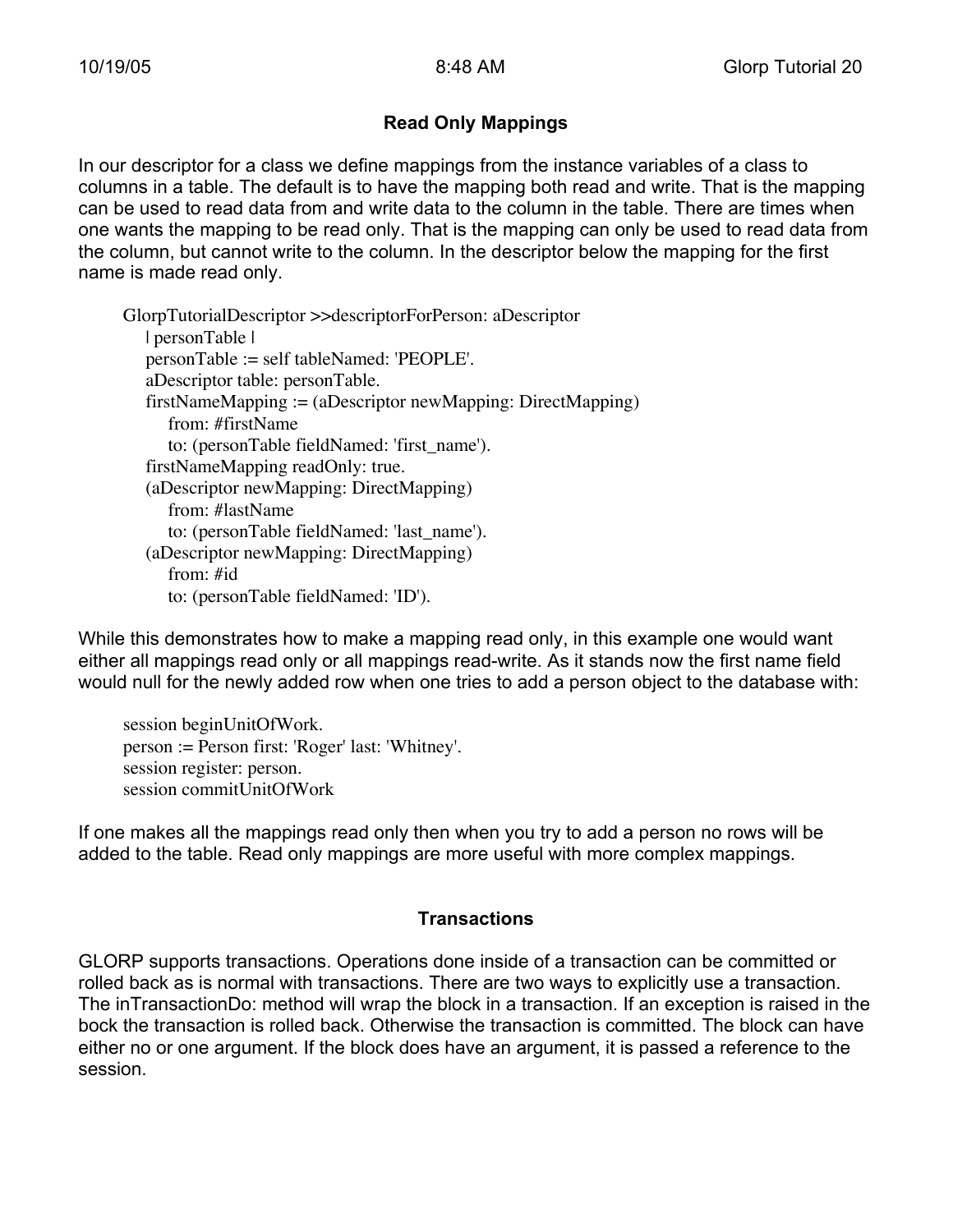session inTransactionDo: [ put code here]

session inTransactionDo: [:aSession | put code here]

There are times when one needs more control over committing or rolling back a transaction. In that case one explicitly starts the transaction with the beginTransaction and either commits with commitTransaction or rolls back with rollbackTransaction.

session beginTransaction. Code  $x < 10$ ifTrue:[ session commitTransaction] ifFalse: [ session rollbackTransaction]

A unit of work automatically wraps it self in a transaction, so there is no need to explicitly run a unit of work in a transaction. This explains why none of the examples so far has explicitly used a transaction.

### **Some Common Problems**

There are two common problems that can cause you a lot of frustration and wasted time. In a production system these will not be an issue. However when you are learning GLORP you will be making lots of little changes to see how things work. If you find that your changes are not reflected in the behavior of the system come back and read this section again.

#### **Cached Values**

The first problem is caused by cached values. When you create a new session, as done below, the descriptor is read and its data is cached. If you then make changes to the descriptor class, those changes will not be reflected in any open session. You need to start a new session for the changes in the descriptor class to take effect. So if you find yourself making changes to the descriptor class but those changes are not reflected in your code, use a new session.

session := GlorpSession new. session system: (GlorpTutorialDescriptor forPlatform: login database). session accessor: accessor.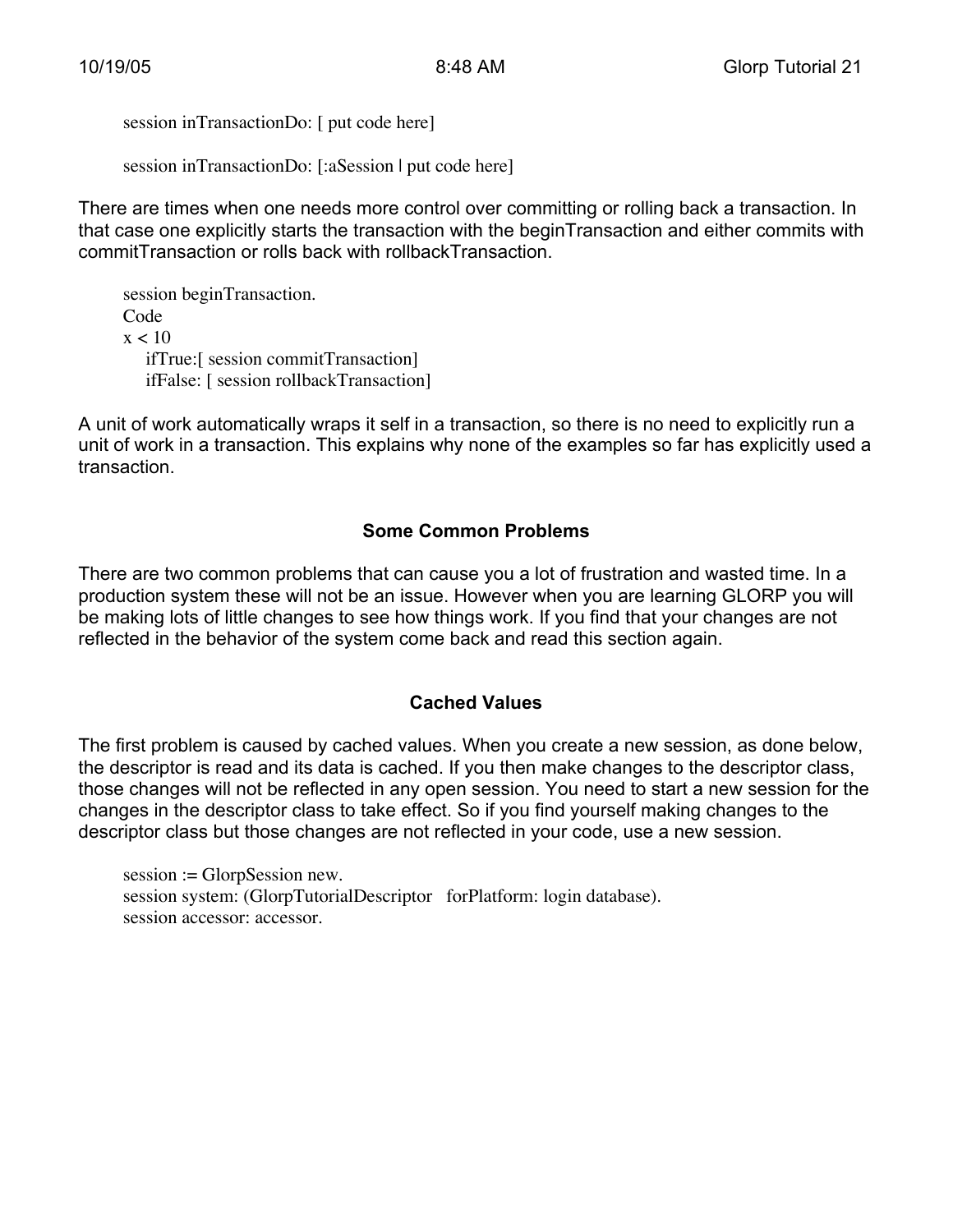#### **Creating Tables**

Once you have created a table you need to delete the table before creating it a second time. When learning GLORP you are likely to change table structure a lot. If you tell GLORP to create the tables it will appear to do so. The proper SQL is sent to the database and no errors are raised. However the tables are not recreated. There is a very subtle way in which GLORP informs you that the tables were not created. If the tables were created the GLORP log in the Transcript will include the time it took to create the tables. Here is what you will see in the Transcript if the tables are actually created:

Begin Transaction CREATE TABLE PEOPLE (ID serial NOT NULL ,FIRST\_NAME varchar(50) NULL ,LAST\_NAME varchar(50) NULL , CONSTRAINT PEOPLE\_PK PRIMARY KEY (id), CONSTRAINT PEOPLE\_UNIQ UNIQUE (id))  $(1.116 s)$ Commit Transaction

Note the (1.116s) after the SQL. Now below is the GLORP log when the tables already exist so the CREATE TABLE has no effect. There is no creation time listed.

Begin Transaction CREATE TABLE PEOPLE (ID serial NOT NULL ,FIRST\_NAME varchar(50) NULL ,LAST\_NAME varchar(50) NULL , CONSTRAINT PEOPLE\_PK PRIMARY KEY (id), CONSTRAINT PEOPLE\_UNIQ UNIQUE (id)) Commit Transaction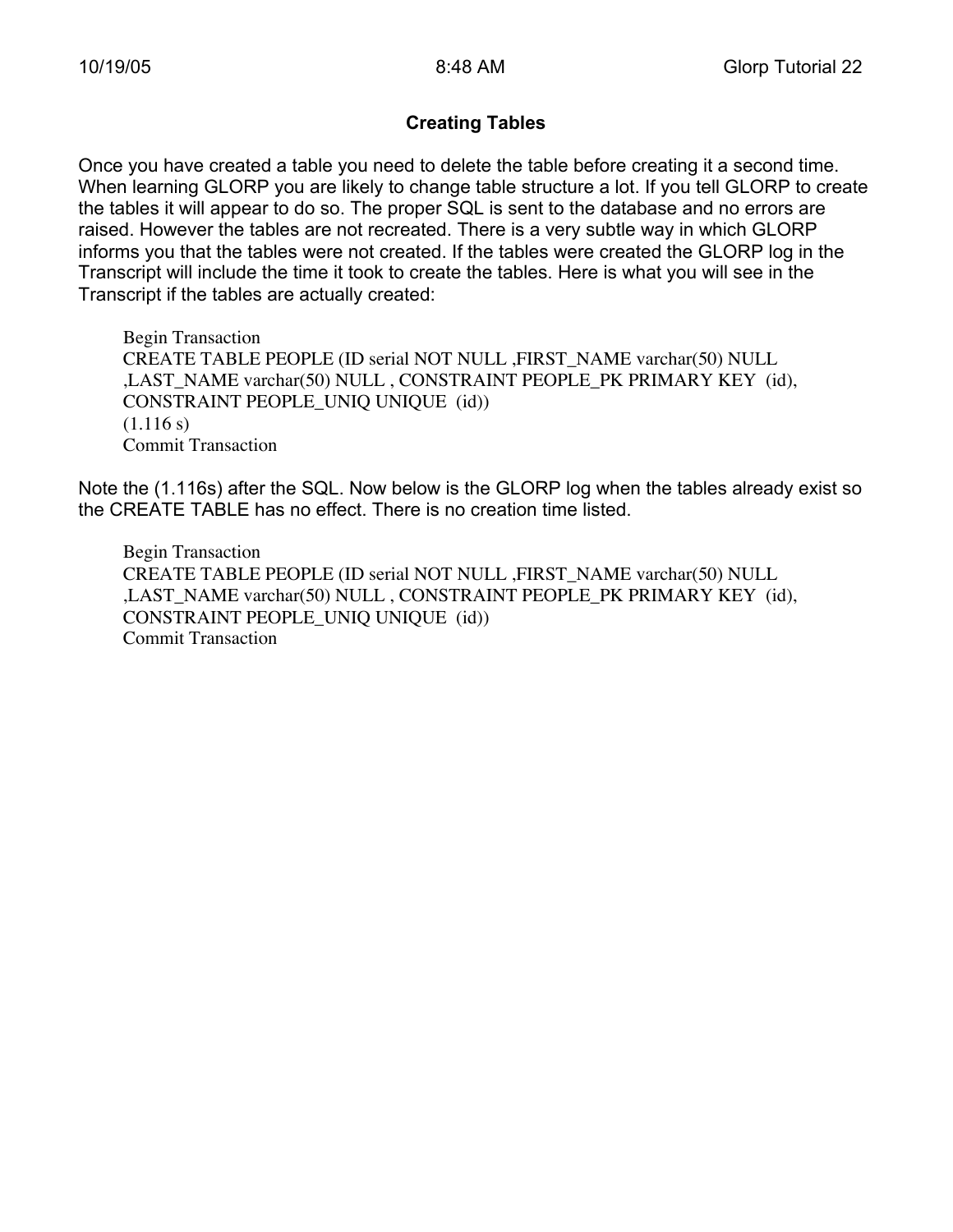While learning GLORP changing table structure will be common. Here is Smalltalk code which will first drop the tables then create them. Do not put the 'accessor dropTables: …' code in the same transaction that creates the tables. If the tables do not exist the dropTables: method will abort the transaction. The dropTables: method wraps itself in a Transaction so there is no need to explicitly put it in a Transaction.

```
session := GlorpSession new.
session system: (GlorpTutorialDescriptor forPlatform: login database).
session accessor: accessor.
accessor dropTables: session system allTables.
session inTransactionDo:
     \lceilsession system platform areSequencesExplicitlyCreated
        ifTrue:
           [session system allSequences do:
                 [:each |
                  accessor createSequence: each
                     ifError: [:error | Transcript show: error messageText]]].
      session system allTables do:
           [:each |
            accessor createTable: each
               ifError: [:error | Transcript show: error messageText]]]
```
#### **Complex Objects & Tables Instance Variable with a table - One-to-one**

We will look at an example where an object has data in two different tables in the database. We add an address to the Person class. Each person will only have one address. An Address is a class with instance variables for a street and a city. Here are the declarations of each class:

Smalltalk defineClass: #Person superclass: #{Core.Object} indexedType: #none private: false instanceVariableNames: 'firstName lastName id address ' classInstanceVariableNames: '' imports: '' category: 'GlorpExperiments'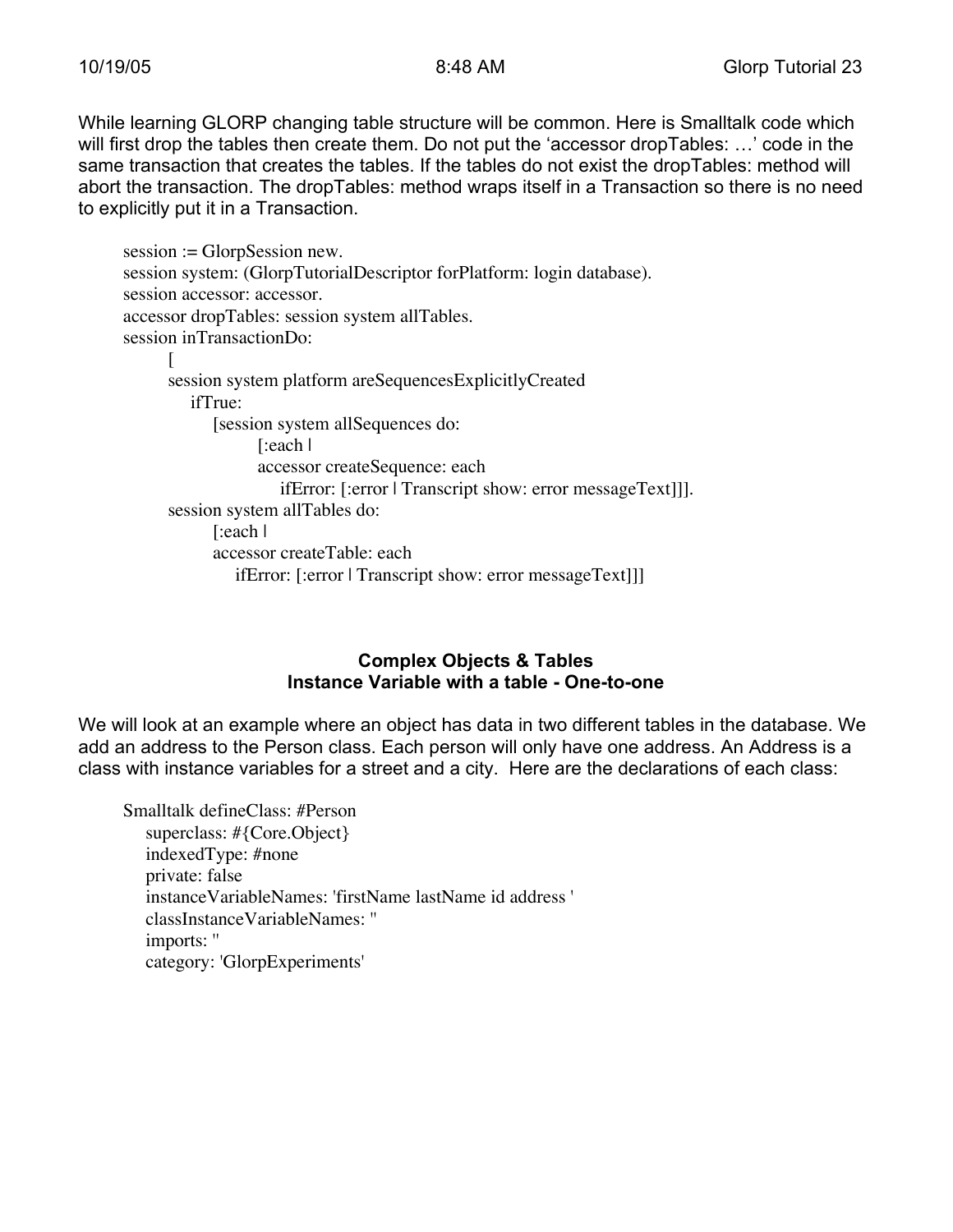Smalltalk defineClass: #Address superclass: #{Core.Object} indexedType: #none private: false instanceVariableNames: 'street city id ' classInstanceVariableNames: '' imports: '' category: 'GlorpExperiments'

In the database we will use two tables, PEOPLE and ADDRESSES to store the data. Two tables are used since more than one person may have the same address. First we need to create the GLORP descriptor for the database. Here is the definition of the descriptor class:

Smalltalk defineClass: #GlorpTutorialDescriptor superclass: #{Glorp.DescriptorSystem} indexedType: #none private: false instanceVariableNames: '' classInstanceVariableNames: '' imports: ' Glorp.\* 'category: 'GlorpExperiments'

Now we need to provide the list of classes and tables. Here are the relevant methods:

GlorpTutorialDescriptor >>allTableNames ^#( 'PEOPLE' 'ADDRESSES' )

GlorpTutorialDescriptor >>constructAllClasses ^(super constructAllClasses) add: Person; add: Address; yourself

The definition of the ADDRESSES table is straightforward.

GlorpTutorialDescriptor >>tableForADDRESSES: aTable aTable createFieldNamed: 'street' type: (platform varChar: 50). (aTable createFieldNamed: 'city' type: (platform varChar: 50)). (aTable createFieldNamed: 'id' type: platform sequence) bePrimaryKey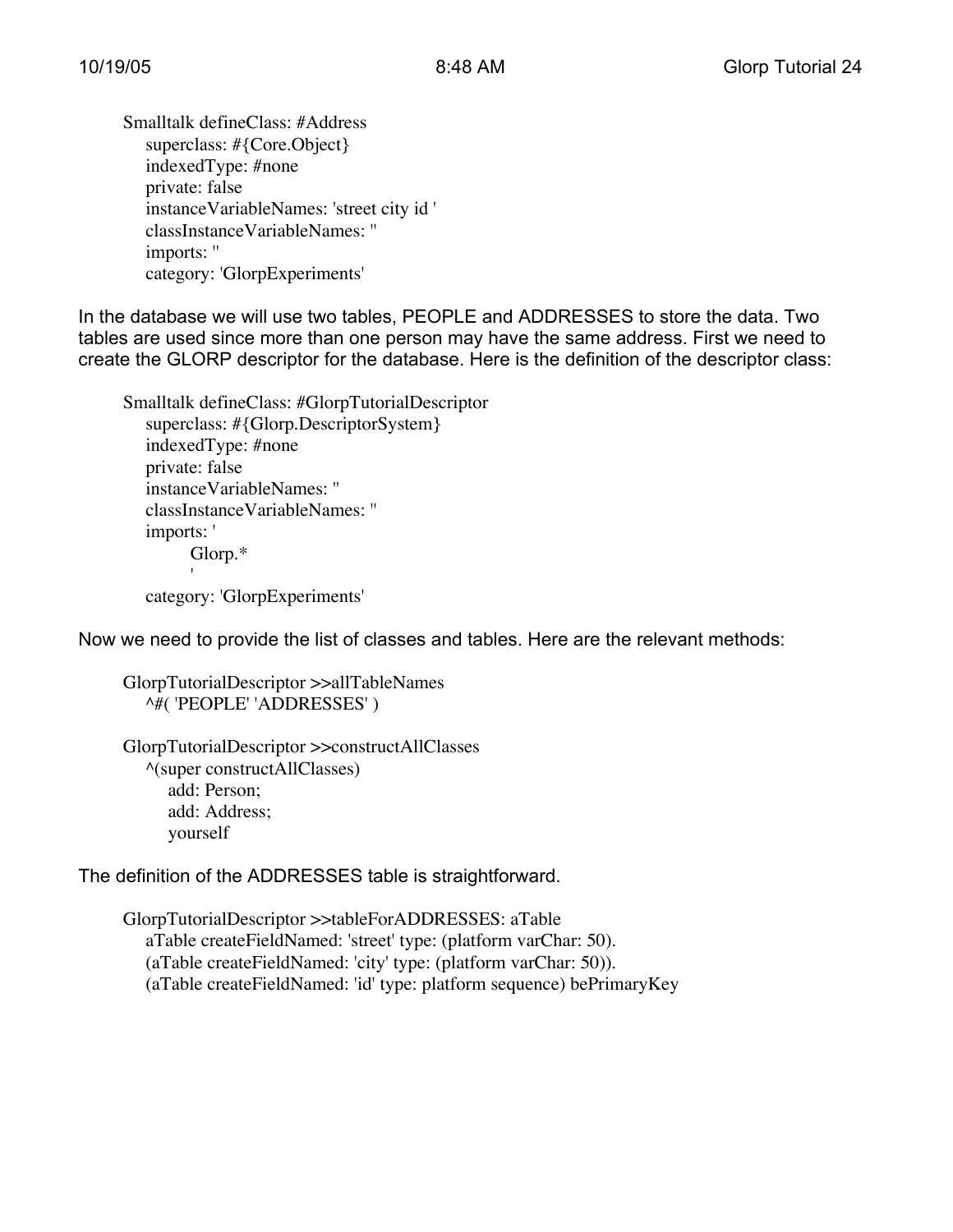In the PEOPLE table we need to add a foreign key<sup>2</sup>. Here is how it is done.

GlorpTutorialDescriptor >>tableForPEOPLE: aTable | addressId | (aTable createFieldNamed: 'id' type: platform sequence) bePrimaryKey. (aTable createFieldNamed: 'first\_name' type: (platform varChar: 50)). (aTable createFieldNamed: 'last\_name' type: (platform varChar: 50)). addressId := aTable createFieldNamed: 'address\_id' type: platform int4. aTable addForeignKeyFrom: addressId to: ((self tableNamed: 'ADDRESSES') fieldNamed: 'id').

Each class also needs a descriptor entry. The Address class has the same structure as the Person class in the last example. So the descriptor does not have anything new.

GlorpTutorialDescriptor >>descriptorForAddress: aDescriptor | table | table := self tableNamed: 'ADDRESSES'. aDescriptor table: table. (aDescriptor newMapping: DirectMapping) from: #street to: (table fieldNamed: 'street'). (aDescriptor newMapping: DirectMapping) from: #city to: (table fieldNamed: 'city'). (aDescriptor newMapping: DirectMapping) from: #id to: (table fieldNamed: 'id').

In the Person class we need information about the address. The last two entries do this. The OneToOneMapping tells GLORP to use a different table (via a one-to-one map) to get the data for address. Note we do not provide information about which table to get the data for the address instance variable. That information will be added in a different location.

 $\overline{2}$ See Foreign Key Mapping pattern pp 236-247 in Fowler [2003]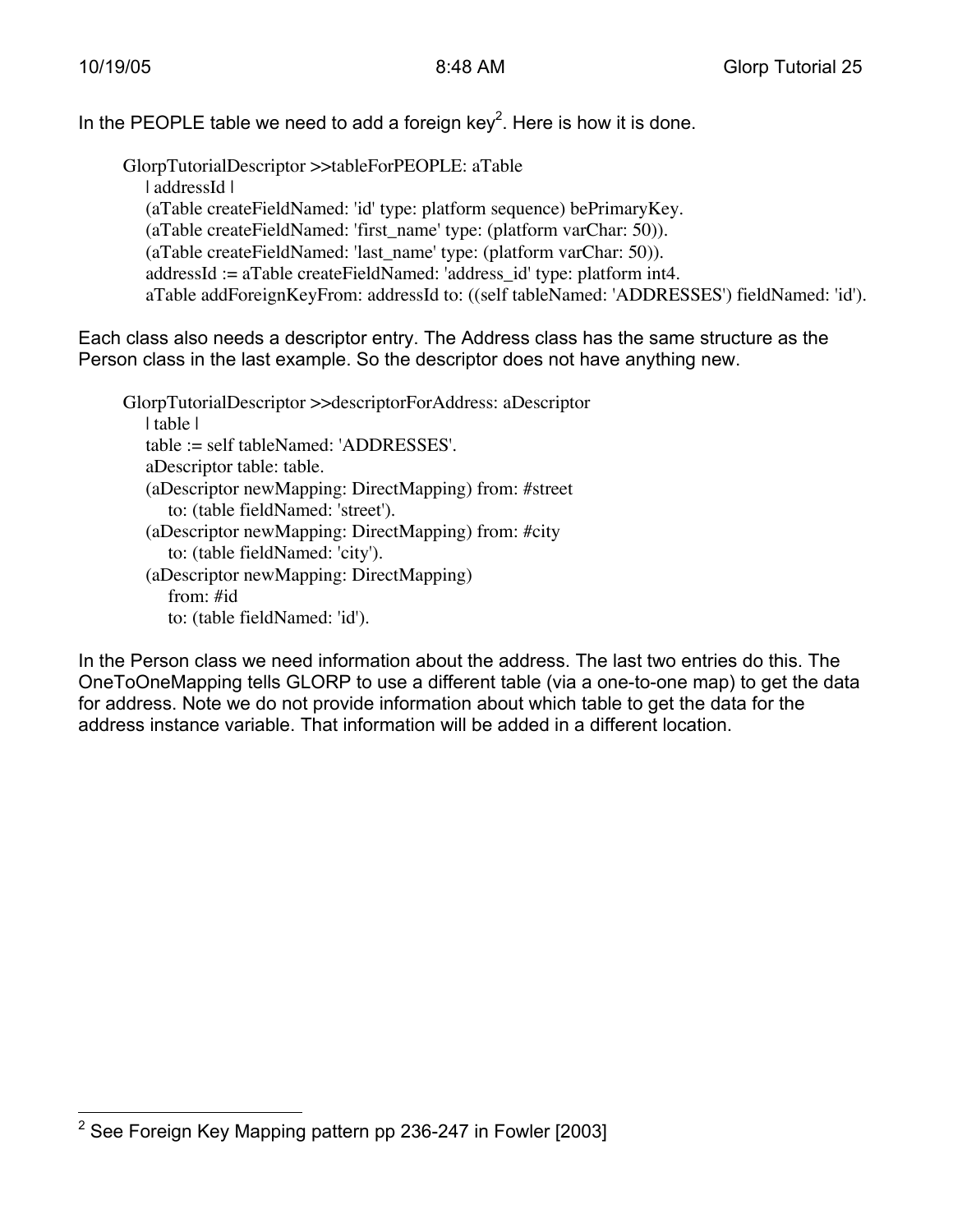GlorpTutorialDescriptor >>descriptorForPerson: aDescriptor | personTable | personTable := self tableNamed: 'PEOPLE'. aDescriptor table: personTable. (aDescriptor newMapping: DirectMapping) from: #firstName to: (personTable fieldNamed: 'first\_name'). (aDescriptor newMapping: DirectMapping) from: #lastName to: (personTable fieldNamed: 'last\_name'). (aDescriptor newMapping: DirectMapping) from: #id to: (personTable fieldNamed: 'id'). (aDescriptor newMapping: OneToOneMapping) attributeName: #address.

We still need to let GLORP know how to deal with the address instance variable in the Person class. This is done using a class model. In the method we provide information about each instance variable.

GlorpTutorialDescriptor >>classModelForAddress: aClassModel aClassModel newAttributeNamed: #id. aClassModel newAttributeNamed: #street. aClassModel newAttributeNamed: #city.

GlorpTutorialDescriptor >>classModelForPerson: aClassModel aClassModel newAttributeNamed: #id. aClassModel newAttributeNamed: #firstName. aClassModel newAttributeNamed: #lastName. aClassModel newAttributeNamed: #address type: Address.

Of interest is "address". The line:

aClassModel newAttributeNamed: #address type: Address.

tells GLORP that the instance variable address holds an object of type Address. Since the descriptor contains information about the Address class, this is how GLORP knows how to map the address instance variable of Person to the database.

Now we can log on to the database and create the tables.

login := Login new database: PostgreSQLPlatform new; username: 'foo'; password: 'bar'; connectString: '127.0.0.1\_glorpTests'.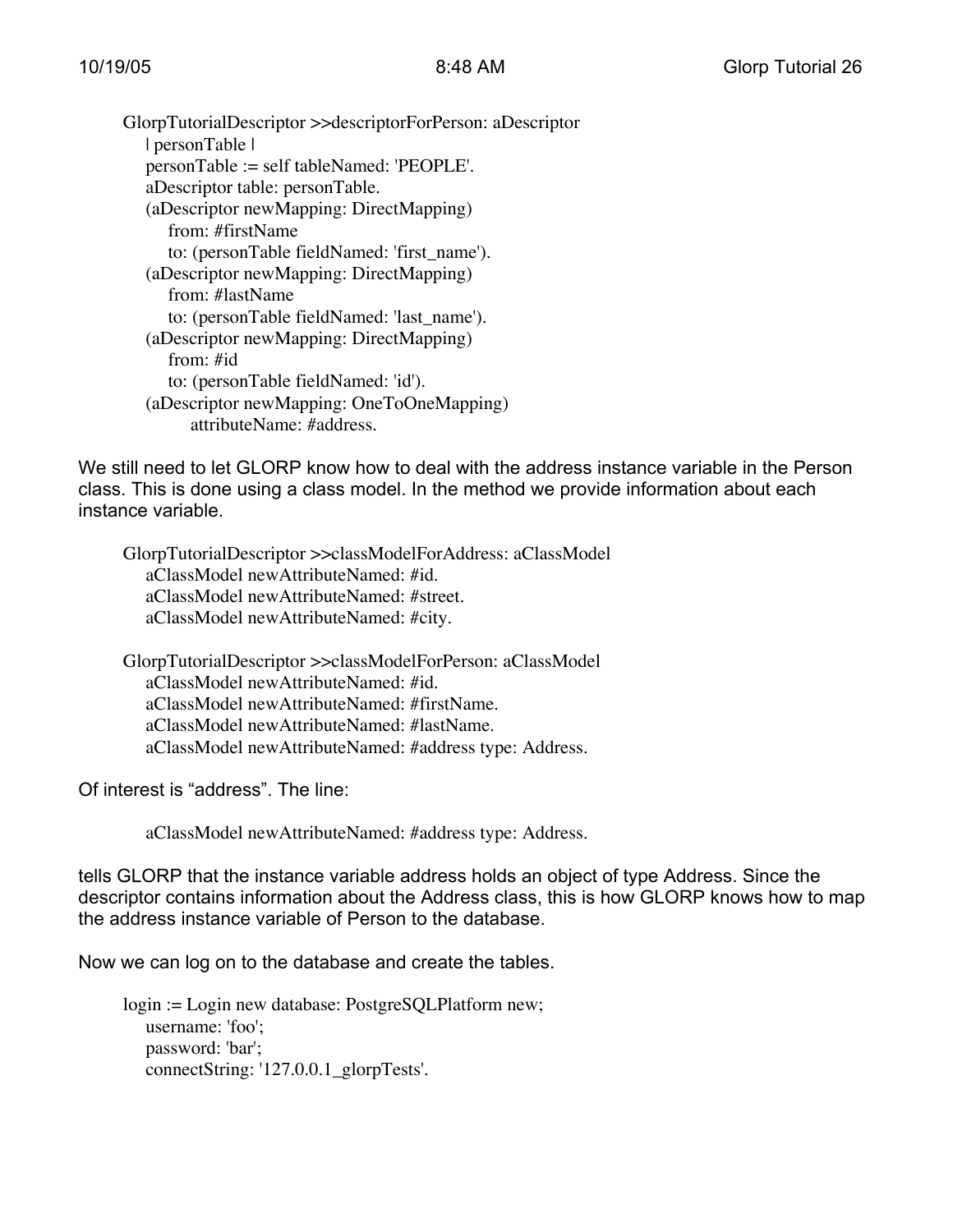```
accessor := DatabaseAccessor forLogin: login.
accessor login.
session := GlorpSession new.
session system: (GlorpTutorialDescriptor forPlatform: login database).
session accessor: accessor.
accessor dropTables: session system allTables.
session inTransactionDo:
      [
     session system platform areSequencesExplicitlyCreated
        ifTrue:
            [session system allSequences do:
                 [:each |
                 accessor createSequence: each
                    ifError: [:error | Transcript show: error messageText]]].
      session system allTables do:
           [:each |
            accessor createTable: each
              ifError: [:error | Transcript show: error messageText]]]
```
Once the tables are created we can add some data. Here we create a Person object with an address and add it to the database.

session beginUnitOfWork. person := Person first: 'Sam' last: 'Whitney'. address := Address new. address street: 'Maple'; city: 'SD'. person address: address. session register: person. session commitUnitOfWork

Just for the record here is the SQL generated during the above transaction.

Begin Transaction select nextval('ADDRESSES\_id\_SEQ') from ADDRESSES limit 1 select nextval('PEOPLE\_id\_SEQ') from PEOPLE limit 1 INSERT INTO ADDRESSES (street,city,id) VALUES ('Maple','SD',2)  $(0.004 s)$ INSERT INTO PEOPLE (id,first\_name,last\_name,address\_id) VALUES (2,'Sam','Whitney',2)  $(0.003 s)$ Commit Transaction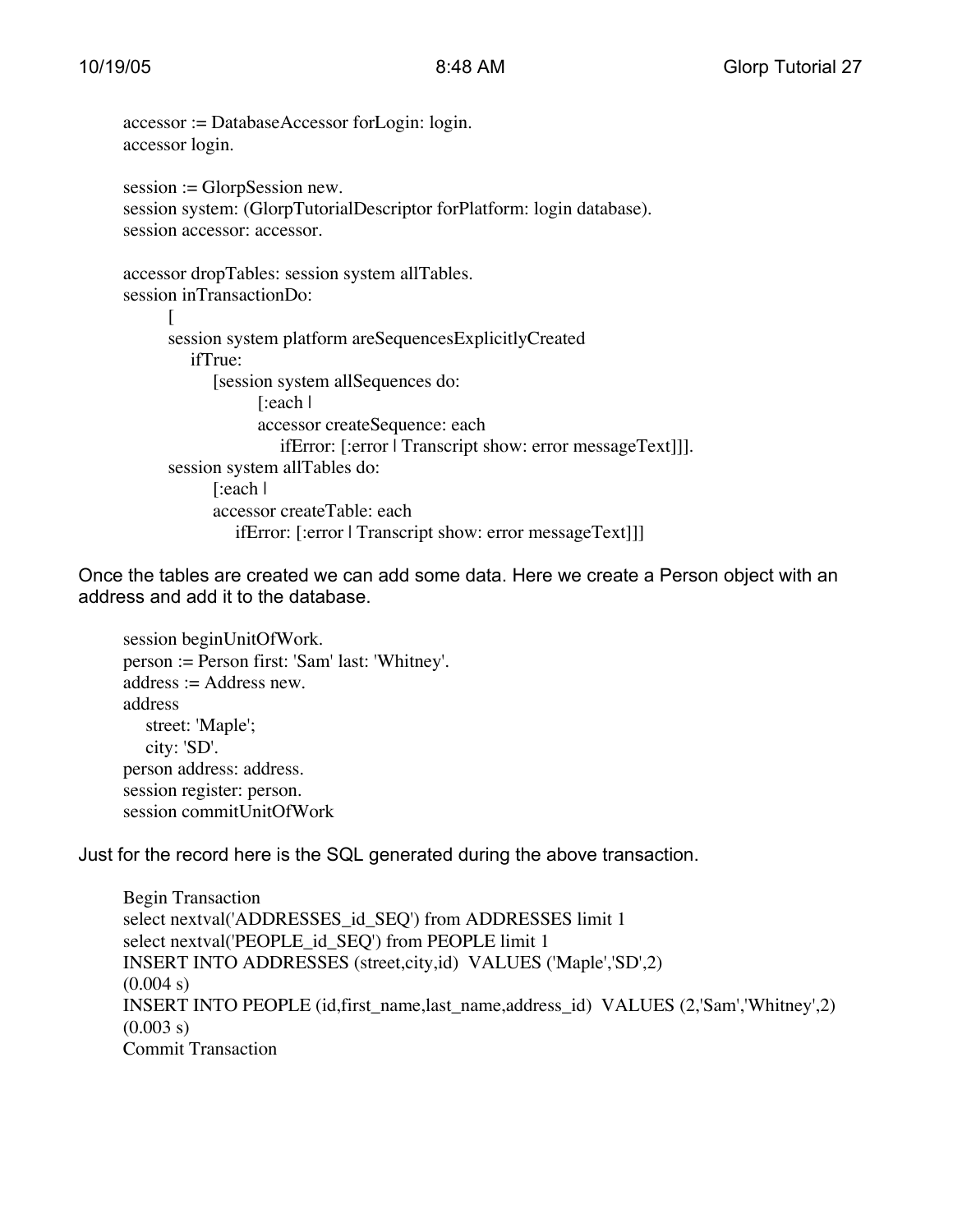With some data in the database we can make queries on the data. Here is a simple query. Since the statement just reads data there is no need to put this statement in a transaction or unit of work.

foundPerson := session readOneOf: Person where: [:each | each address city = 'SD'].

The query uses the following SQL to get the data from the database:

SELECT t1.id, t1.first\_name, t1.last\_name, t1.address\_id FROM (PEOPLE t1 INNER JOIN ADDRESSES t2 ON  $(t1$ .address  $id = t2$ .id)) WHERE  $(t2.city = 'SD')$ 

Alert readers will note that only the id is read from the ADDRESSES table. The Person object created by the query has a proxy<sup>3</sup> for its instance variable. The data for the address is not fetched from the database until it is actually used. After adding the accessor methods to the People and Address classes the following statement:

foundPerson address street

will trigger the proxy to fetch the address object. The SQL used to do that is:

SELECT t1.street, t1.city, t1.id FROM ADDRESSES t1 WHERE  $(t1.id = 1)$ 

Using a unit of work any change to the person object will be saved to the database. Here we change the address object in the person object. When the unit of work is committed the address data is updated.

session beginUnitOfWork. foundPerson := session readOneOf: Person where: [:each | each address city = 'SD']. foundPerson address street: 'Pine'. session commitUnitOfWork.

Here is the SQL used to update the data. Note that GLORP is making an unneeded request for the next value in the ADDRESSES is sequence.

Begin Transaction select nextval('ADDRESSES\_id\_SEQ') from ADDRESSES limit 1 UPDATE ADDRESSES SET city =  $SD$ ', street = 'Pine' WHERE  $id = 1$  $(0.093 s)$ Commit Transaction

<sup>—&</sup>lt;br>3 See Lazy Load pattern pp 200-214 in Fowler [2003]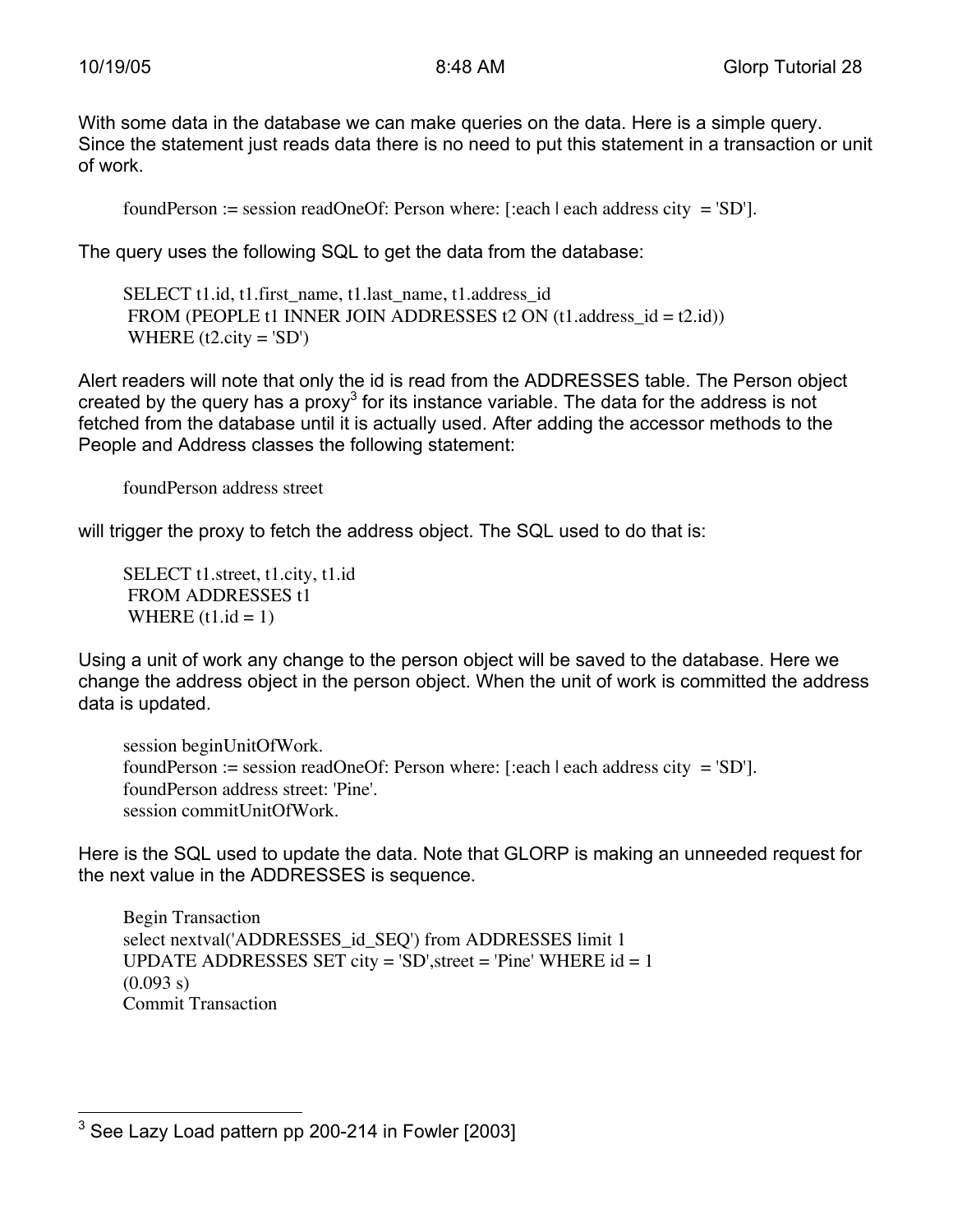Once we are done with the session we logout:

accessor logout

#### **Duplicate Rows**

Adding a Person object to the database also adds the person's address if the address is new. If two people have the same address it is possible to add the same address twice. For example suppose we first do:

session inUnitOfWorkDo: [roger := Person first: 'Roger last: 'Whitneyy'. address := Address street: 'Campanile Way' city: 'SD'. roger address: address. session register: roger].

And at some later time we do:

```
session inUnitOfWorkDo:
  [sam := Person first: 'Sam' last: 'Hinton'.
  address := Address street: 'Campanile Way' city: 'SD'.
  sam address: address.
  session register: sam].
```
Now the address table will have two rows with the same data. If you do not want this to occur care is needed. You should read the address from the database and then add it to the person object.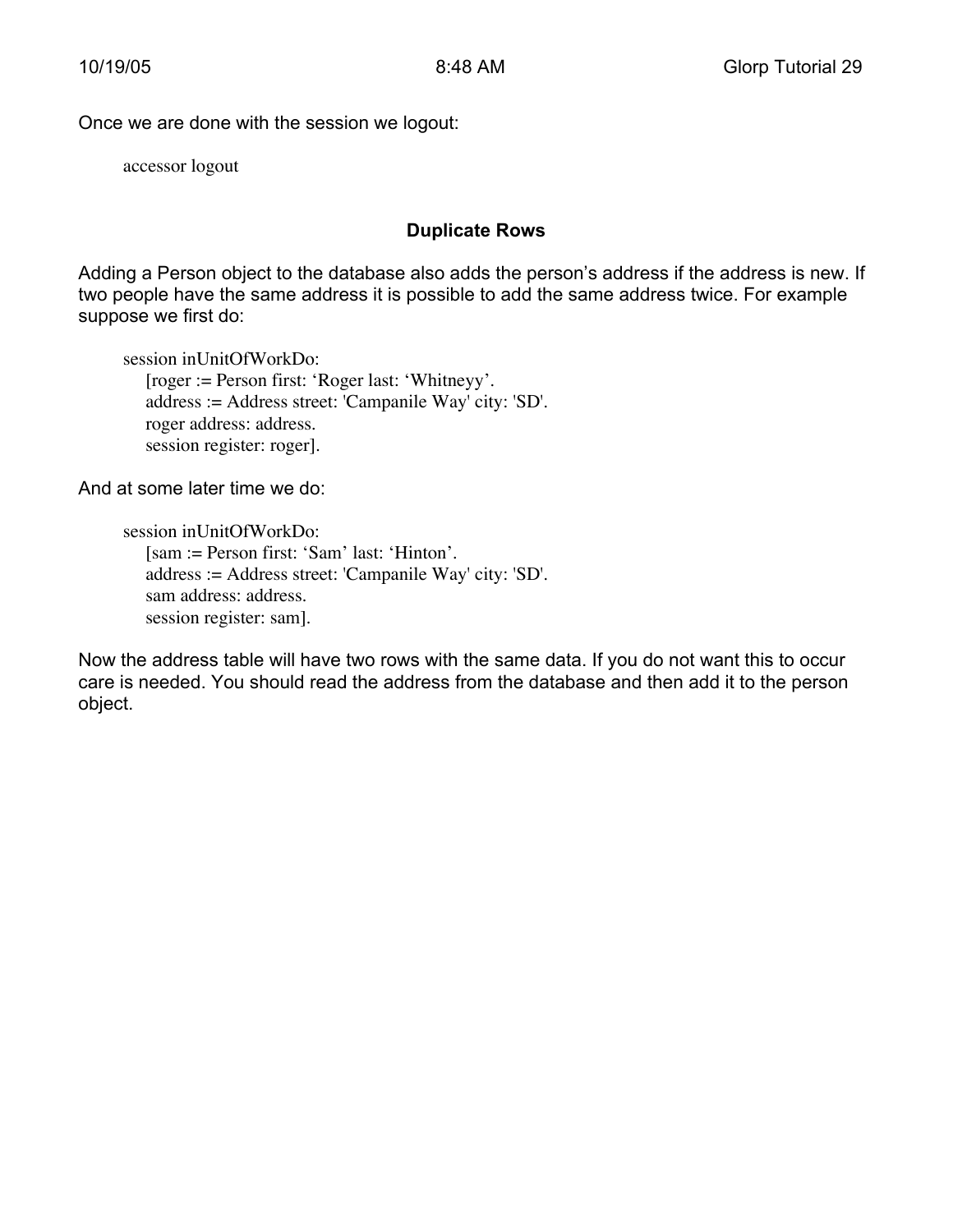#### **Orphan Rows**

Although adding a person to the database will add its address to the database if needed, deleting a person does not delete its address. That is if one first does:

session inUnitOfWorkDo: [roger := Person first: 'Roger last: 'Whitneyy'. address := Address street: 'Campanile Way' city: 'SD'. roger address: address. session register: roger].

And then does

```
roger := session readOneOf: Person
         where: [:each | each firstName = 'Roger'].
session delete: roger.
```
The address associated with roger is still in the address table. So one needs to explicitly delete each object from the database.

### **PseudoVariables**

In our descriptor we can define pseudovariables for a class. These are variables that do not exist in the class, but we can use in a glorp query about the class. Below we define a pseudovariable addressId for the address id column in the People table.

GlorpTutorialDescriptor >>descriptorForPerson: aDescriptor | personTable | personTable := self tableNamed: 'PEOPLE'. aDescriptor table: personTable. (aDescriptor newMapping: DirectMapping) from: #firstName to: (personTable fieldNamed: 'first\_name'). (aDescriptor newMapping: DirectMapping) from: #lastName to: (personTable fieldNamed: 'last\_name'). (aDescriptor newMapping: DirectMapping) from: #id to: (personTable fieldNamed: 'id'). (aDescriptor newMapping: DirectMapping) fromPseudoVariable: #addressId to: (personTable fieldNamed: 'address\_id'). (aDescriptor newMapping: OneToOneMapping) attributeName: #address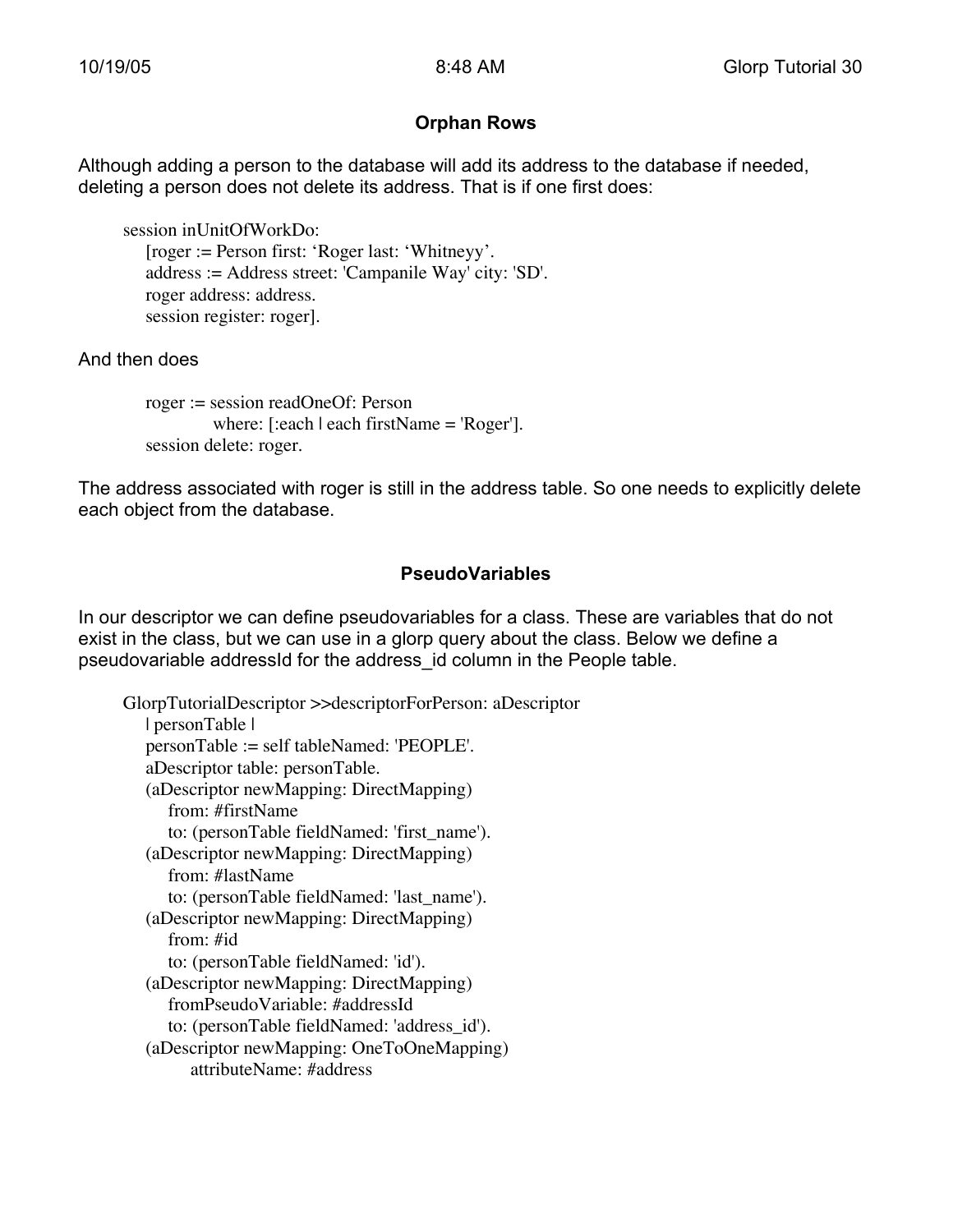In a query we can then use the psuedovariable as if it were an instance variable. Here is an example use of the psuedovariable.

roger := session readOneOf: Person where: [:each | each addressId = 1].

In general I prefer not to deal with database id's in Smalltalk code as this example does. It is rather dangerous to assume that particular data is in the k'th row of a table.

#### **Collections as Instance Variable - One-to-many**

Often an object will contain a collection. The way this is handled in a database is to create a separate table for the collection. Each row in the table contains a foreign key indicating who owns the row. GLORP handles this with a one-to-many map. To illustrate this we give the Person class a collection of email addresses. An Email Address has a username and host. We create EMAIL\_ADDRESSES table with columns:

| Column    | Description                    |
|-----------|--------------------------------|
| id        | Primary Key for table          |
| user name | User name of the email address |
| host      | The email host                 |
| person id | Foreign key to person table    |

Here is the definition of the EmailAddress class.

Smalltalk defineClass: #EmailAddress superclass: #{Core.Object} indexedType: #none private: false instanceVariableNames: 'userName host id ' classInstanceVariableNames: '' imports: '' category: 'GlorpExperiments'

#### **EmailAddress class method**

name: aNameString host: aHostString  $\wedge$ (super new) userName: aNameString; host: aHostString

The class also has standard accessor methods to set and get userName and host.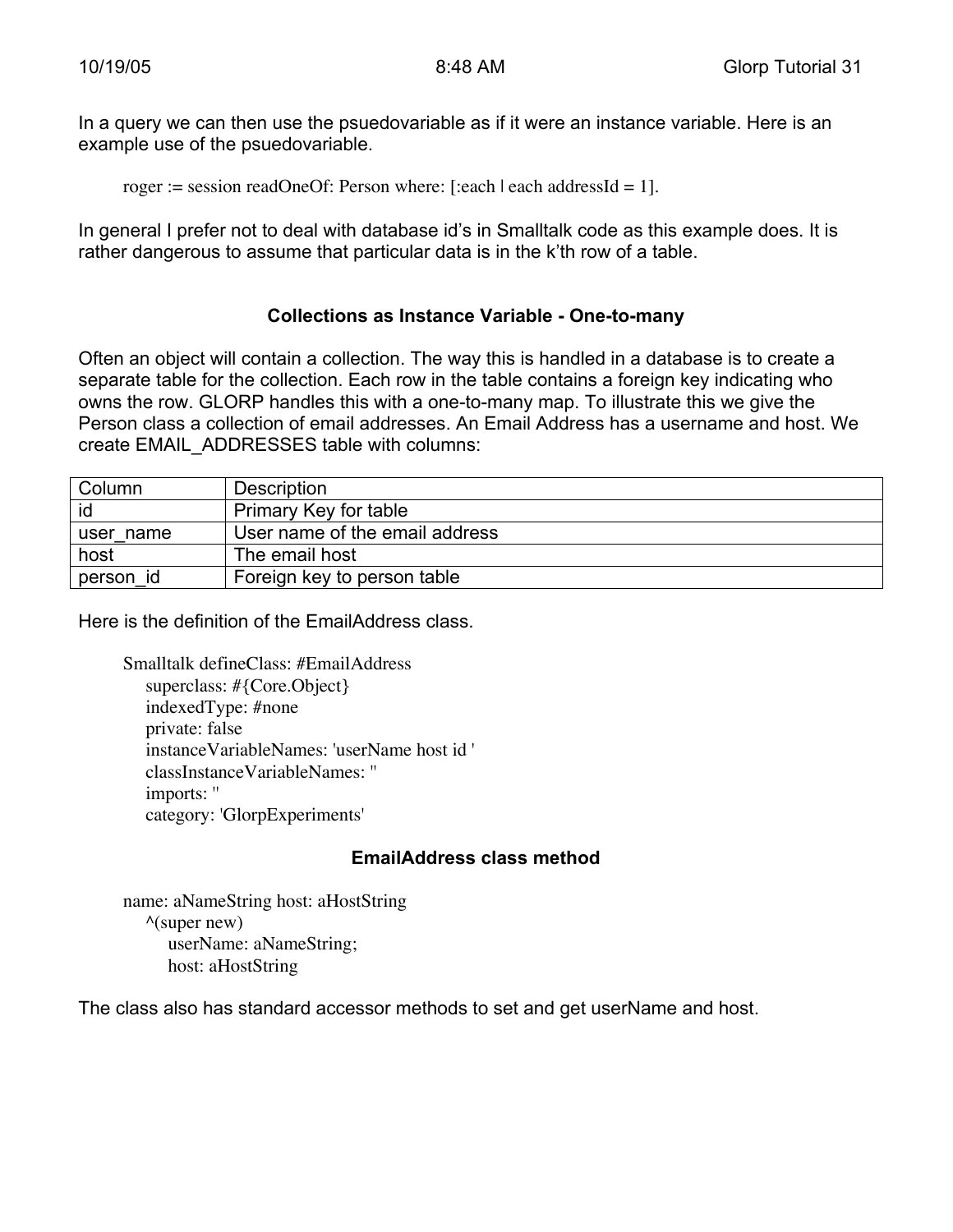The Person class definition:

Smalltalk defineClass: #Person superclass: #{Core.Object} indexedType: #none private: false instanceVariableNames: 'firstName lastName id emailAddresses ' classInstanceVariableNames: '' imports: '' category: 'GlorpExperiments'

#### **Person class method**

first: firstNameString last: lastNameString ^self new setFirst: firstNameString last: lastNameString

#### **Person instance methods**

setFirst: firstNameString last: lastNameString firstName := firstNameString. lastName := lastNameString. emailAddresses := OrderedCollection new.

addEmailAddress: anEmailAddress emailAddresses add: anEmailAddress

emailAddresss ^emailAddresses

The Person class also has get and set methods for lastName and firstName.

To save space the example does not include the address added in the one-to-one section. Since the only thing new here is the one-to-one mapping the example is given in full without comment. Here is the Descriptor:

Smalltalk defineClass: #Person superclass: #{Core.Object} indexedType: #none private: false instanceVariableNames: 'firstName lastName id emailAddresses ' classInstanceVariableNames: '' imports: '' category: 'GlorpExperiments'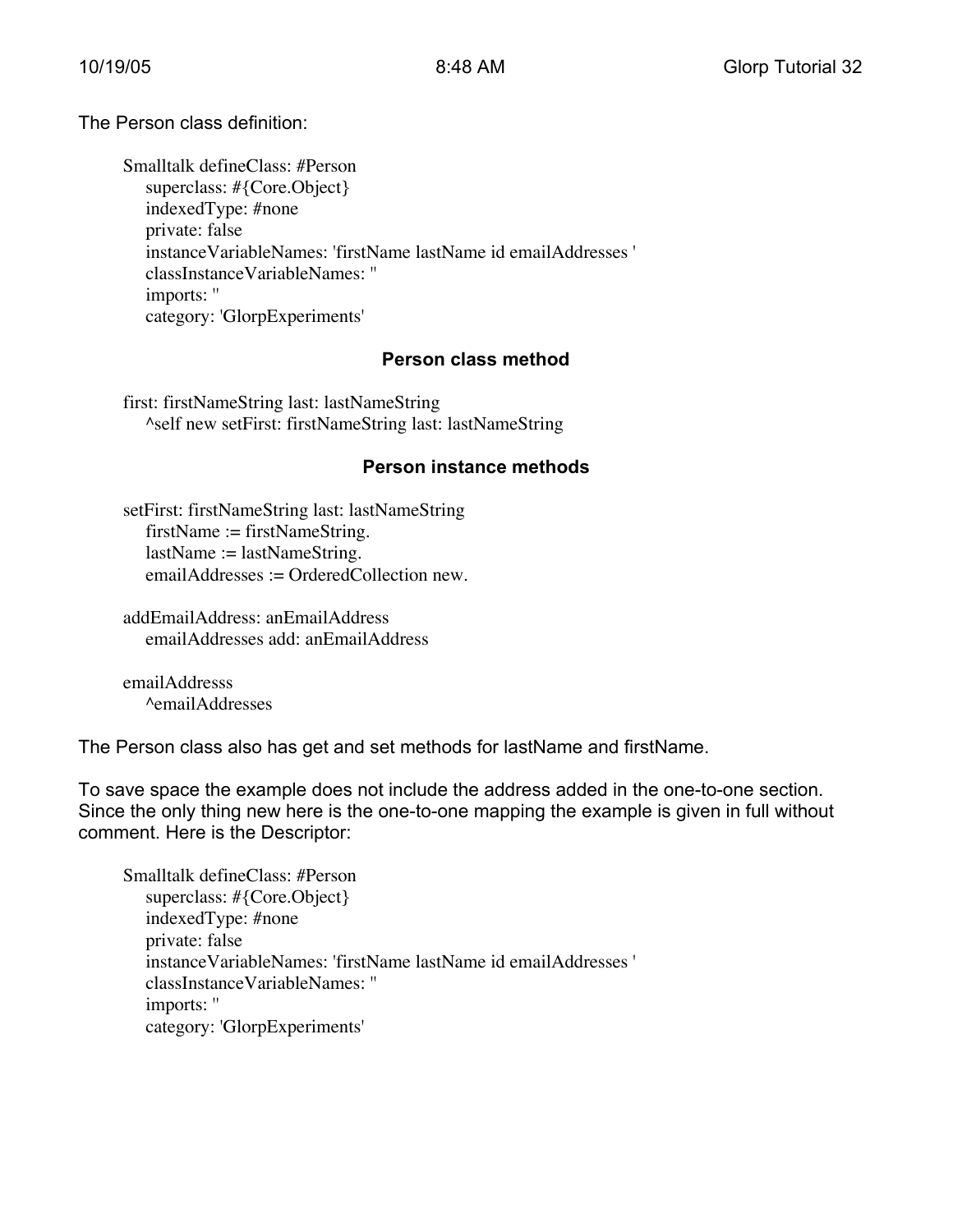Smalltalk defineClass: #GlorpTutorialDescriptor superclass: #{Glorp.DescriptorSystem} indexedType: #none private: false instanceVariableNames: '' classInstanceVariableNames: '' imports: ' Glorp.\* '

category: 'GlorpExperiments'

allTableNames ^#( 'PEOPLE' 'EMAIL\_ADDRESSES')

constructAllClasses ^(super constructAllClasses) add: Person; add: EmailAddress; yourself

classModelForEmailAddress: aClassModel aClassModel newAttributeNamed: #id. aClassModel newAttributeNamed: #userName. aClassModel newAttributeNamed: #host.

classModelForPerson: aClassModel aClassModel newAttributeNamed: #id. aClassModel newAttributeNamed: #firstName.

aClassModel newAttributeNamed: #lastName.

aClassModel newAttributeNamed: #emailAddresses collectionOf: EmailAddress.

descriptorForEmailAddress: aDescriptor

| table |

table := self tableNamed: 'EMAIL\_ADDRESSES'.

aDescriptor table: table.

(aDescriptor newMapping: DirectMapping) from: #userName to: (table fieldNamed: 'user\_name').

(aDescriptor newMapping: DirectMapping) from: #host to: (table fieldNamed: 'host'). (aDescriptor newMapping: DirectMapping) from: #id to: (table fieldNamed: 'id').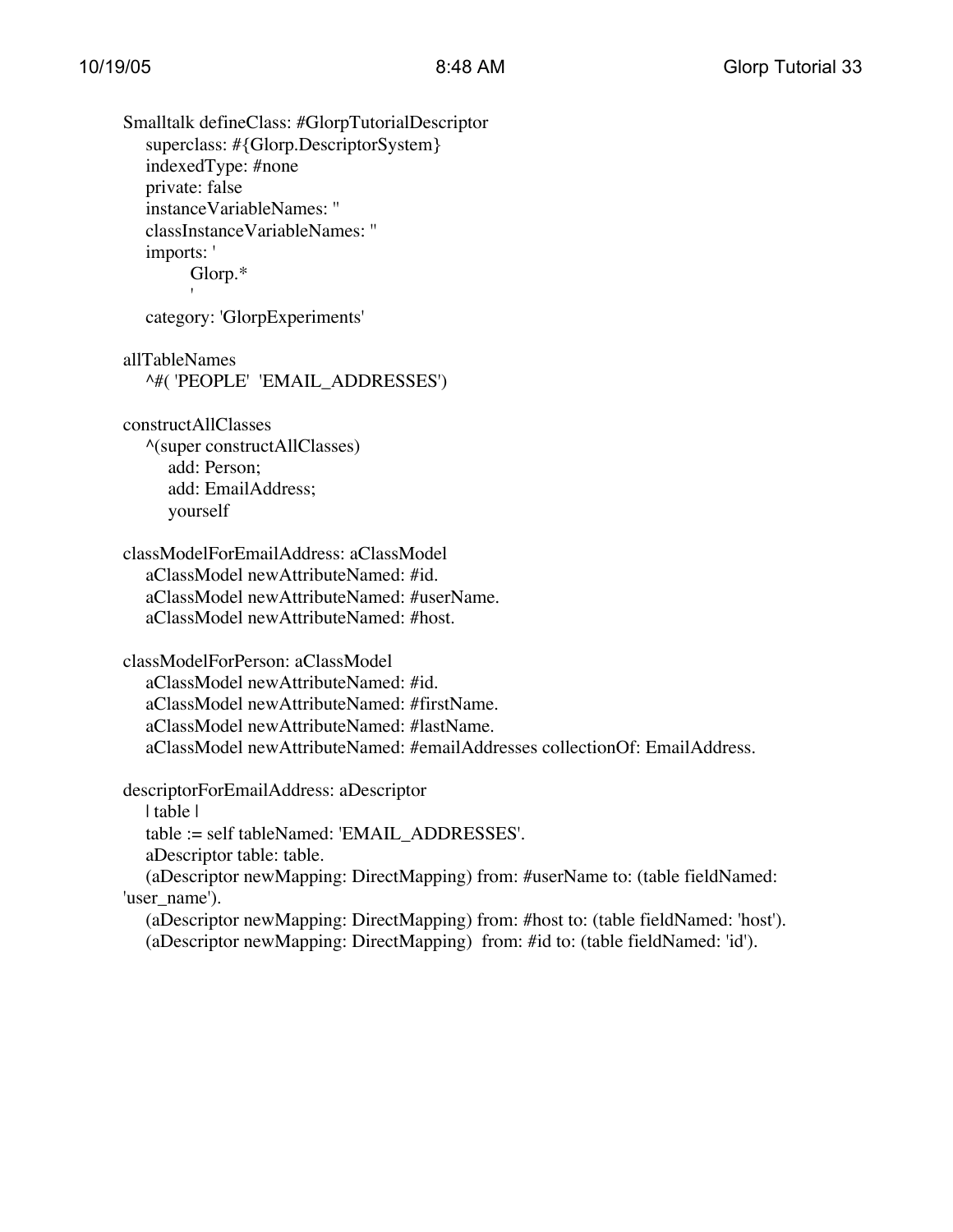descriptorForPerson: aDescriptor | personTable | personTable := self tableNamed: 'PEOPLE'. aDescriptor table: personTable. (aDescriptor newMapping: DirectMapping) from: #firstName to: (personTable fieldNamed: 'first\_name'). (aDescriptor newMapping: DirectMapping) from: #lastName to: (personTable fieldNamed: 'last\_name'). (aDescriptor newMapping: DirectMapping) from: #id to: (personTable fieldNamed: 'id'). (aDescriptor newMapping: OneToManyMapping) attributeName: #emailAddresses.

tableForEMAIL\_ADDRESSES: aTable

| personId |

aTable createFieldNamed: 'user\_name' type: (platform varChar: 50). (aTable createFieldNamed: 'host' type: (platform varChar: 50)). (aTable createFieldNamed: 'id' type: platform sequence) bePrimaryKey. personId := aTable createFieldNamed: 'person\_id' type: platform int4. aTable addForeignKeyFrom: personId to: ((self tableNamed: 'PEOPLE') fieldNamed: 'id').

tableForPEOPLE: aTable

(aTable createFieldNamed: 'id' type: platform sequence) bePrimaryKey. (aTable createFieldNamed: 'first\_name' type: (platform varChar: 50)). (aTable createFieldNamed: 'last\_name' type: (platform varChar: 50)).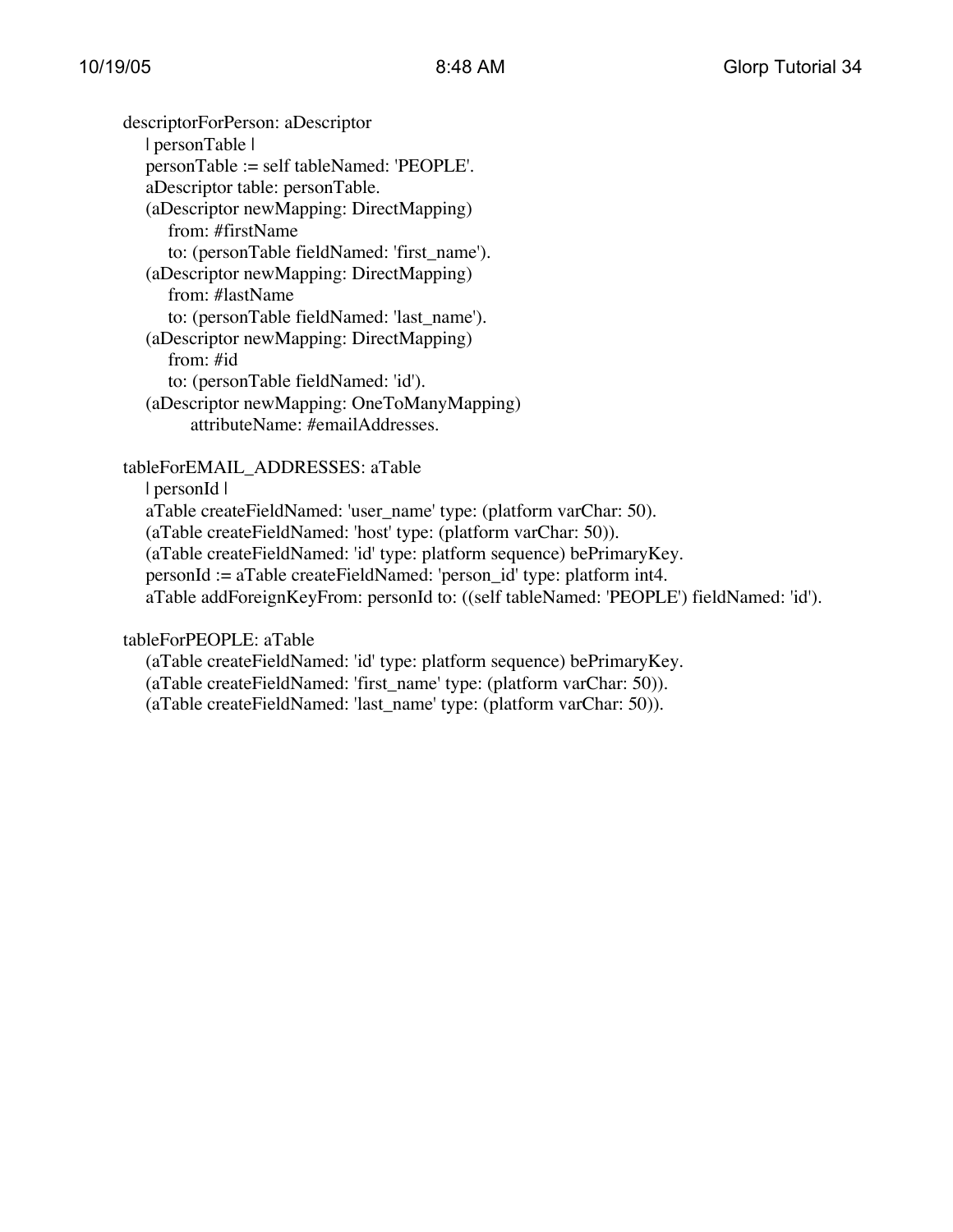#### **Order of the Email Addresses**

When the email addresses are read for a person we can determine the order in which they are read from the database. This is done by telling the mapping the order to use when reading values. In the descriptor for the person we indicate that the addresses are to be sorted by the userName. The ordering is done on the database. Multiple orderBy: messages can be sent to a mapping.

descriptorForPerson: aDescriptor | personTable | personTable := self tableNamed: 'PEOPLE'. aDescriptor table: personTable. (aDescriptor newMapping: DirectMapping) from: #firstName to: (personTable fieldNamed: 'first\_name'). (aDescriptor newMapping: DirectMapping) from: #lastName to: (personTable fieldNamed: 'last\_name'). (aDescriptor newMapping: DirectMapping) from: #id to: (personTable fieldNamed: 'id'). (aDescriptor newMapping: ToManyMapping) attributeName: #emailAddresses; orderBy: #userName

The read order can be specified by indicating the table and column explicitly. There is no reason to do this in the current example. However when we have association (tie or link) tables a mapping will involve three tables. In that case being able to indicate the table and column can be useful. Here is how one specifies the table and column.

(aDescriptor newMapping: ToManyMapping) attributeName: #emailAddresses; orderBy: [:each | (each getTable: 'EMAIL\_ADDRESSES') getField: 'user\_name']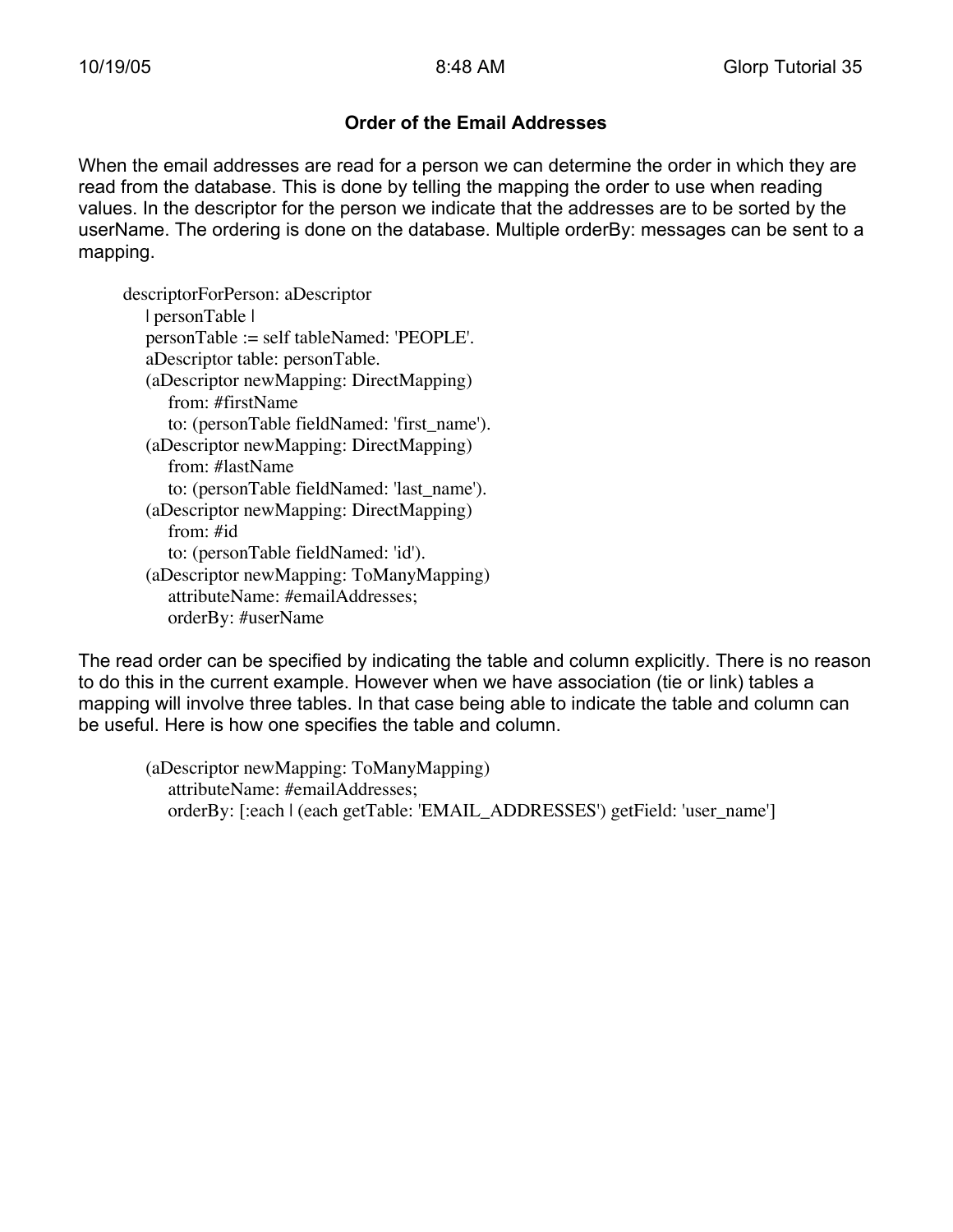#### **Specifying the Type of Collection**

When one reads a person from the database as below, the email addresses in the person object are stored in an ordered collection.

foundPerson := session readOneOf: Person where: [:each | each firstName = 'Sam'].

As of GLORP 0.3.111 one can specify in the class model which type of collection GLORP will use. Below we indicate that a SortedCollection should be used. One can use all the standard collection classes except a Dictionary, which requires extra information. Using a dictionary is covered in the next section.

GlorpTutorialDescriptor>>classModelForPerson: aClassModel aClassModel newAttributeNamed: #id. aClassModel newAttributeNamed: #firstName. aClassModel newAttributeNamed: #lastName. aClassModel newAttributeNamed: #emailAddresses collection: SortedCollection of: EmailAddress.

Note this feature does not work in versions of GLORP before 0.3.111 unless one does a lot more work. See GlorpCollectionTypesDescriptorSystem>> descriptorForGlorpThingWithLotsOfDifferentCollections: in the bundle GlorpTest for examples.

#### **Dictionaries as Instance Variables - One-to-many**

Mapping a dictionary to a database table is slightly more complex then mapping an ordered collection. To illustrate this we will create an address book that stores instances of people. The address book will store people in a dictionary. Keys will be a string that users associate a particular person with. Here is the AddressBook class.

Smalltalk defineClass: #AddressBook superclass: #{Core.Object} indexedType: #none private: false instanceVariableNames: 'id title entries ' classInstanceVariableNames: '' imports: '' category: 'GlorpExperiments'

#### **AddressBook class methods**

title: aString ^super new setTitle: aString

#### **AddressBook instance methods**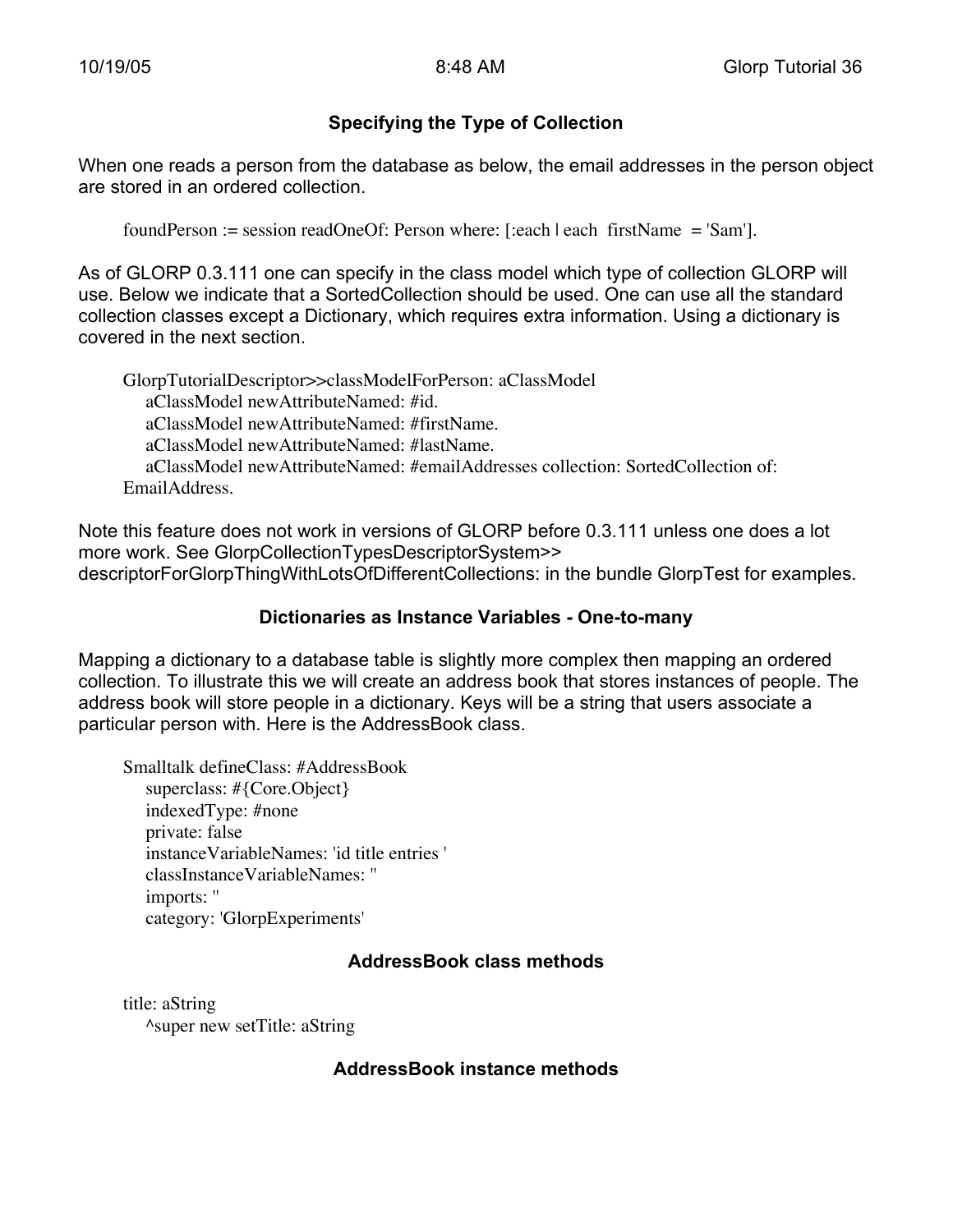at: aString ^entries at: aString

at: aString put: aPerson entries at: aString put: aPerson

title

^title

setTitle: aString title  $:=$  aString. entries := Dictionary new.

The Person class just has the instance variables 'firstName, lastName and id. The class definition is below. You can add whatever methods you want to the class.

Smalltalk defineClass: #Person superclass: #{Core.Object} indexedType: #none private: false instanceVariableNames: 'firstName lastName id ' classInstanceVariableNames: '' imports: '' category: 'GlorpExperiments'

We need three tables in the database. First we need one to hold the Person object data. Second we need a table to for address books. Each row in the ADDRESS\_BOOK table represents one address book. In this case the table just has two columns, one for a primary key and another for the title of the address book. The third table, ADDRESS BOOK LINKS, is an association (link or tie) table. Each row in the association table represents one entry in an address book.

```
Smalltalk defineClass: #GlorpTutorialDescriptor
  superclass: #{Glorp.DescriptorSystem}
   indexedType: #none
  private: false
  instanceVariableNames: ''
  classInstanceVariableNames: ''
  imports: '
        Glorp.*
         'category: 'GlorpExperiments'
```
allTableNames ^#( 'PEOPLE' 'ADDRESS\_BOOK' 'ADDRESS\_BOOK\_LINKS' )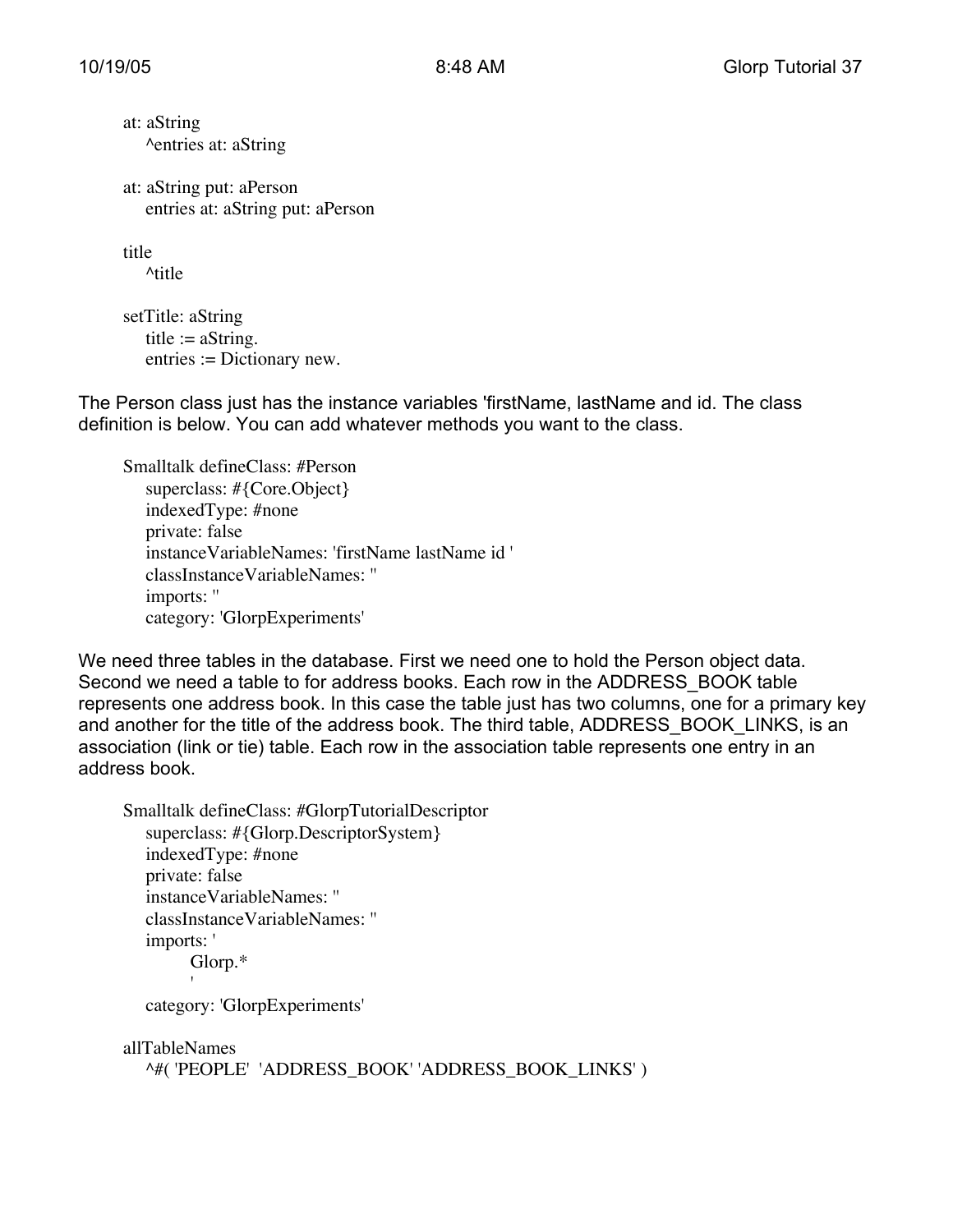constructAllClasses ^(super constructAllClasses) add: Person; add: AddressBook; yourself

Note how we indicate that the entries instance variable is a dictionary.

classModelForAddressBook: aClassModel aClassModel newAttributeNamed: #id. aClassModel newAttributeNamed: #title. aClassModel newAttributeNamed: #entries collection: Dictionary of: Person.

classModelForPerson: aClassModel aClassModel newAttributeNamed: #lastName. aClassModel newAttributeNamed: #firstName. aClassModel newAttributeNamed: #id.

The address book descriptor includes a dictionary mapping which ties the data from the other two tables to the address book.

descriptorForAddressBook: aDescriptor | table linkTable | table := self tableNamed: 'ADDRESS\_BOOK'. linkTable := self tableNamed: 'ADDRESS\_BOOK\_LINKS'. aDescriptor table: table. aDescriptor addMapping: (DirectMapping from: #id to: (table fieldNamed: 'id')). aDescriptor addMapping: (DirectMapping from: #title to: (table fieldNamed: 'title')). aDescriptor addMapping: ((BasicDictionaryMapping new) attributeName: #entries; referenceClass: Person; keyField: (linkTable fieldNamed: 'person\_key'); relevantLinkTableFields: (Array with: (linkTable fieldNamed: 'person\_id'))) descriptorForPerson: aDescriptor

| personTable | personTable := self tableNamed: 'PEOPLE'. aDescriptor table: personTable. (aDescriptor newMapping: DirectMapping) from: #id to: (personTable fieldNamed: 'id'). (aDescriptor newMapping: DirectMapping) from: #firstName to: (personTable fieldNamed: 'first\_name'). (aDescriptor newMapping: DirectMapping) from: #lastName to: (personTable fieldNamed: 'last\_name').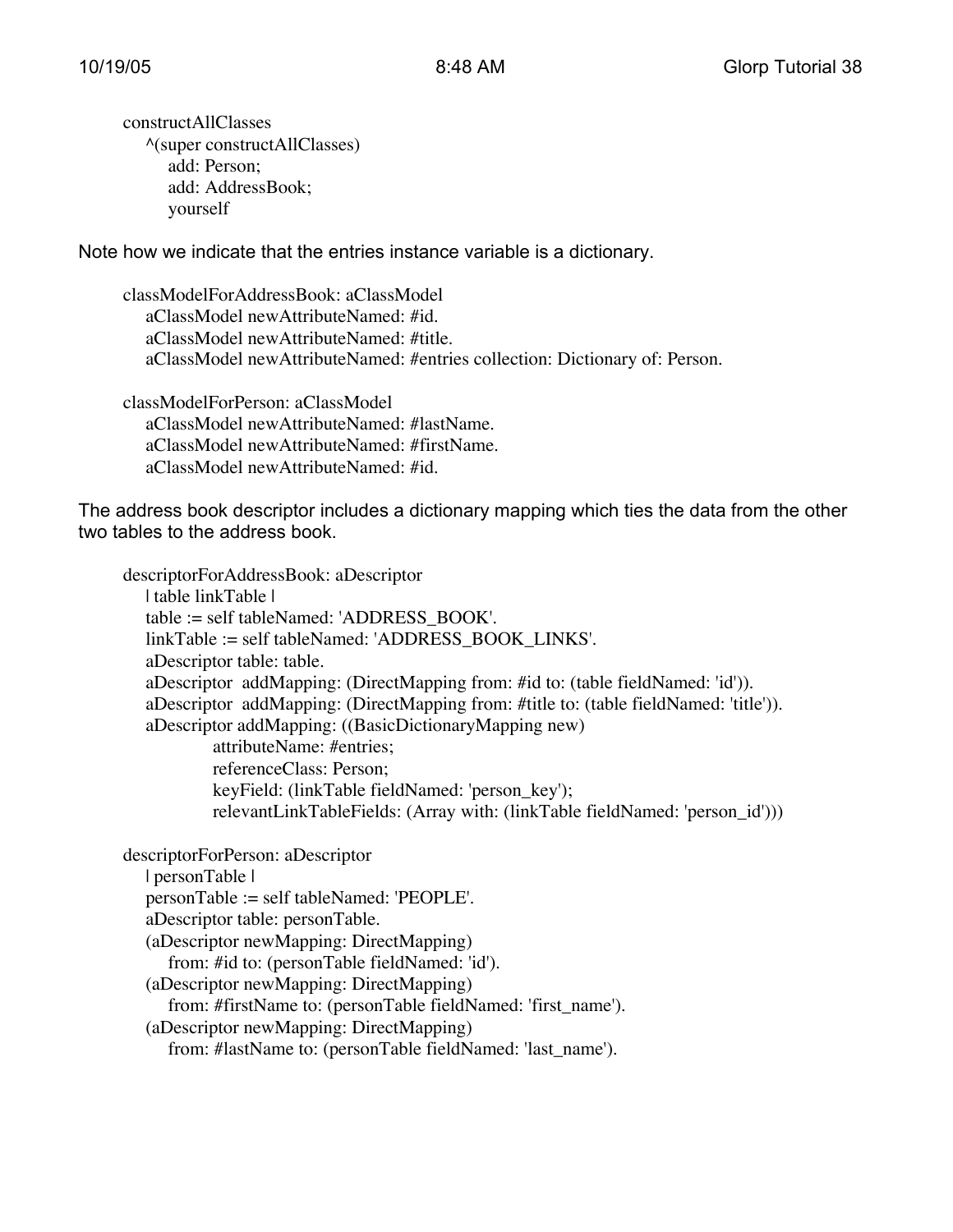tableForADDRESS\_BOOK: aTable

(aTable createFieldNamed: 'title' type: (platform varChar: 50)). (aTable createFieldNamed: 'id' type: (platform sequence)) bePrimaryKey.

Each row in the ADDRESS\_BOOK\_LINKS represents one entry in an address book. It has has foreign keys to the other tables to indicate which person and which address book the entry is in. It also stores the key for the entry in the dictionary.

```
tableForADDRESS_BOOK_LINKS: aTable
  | personId bookId |
  personId := aTable createFieldNamed: 'person_id' type: platform int4.
  aTable
     addForeignKeyFrom: personId
     to: ((self tableNamed: 'PEOPLE') fieldNamed: 'id').
  bookId := aTable createFieldNamed: 'address_book_id' type: (platform varChar: 50).
  aTable
     addForeignKeyFrom: bookId
     to: ((self tableNamed: 'ADDRESS_BOOK') fieldNamed: 'id').
  aTable createFieldNamed: 'person_key' type: (platform varChar: 30).
```
tableForPEOPLE: aTable

(aTable createFieldNamed: 'first\_name' type: (platform varChar: 50)).

(aTable createFieldNamed: 'last\_name' type: (platform varChar: 50)).

(aTable createFieldNamed: 'id' type: (platform sequence)) bePrimaryKey.

The following shows an example of adding an AddressBook to the database.

```
session inUnitOfWorkDo:
   [addresses := AddressBook title: 'work'.
   addresses
      at: 'musicMan' put: (Person first: 'Sam' last: 'Hinton');
      at: 'author' put: (Person first: 'Martin' last: 'Fowler');
      at: 'self' put: (Person first: 'Roger' last: 'Whitney').
   session register: addresses].
```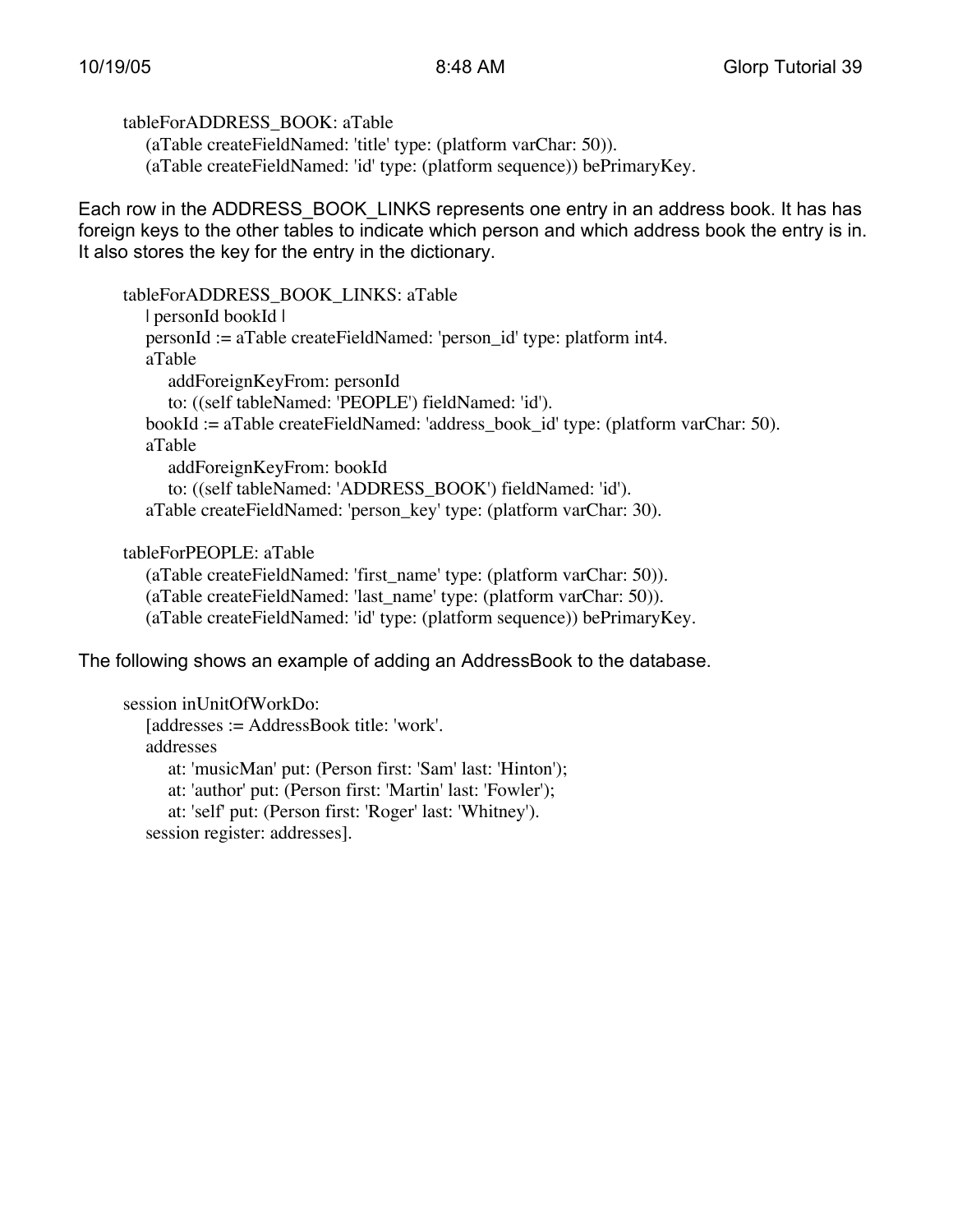# **Embedded Values<sup>4</sup> – Two Objects One table**

There are times when one does not want a separate table for each object. These objects are ones whose identity does not depend on identity<sup>5</sup> like money or date range. In this case we store multiple objects in a single table. As an example we will use a Name object to represent the name of a Person object. First we have an outline of the Person and Name classes. Note that the Name class does not need an id. In the database it is stored in the same row as the rest of the Person object data, which does have a database id.

Smalltalk defineClass: #Person superclass: #{Core.Object} indexedType: #none private: false instanceVariableNames: 'name age id ' classInstanceVariableNames: '' imports: '' category: 'GlorpExperiments'

#### **Class Methods**

first: firstNameString last: lastNameString ^self new setFirst: firstNameString last: lastNameString

#### **Instance Methods**

setFirst: firstNameString last: lastNameString name := Name first: firstNameString last: lastNameString

Smalltalk defineClass: #Name superclass: #{Core.Object} indexedType: #none private: false instanceVariableNames: 'first last ' classInstanceVariableNames: '' imports: '' category: 'GlorpExperiments'

#### **Class Methods**

first: firstNameString last: lastNameString ^super new setFirst: firstNameString last: lastNameString

#### **Instance Methods**

 <sup>4</sup> See Embedded Value pattern pp 268-271 in Fowler [2003] 5 See Value Object pattern pp 486-487 in Fowler [2003]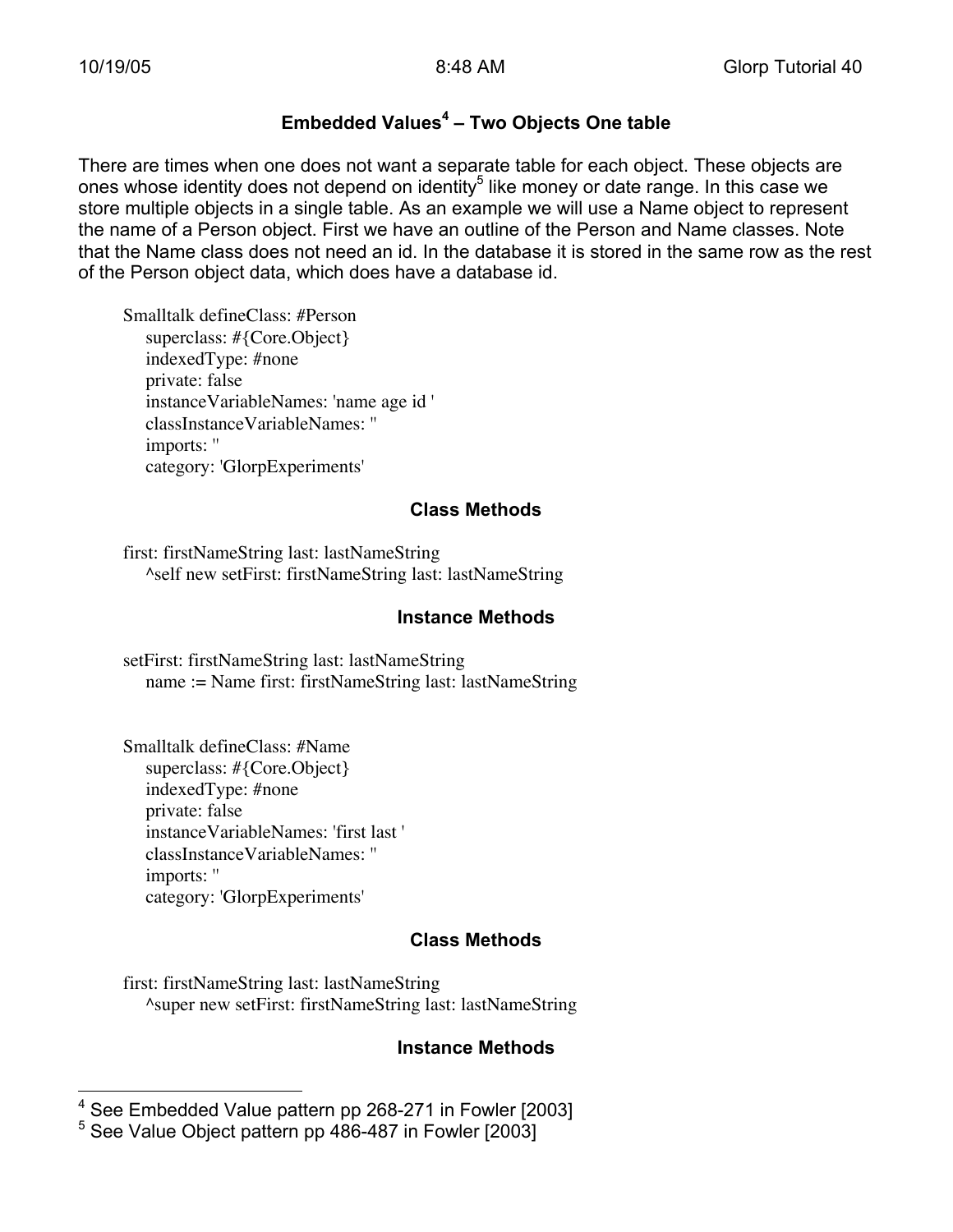setFirst: firstNameString last: lastNameString  $first := firstNameString$ .  $last := lastNameString$ 

The descriptor defines a Person table with four columns. Note the use of the EmbeddedValueOneToOneMapping in descriptorForPerson:.

```
Smalltalk defineClass: #GlorpTutorialDescriptor
  superclass: #{Glorp.DescriptorSystem}
  indexedType: #none
  private: false
  instanceVariableNames: ''
  classInstanceVariableNames: ''
  imports: '
        Glorp.*
        'category: 'GlorpExperiments'
allTableNames
  ^#( 'PEOPLE' )
constructAllClasses
  ^(super constructAllClasses)
     add: Person;
     add: Name;
     yourself
classModelForName: aClassModel
  aClassModel newAttributeNamed: #first.
  aClassModel newAttributeNamed: #last.
classModelForPerson: aClassModel
  aClassModel newAttributeNamed: #id.
  aClassModel newAttributeNamed: #name type: Name.
  aClassModel newAttributeNamed: #age.
descriptorForName: aDescriptor
  | personTable |
  personTable := self tableNamed: 'PEOPLE'.
  aDescriptor table: personTable.
  (aDescriptor newMapping: DirectMapping) from: #first to: (personTable fieldNamed:
'first_name').
```
(aDescriptor newMapping: DirectMapping) from: #last to: (personTable fieldNamed: 'last\_name').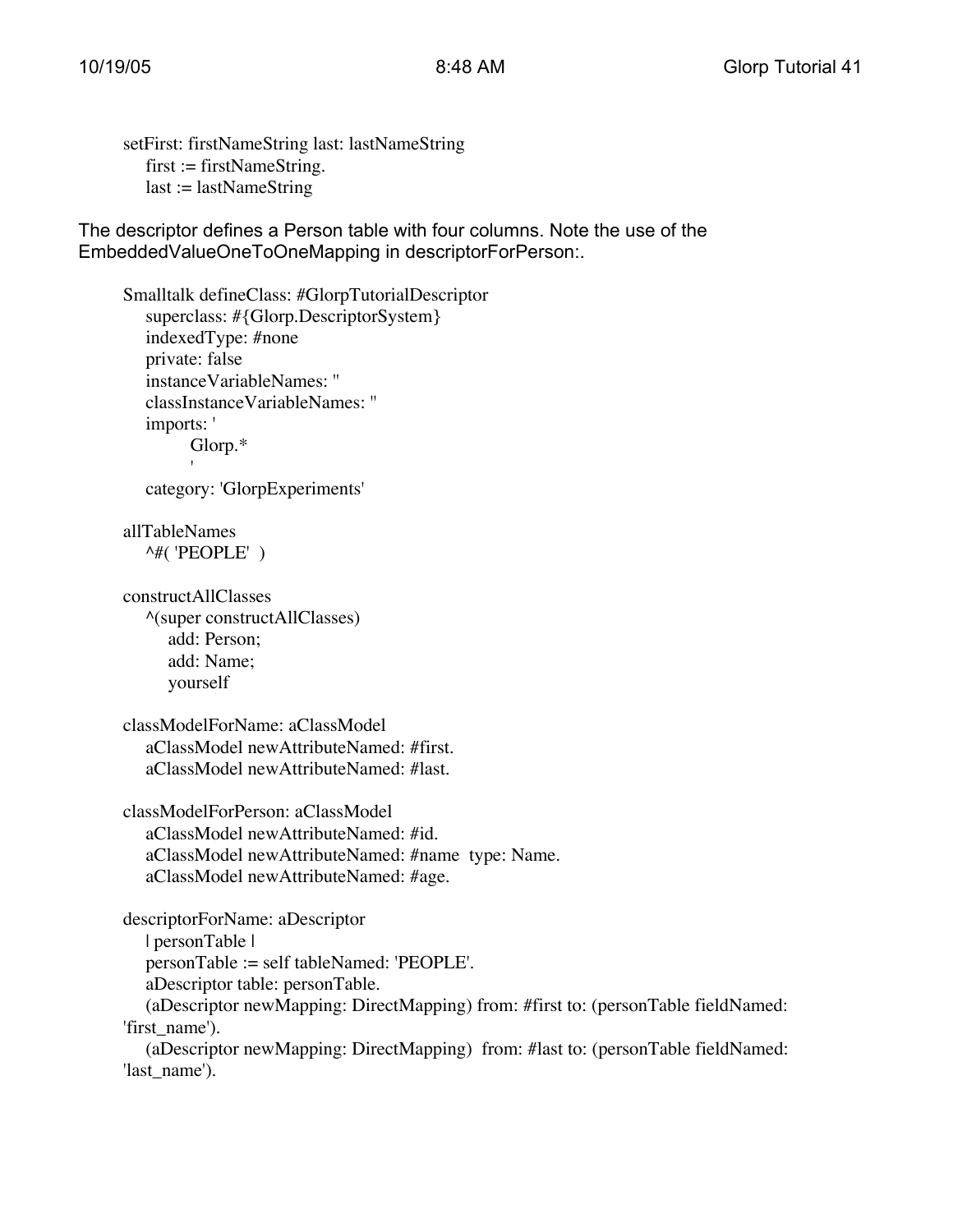descriptorForPerson: aDescriptor | personTable | personTable := self tableNamed: 'PEOPLE'. aDescriptor table: personTable. (aDescriptor newMapping: DirectMapping) from: #age to: (personTable fieldNamed: 'age'). (aDescriptor newMapping: DirectMapping) from: #id to: (personTable fieldNamed: 'id'). (aDescriptor newMapping: **EmbeddedValueOneToOneMapping**) attributeName: #name.

tableForPEOPLE: aTable (aTable createFieldNamed: 'id' type: platform sequence) bePrimaryKey. (aTable createFieldNamed: 'first\_name' type: (platform varChar: 50)). (aTable createFieldNamed: 'last\_name' type: (platform varChar: 50)).

(aTable createFieldNamed: 'age' type: (platform int)) defaultValue: 39.

When you read a Person object from the database, as below, the name object for the Person name instance variable is not a proxy. There is no performance reason to read just part of the row, so the name object data is read and the name object is instantiated.

result := session readOneOf: Person where: [:each | each name first = 'Roger'].

Currently it does not seem possible to use the embedded value as the primary key of the table.

#### **One Object – Multiple Tables**

There are times when the data for one object is located in multiple tables. Normalizing a database can be one cause of this. As an example we will use a Person class with the instance variables firstName, lastName and id. The database tables are People and Names with the columns indicated below. The last name id column is the foreign key to the Names table.

#### **People**

| i٥ | I first name | I last name id |
|----|--------------|----------------|
|    |              |                |

#### **Names**

| last |
|------|
|      |

One could create a class to represent the Names table, but in this example we will only use a Person class. Here is the definition of the class. You can add whatever methods you want to the class.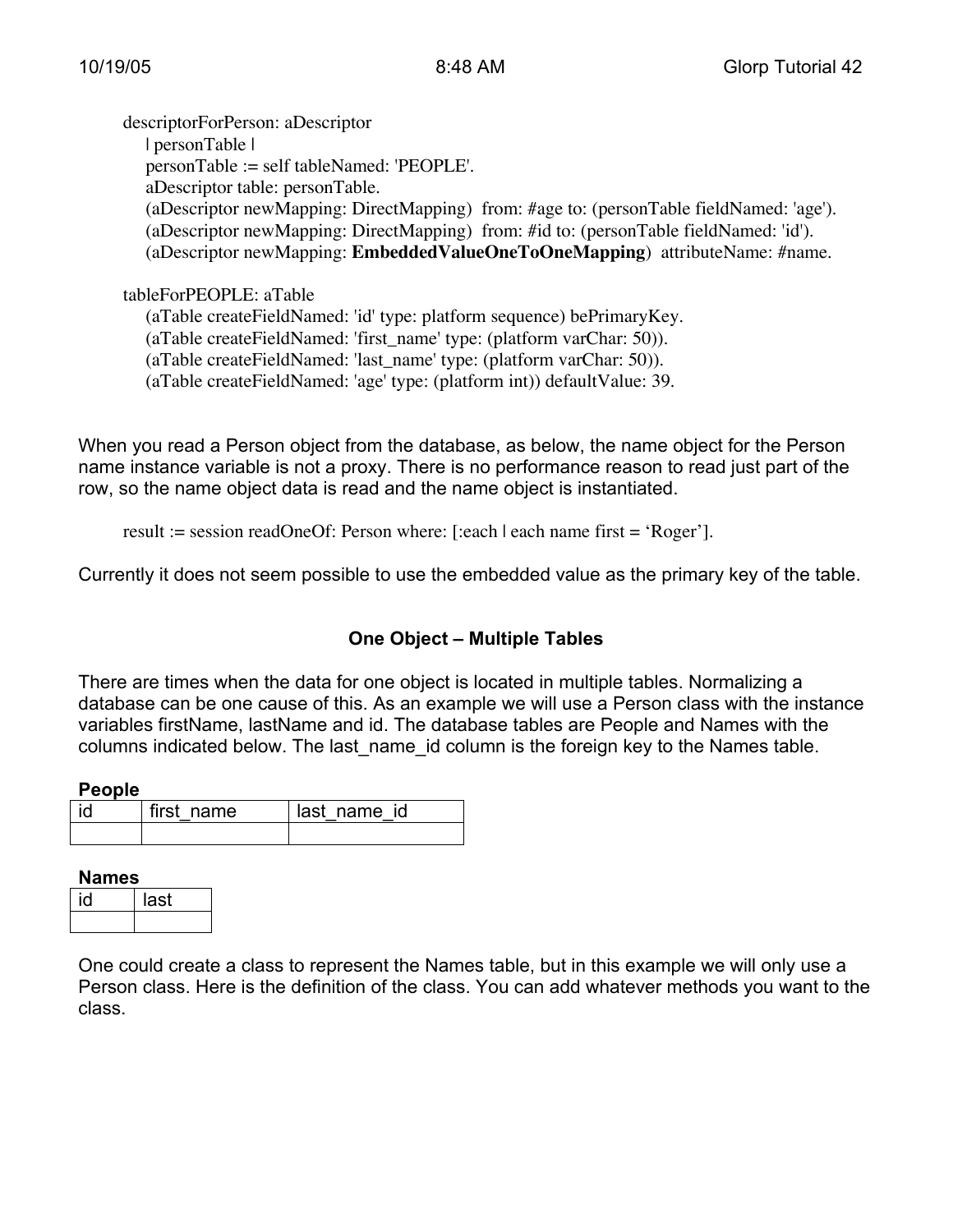Smalltalk defineClass: #Person superclass: #{Core.Object} indexedType: #none private: false instanceVariableNames: 'firstName lastName id ' classInstanceVariableNames: '' imports: '' category: 'GlorpExperiments'

Clear one needs to perform a join on the two tables to get the data we need for a person object. The method descriptorForPerson: contains the description of the join. The rest of the descriptor is straightforward.

Smalltalk defineClass: #GlorpTutorialDescriptor superclass: #{Glorp.DescriptorSystem} indexedType: #none private: false instanceVariableNames: '' classInstanceVariableNames: '' imports: ' Glorp.\* '

category: 'GlorpExperiments'

allTableNames ^#( 'PEOPLE' 'NAMES' )

constructAllClasses ^(super constructAllClasses) add: Person; yourself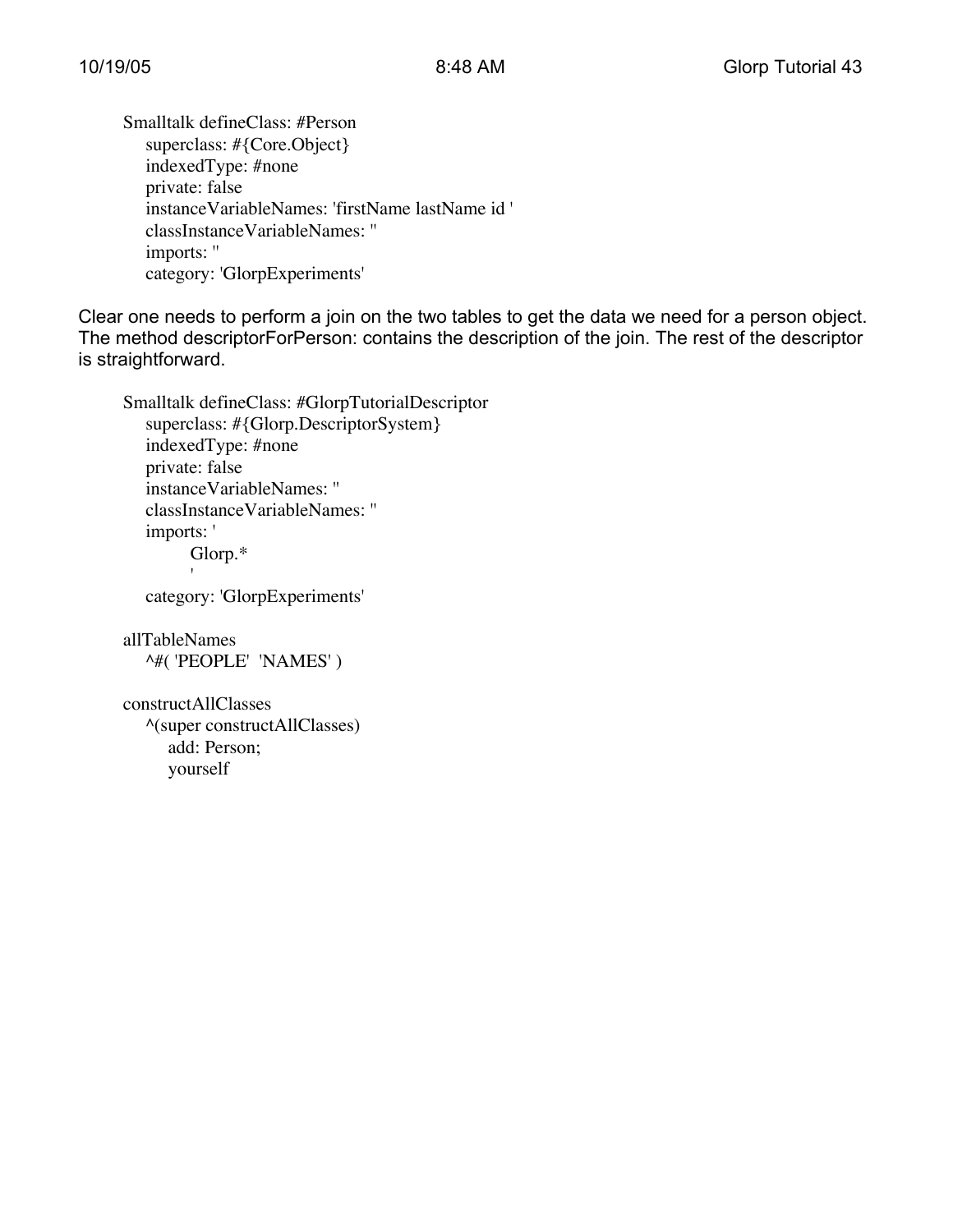classModelForPerson: aClassModel aClassModel newAttributeNamed: #lastName. aClassModel newAttributeNamed: #firstName. aClassModel newAttributeNamed: #id. descriptorForPerson: aDescriptor | personTable namesTable | personTable := self tableNamed: 'PEOPLE'. aDescriptor table: personTable. namesTable := self tableNamed: 'NAMES'. aDescriptor table: namesTable. aDescriptor addMultipleTableJoin: ( Join from: (personTable fieldNamed: 'last\_name\_id') to: (namesTable fieldNamed: 'id')). (aDescriptor newMapping: DirectMapping) from: #id to: (personTable fieldNamed: 'id'). (aDescriptor newMapping: DirectMapping) from: #firstName to: (personTable fieldNamed: 'first\_name'). (aDescriptor newMapping: DirectMapping) from: #lastName to: (namesTable fieldNamed: 'last'). tableForNAMES: aTable (aTable createFieldNamed: 'last' type: (platform varChar: 50)). (aTable createFieldNamed: 'id' type: (platform sequence)) bePrimaryKey. tableForPEOPLE: aTable | lastNameId | (aTable createFieldNamed: 'id' type: platform sequence) bePrimaryKey. aTable createFieldNamed: 'first\_name' type: (platform varChar: 50). lastNameId := aTable createFieldNamed: 'last\_name\_id' type: platform int4. aTable addForeignKeyFrom: lastNameId to: ((self tableNamed: 'NAMES') fieldNamed: 'id')

# **Association (Tie)Tables – Many-to-many<sup>6</sup>**

Association tables, sometimes called tie or link tables, are common. For example consider a database for a bookstore for books on order. We will have table of books and a table of customers. To reuse part of previous examples we will make this a table of people. An individual may have many books on order. Also a given book may be on order by many different people. This is handled by using an association table. Each row of the table can represent the order of a book by one person. The table at least contains a column to refer to a person in the people table and a column to refer to a book in the book table.

 $\frac{1}{6}$ See Association Table Mapping pattern pp 248-261 in Fowler [2003]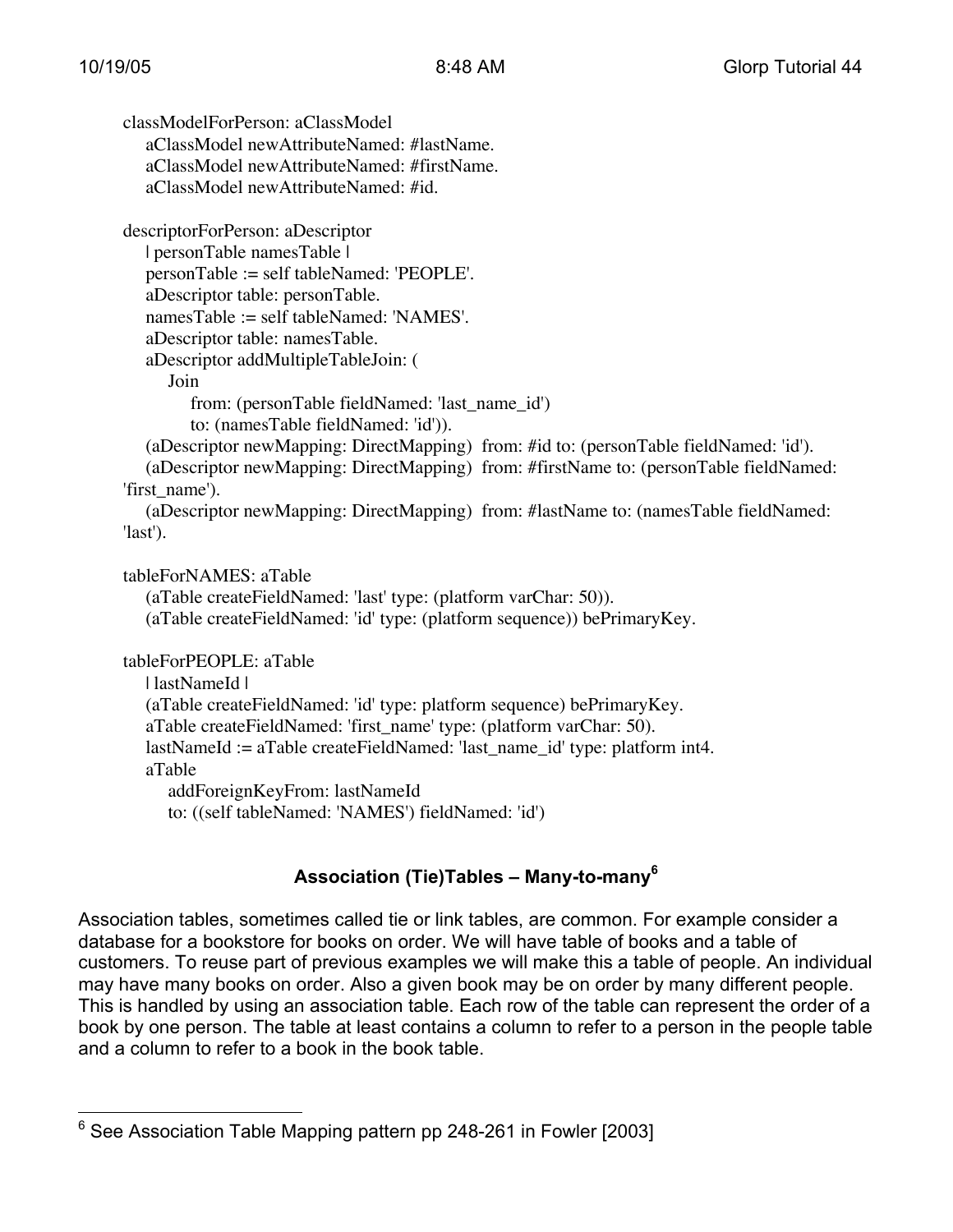In the example the association table is called BOOKS\_ON\_ORDER. To keep the example small the Book class only contains an id and title instance variables. We do not show the standard accessor methods for the Book class. We add an instance variable booksOnOrder to the person class. We show all but the needed accessor methods in the Person class.

Smalltalk defineClass: #Book superclass: #{Core.Object} indexedType: #none private: false instanceVariableNames: 'id title ' classInstanceVariableNames: '' imports: '' category: 'GlorpExperiments'

Smalltalk defineClass: #Person superclass: #{Core.Object} indexedType: #none private: false instanceVariableNames: 'firstName lastName id booksOnOrder ' classInstanceVariableNames: '' imports: '' category: 'GlorpExperiments'

#### **Class Method**

first: firstNameString last: lastNameString ^self new setFirst: firstNameString last: lastNameString

#### **Instance Methods**

setFirst: firstNameString last: lastNameString firstName := firstNameString. lastName := lastNameString. booksOnOrder := OrderedCollection new.

addBook: aBook booksOnOrder add: aBook

books ^booksOnOrder

The descriptor has several new things. First of all it has more tables than classes.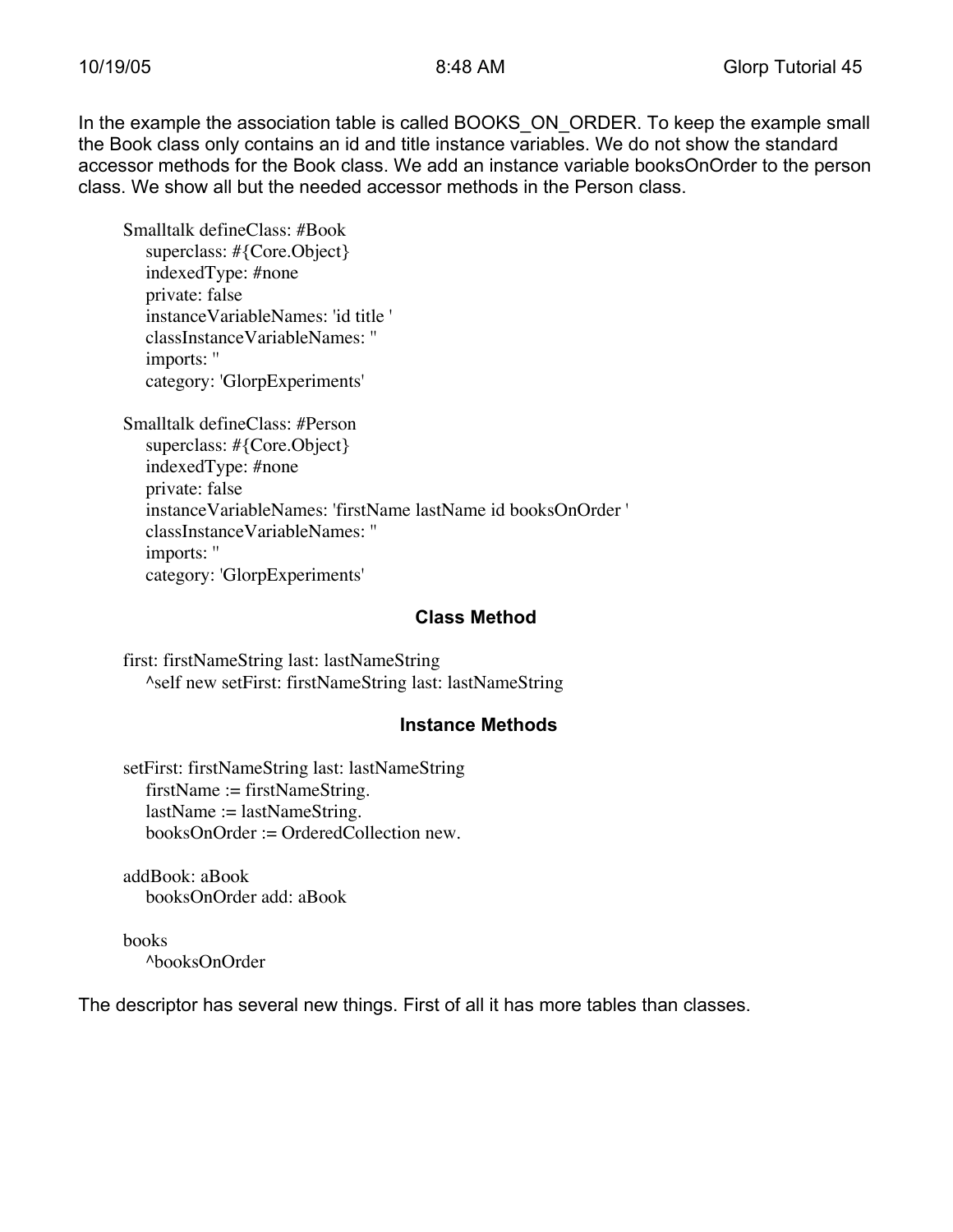Smalltalk defineClass: #GlorpTutorialDescriptor superclass: #{Glorp.DescriptorSystem} indexedType: #none private: false instanceVariableNames: '' classInstanceVariableNames: '' imports: ' Glorp.\* 'category: 'GlorpExperiments' allTableNames ^#( 'PEOPLE' 'BOOKS\_ON\_ORDER' 'BOOKS') constructAllClasses ^(super constructAllClasses) add: Person; add: Book; yourself classModelForBook: aClassModel aClassModel newAttributeNamed: #id. aClassModel newAttributeNamed: #title. classModelForPerson: aClassModel aClassModel newAttributeNamed: #id. aClassModel newAttributeNamed: #firstName. aClassModel newAttributeNamed: #lastName. descriptorForBook: aDescriptor | table | table := self tableNamed: 'BOOKS'. aDescriptor table: table. (aDescriptor newMapping: DirectMapping) from: #title to: (table fieldNamed: 'title'). (aDescriptor newMapping: DirectMapping) from: #id

to: (table fieldNamed: 'id').

The new thing here is the ManyToManyMapping mapping. The amazing thing is that we do not need to include the name of the association table. Glorp will deduce which table is the association table. We will see later how it explicitly list the association table.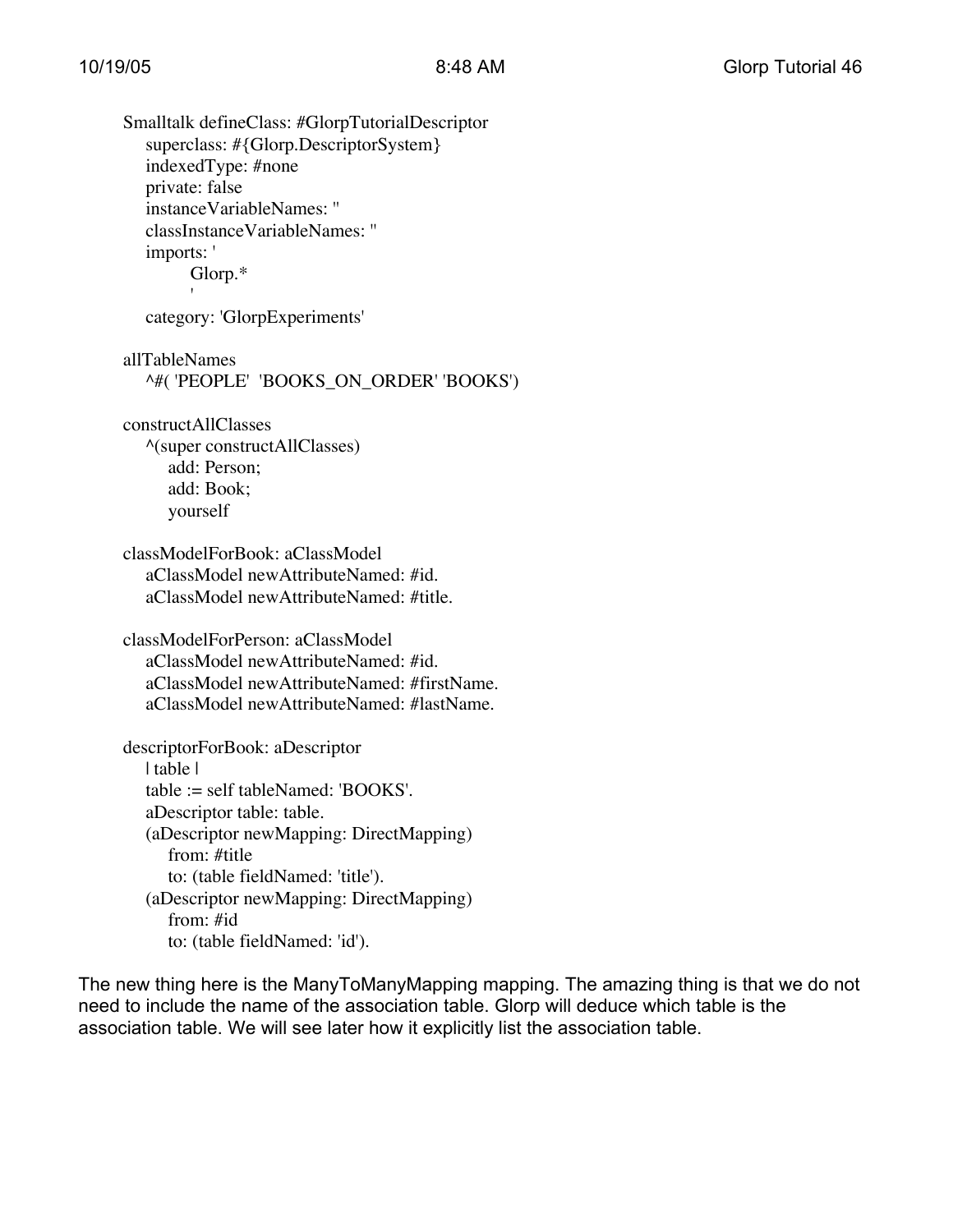descriptorForPerson: aDescriptor | personTable | personTable := self tableNamed: 'PEOPLE'. aDescriptor table: personTable. (aDescriptor newMapping: DirectMapping) from: #firstName to: (personTable fieldNamed: 'first\_name'). (aDescriptor newMapping: DirectMapping) from: #lastName to: (personTable fieldNamed: 'last\_name'). (aDescriptor newMapping: DirectMapping) from: #id to: (personTable fieldNamed: 'id'). (aDescriptor newMapping: **ManyToManyMapping**) attributeName: #booksOnOrder; referenceClass: Book

The tables are straightforward. The BOOKS table and PEOPLE table have primary keys and the columns for title and names.

tableForBOOKS: aTable (aTable createFieldNamed: 'title' type: (platform varChar: 100)). (aTable createFieldNamed: 'id' type: platform sequence) bePrimaryKey

tableForPEOPLE: aTable (aTable createFieldNamed: 'id' type: platform sequence) bePrimaryKey. (aTable createFieldNamed: 'first\_name' type: (platform varChar: 50)). (aTable createFieldNamed: 'last\_name' type: (platform varChar: 50)).

The BOOKS ON ORDER table is the association or tie table. Each row represents one book on order for a person. So it has two foreign keys, one to the PEOPLE table and one to the BOOKS table.

```
tableForBOOKS_ON_ORDER: aTable
  | custKey bookKey |
  custKey := aTable createFieldNamed: 'customer id' type: (platform int4).
   aTable addForeignKeyFrom: custKey
     to: ((self tableNamed: 'PEOPLE') fieldNamed: 'id').
  bookKey := aTable createFieldNamed: 'BOOK_ID' type: (platform int4).
  aTable addForeignKeyFrom: bookKey
     to: ((self tableNamed: 'BOOKS') fieldNamed: 'id').
```
This is the end of the GlorpTutorialDescriptor class. Here is sample code to add some books and people to the database.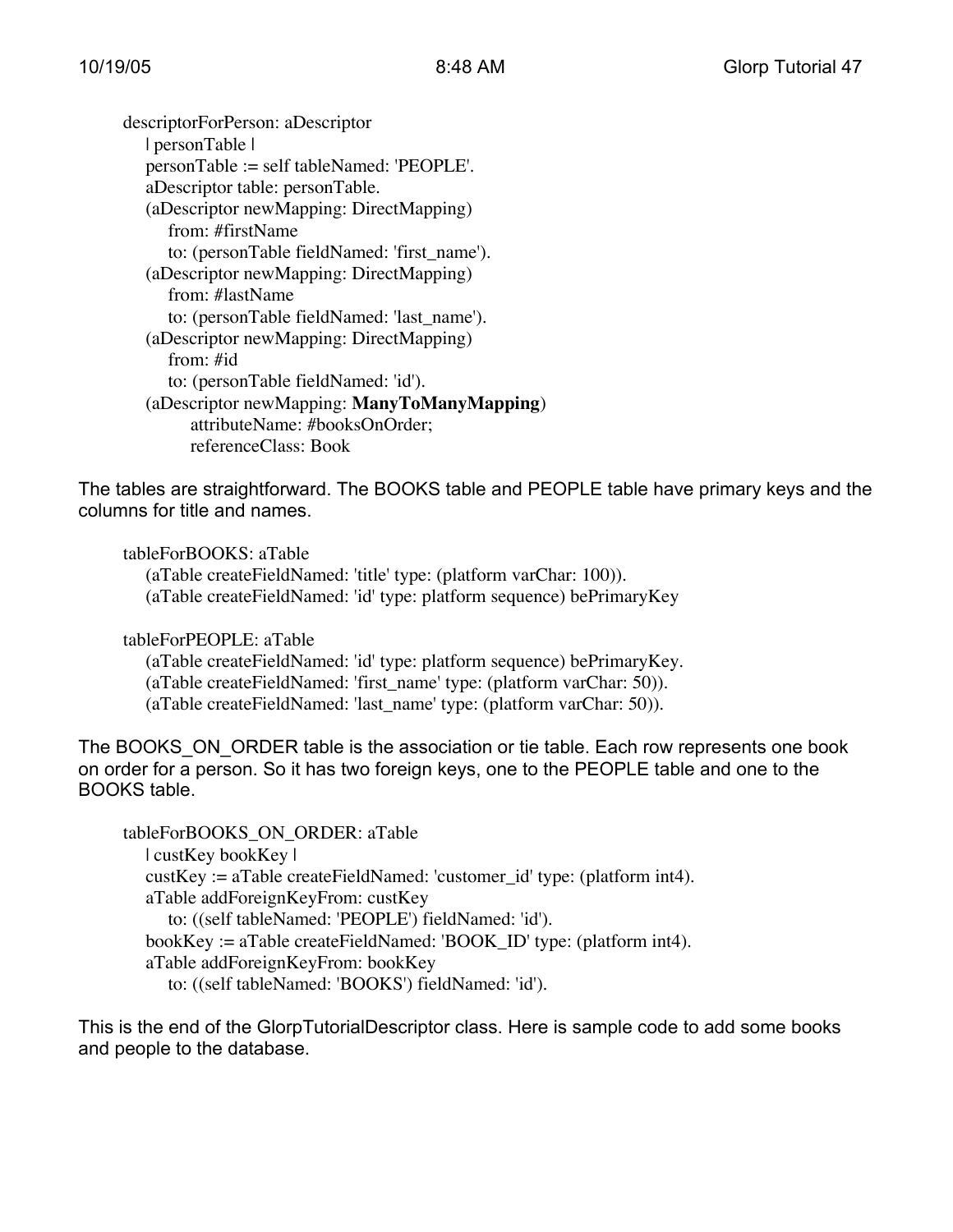session beginUnitOfWork. books := #( 'Code Complete' 'Palm OS' 'Cat in the Hat' ) collect: [:each | Book title: each ]. session registerAll: books. session register: (Person first: 'Sam' last: 'Hinton'). session register: (Person first: 'Martin' last: 'Fowler'). session commitUnitOfWork

An example of reading books.

cat := session readOneOf: Book where: [:each | each title = 'Cat in the Hat']. code := session readOneOf: Book where: [:each | each title = 'Code Complete'].

Now to have some people order books.

```
session beginUnitOfWork.
sam := session readOneOf: Person where: [:each | each firstName = 'Sam'].
sam
  addBook: cat;
  addBook: code.
martin := session readOneOf: Person where: [:each | each firstName = 'Martin'].
martin addBook: cat.
session commitUnitOfWork.
```
One can of course read a person and see what books they have on order.

```
sam := session readOneOf: Person where: [:each | each firstName = 'Sam'].
sam books
```
A more interesting query is to find all people that have a particular book or books on order. The following query will not work.

```
waitingForCat := session
     readManyOf: Person
     where:
        [:each |
        each booksOnOrder detect: [:book | book title = 'Cat in the Hat']].
```
While the where block would work if we were dealing with Smalltalk objects. However the where: block is used to generate SQL. There are limited messages that can be sent to the parameter of the where block. One class of messages that can be sent is instance variables of the class. So we can use 'where: [:each | each booksOnOrder'. Since booksOnOrder is collection we can sent it either anySatisfyJoin: or anySatisfyExists:. We will look at both.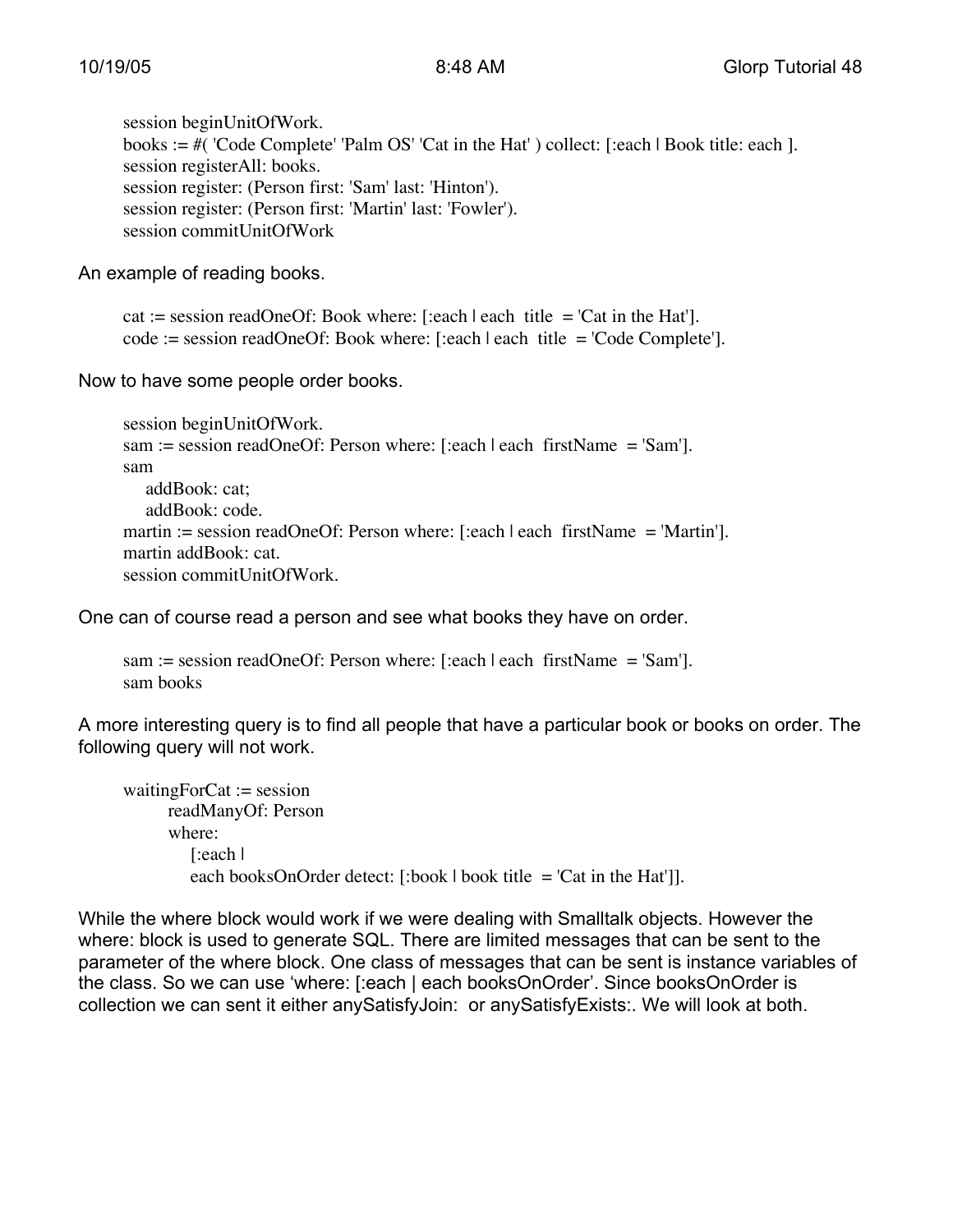#### First we have:

```
waitingForCat := session
     readManyOf: Person
     where:
        [:each |
        each booksOnOrder anySatisfyJoin: [:book | book title like: 'Cat%']].
```
This generates the following SQL query on the database.

SELECT DISTINCT t1.id, t1.first\_name, t1.last\_name FROM ((PEOPLE t1 INNER JOIN BOOKS ON ORDER t3 ON (t3.customer  $id = t1.id$ )) INNER JOIN BOOKS  $t2$  ON  $(t3.BOOK_ID = t2.id)$ WHERE (t2.title LIKE 'Cat%')

A second way is to use:

```
waitingForCode := session readManyOf: Person
        where:
           [:each |
           each booksOnOrder anySatisfyExists: [:book | book title like: 'Code%']].
```
Or equivalently

```
waitingForCode := session readManyOf: Person
        where:
           [:each |
           each booksOnOrder anySatisfy: [:book | book title like: 'Code%']].
```
This results in the following SQL:

```
SELECT t1.id, t1.first_name, t1.last_name
 FROM PEOPLE t1
 WHERE EXISTS
  (SELECT t2.id
    FROM BOOKS_ON_ORDER s1t1, BOOKS t2
    WHERE
     ((t2.title LIKE 'Code%') AND
      ((s1t1.BOOK ID = t2.id) AND(s1t1.customer_id = t1.id))))
```
You can decide which is better for your situation.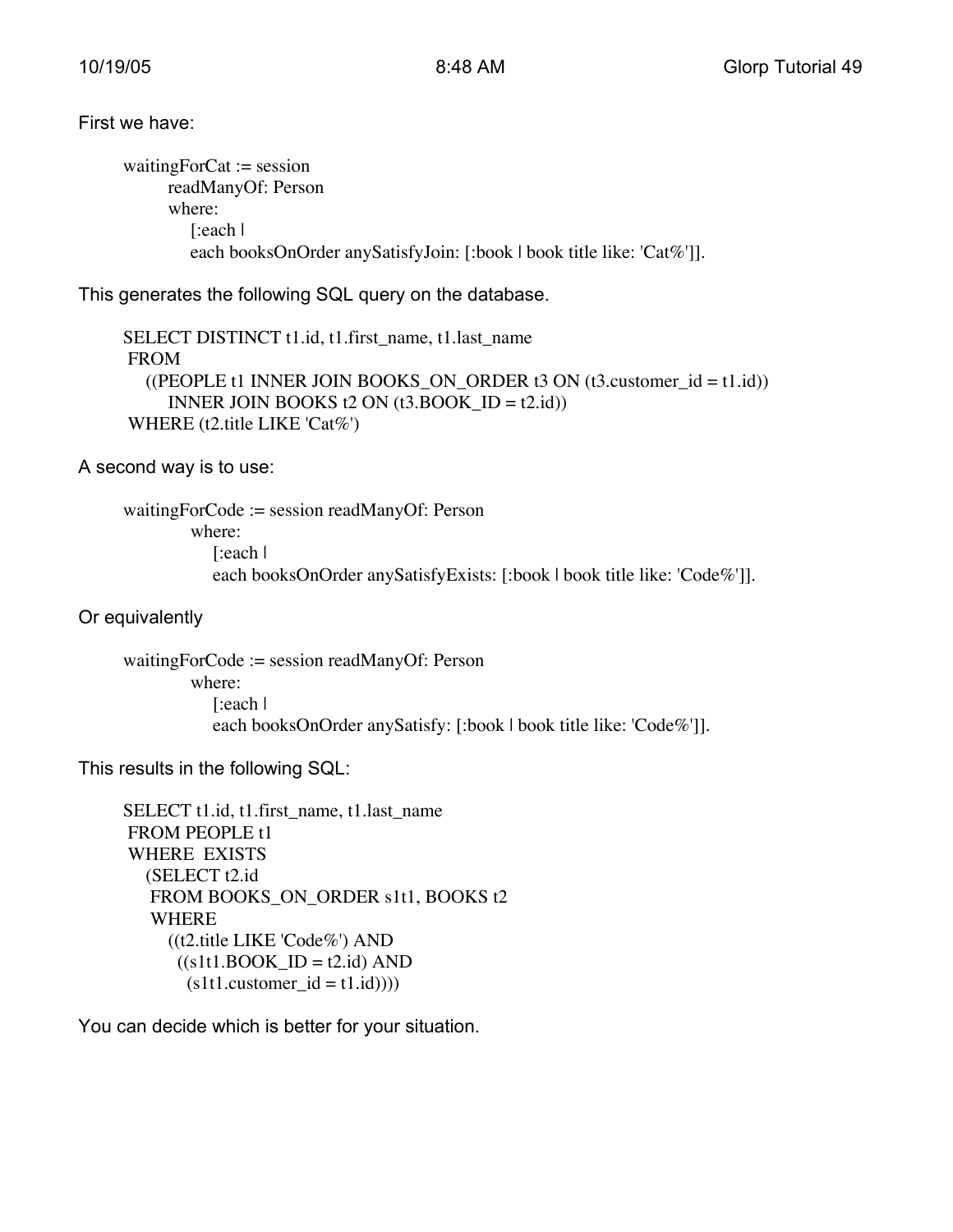# **Ordered Reading**

A Person object contains a collection of books in the booksOnOrder instance variable. We can specify the order in which this collection is read from the database when we read a Person object. In the following modification of descriptorForPerson: the orderBy: message sent to the ManyToManyMapping orders the books by the title instance variable. Actually the ordering is done on the database side on the column mapped to the title instance variable of the Book class.

descriptorForPerson: aDescriptor | personTable | personTable := self tableNamed: 'PEOPLE'. aDescriptor table: personTable. (aDescriptor newMapping: DirectMapping) from: #firstName to: (personTable fieldNamed: 'first\_name'). (aDescriptor newMapping: DirectMapping) from: #lastName to: (personTable fieldNamed: 'last\_name'). (aDescriptor newMapping: DirectMapping) from: #id to: (personTable fieldNamed: 'id'). (aDescriptor newMapping: ManyToManyMapping) attributeName: #booksOnOrder; referenceClass: Book; **orderBy**: #title

We can also use a block to indicate the order.

(aDescriptor newMapping: ManyToManyMapping) attributeName: #booksOnOrder; referenceClass: Book; **orderBy**: [:each | each title]

While the block syntax is a bit more verbose it allows us to reverse the order as the following illustrates.

(aDescriptor newMapping: ManyToManyMapping) attributeName: #booksOnOrder; referenceClass: Book; **orderBy**: [:each | (each title) descending];

It is also possible to explicitly specify the field on the table to used to determine the order.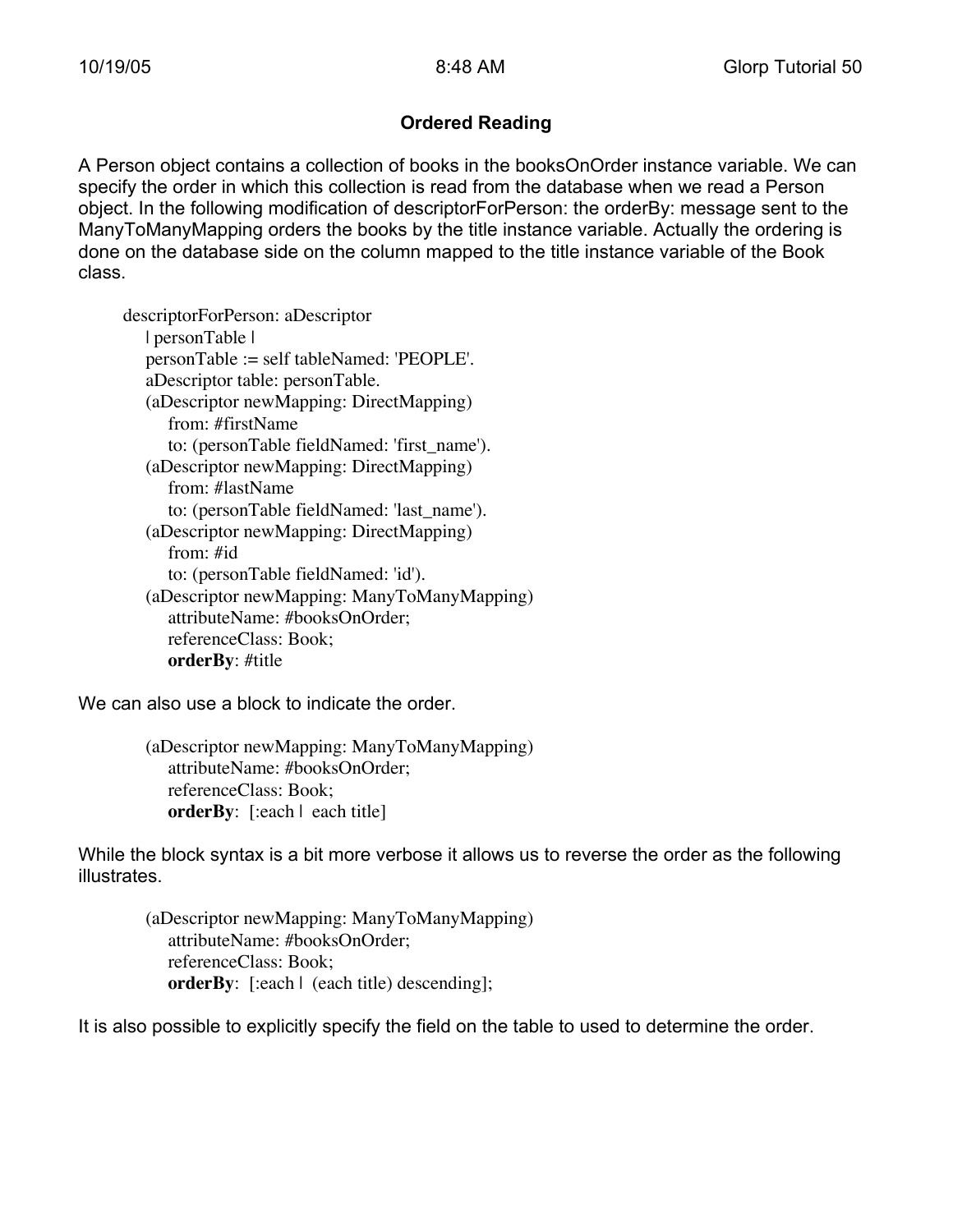(aDescriptor newMapping: ManyToManyMapping) attributeName: #booksOnOrder; referenceClass: Book; orderBy: [:each | (each getTable: 'BOOKS') getField: 'title']

### **UseLinkTable**

If one looks at this example closely it is not clear how Glorp determines which table is the tie or link table. In the descriptor for the ManyToManyMapping one just provides the name of the instance variable (booksOnOrder) and the type of elements that will be held in the instance variable (Book). If you look at the examples that come with Glorp you will find places where the message "useLinkTable" is sent to the ManyToManyMapping as is done below. This tells Glorp that it needs to find a link table for this mapping. However, since ManyToManyMapping automatically sets the useLinkTable to true, this message is not need except to remind the reader that a link table is used.

(aDescriptor newMapping: ManyToManyMapping) attributeName: #booksOnOrder; referenceClass: Book; orderBy: [:each | (each title) descending]; useLinkTable

# **Read Write mappings**

There are times when the link table is populated via other means and we want to insure that we do not add or deleted link table entries. This can be done by making the mapping read only as is done below.

(aDescriptor newMapping: ManyToManyMapping) attributeName: #booksOnOrder; referenceClass: Book; readOnly: true

Once this is done we cannot add or delete items from the link table via this mapping. It can be done other ways. However the following code will not add the books to the Sam's list of books on order. No exceptions are raised, so Sam is added to the PEOPLE table.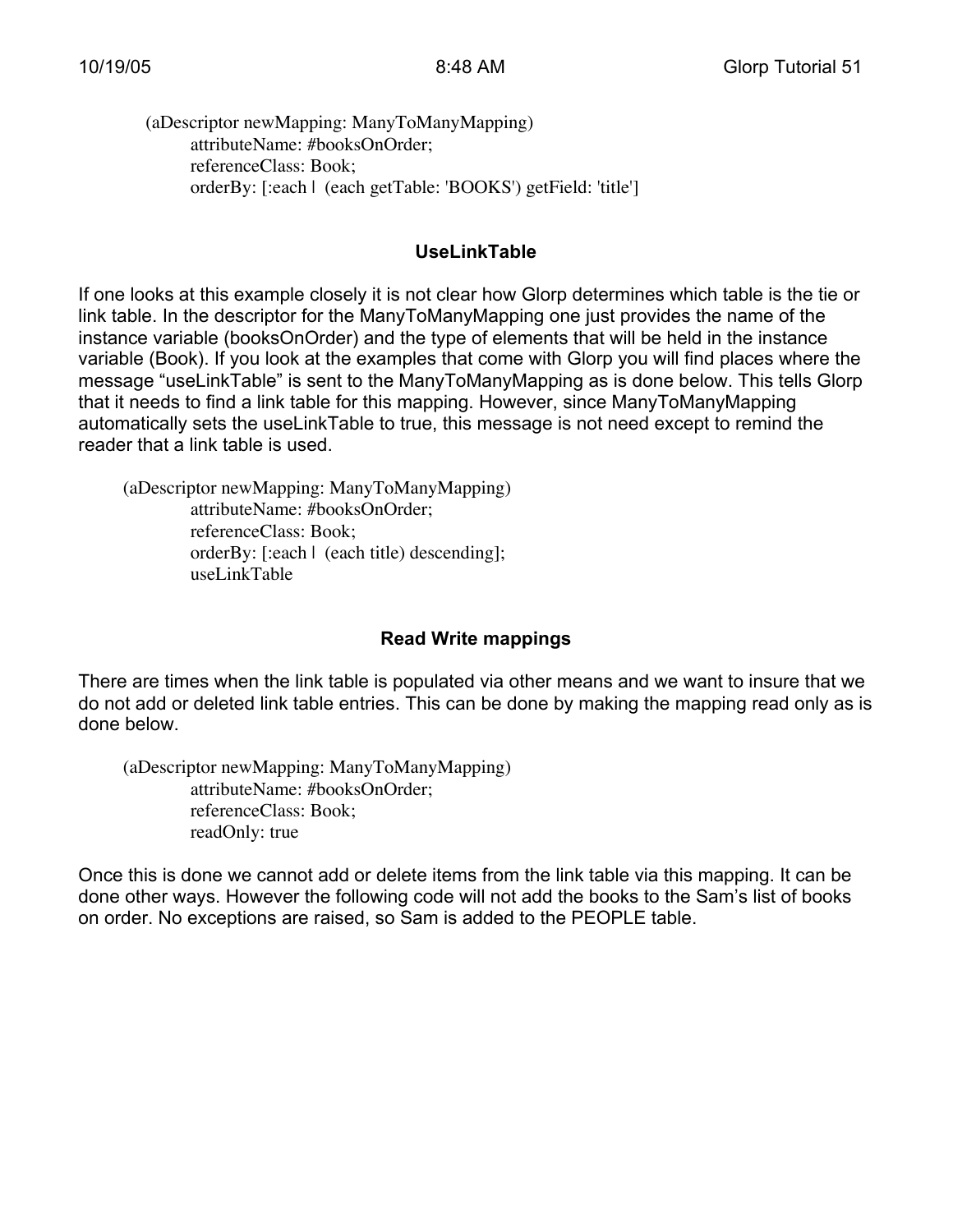```
cat := session readOneOf: Book where: [:each | each title = 'Cat in the Hat'].
code := session readOneOf: Book where: [:each | each title = 'Code Complete'].
session inUnitOfWorkDo:
   [sam := Person first: 'Sam' last: 'Hinton'.
  session register: sam
  sam
     addBook: cat;
      addBook: code]
```
# **Cascading**

It is common to have nested objects. In the following we have a book inside of the sam object.

Sam := Person first: 'Sam' last: 'Hinton'. catInTheHat := Book title: 'Cat in the Hat'. sam addBook: catInTheHat.

Writing is said to cascade if by writing the outer object the inner object is also written. In GLORP writes are cascaded. So in the following both the Person object and the book object will be written to the database.

```
session inUnitOfWorkDo: [session register: sam]
```
In GLORP updates are also cascaded. If the method fooBar below modifies some instance variable of Sam, the modified instance variable will be updated in the database. It fooBar modifies an instance variable of an instance variable of Sam the database will be updated in the database. So when we make changes to object read from the database committing the changes would update the database regardless of where the object graph the changes occur.

```
session inUnitOfWorkDo:
  [sam := session readOneOf: Person where: [:each | each firstName = 'Sam'].
  sam fooBar.]
```
Deletes do not cascade. So in the code below, deleting sam does not delete the books that sam references. If you want those books to be deleted you need to delete them explicitly. If you set the book references in sam to nil and then delete sam, GLORP will make sure that book links no longer reference the sam row in the database.

```
session inUnitOfWorkDo:
  [sam := session readOneOf: Person where: [:each | each firstName = 'Sam'].
  session delete: sam.]
```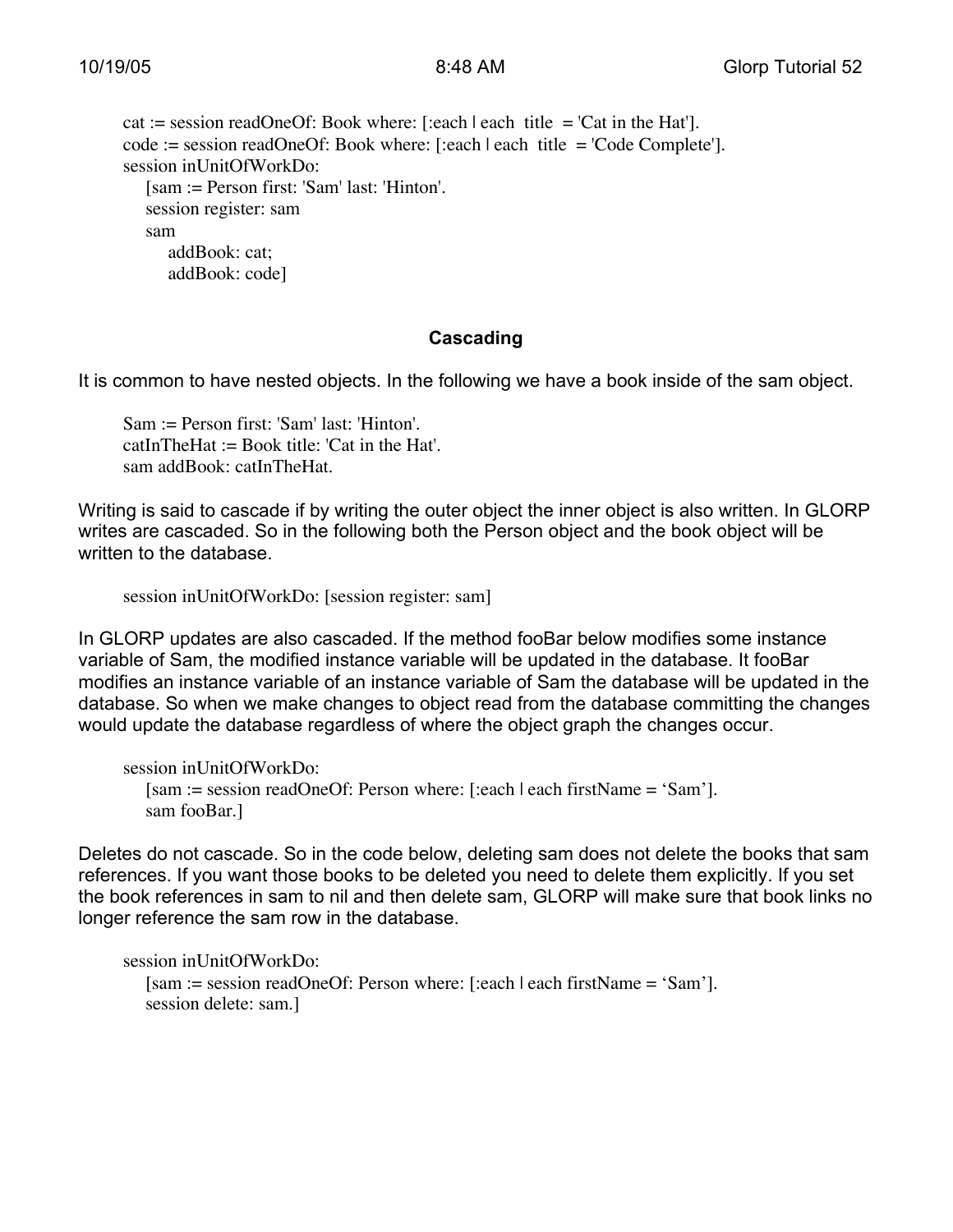### **Detached Objects**

After reading an object from the database, the object can remain after the session that read it is closed. Such an object is detached from the database.

session := codeToGetASession. [sam := session readOneOf: Person where: [:each | each firstName = 'Sam']. codeToCloseConnection.

There are two dangers in doing this. First keeping an object in memory for long periods of time increases the probability that object's data will not be consistent with the database. Another thread or client may alter the database version and any changes in the in memory object will not be written to the database. Secondly when GLORP reads an object, any references to collections and complex objects are replaced with proxies. The data is not read from the database until the proxy is actually used. The proxy holds a reference to the session used to originally read the object. This session is used to read the collection. If the session has been closed, then an exception is raised when trying to access the collection. So any method in a detached object that references a proxy collection will not work. If the session is not closed (or more accurately the underlying accessor closed), but you no longer have a reference to the session the object is not detached and the proxy will still work.

One can reattach the object to the database by registering it with a session.

session := codeToGetASession. session register: sam.

This should also register all nested objects inside of Sam. It is not clear if changes to sam before you register it will be saved (I have not tried that), but any changes made after you register it will be saved.

There are situations where detached object make sense, but make sure you know what you are doing and understand your situation very well before trying this.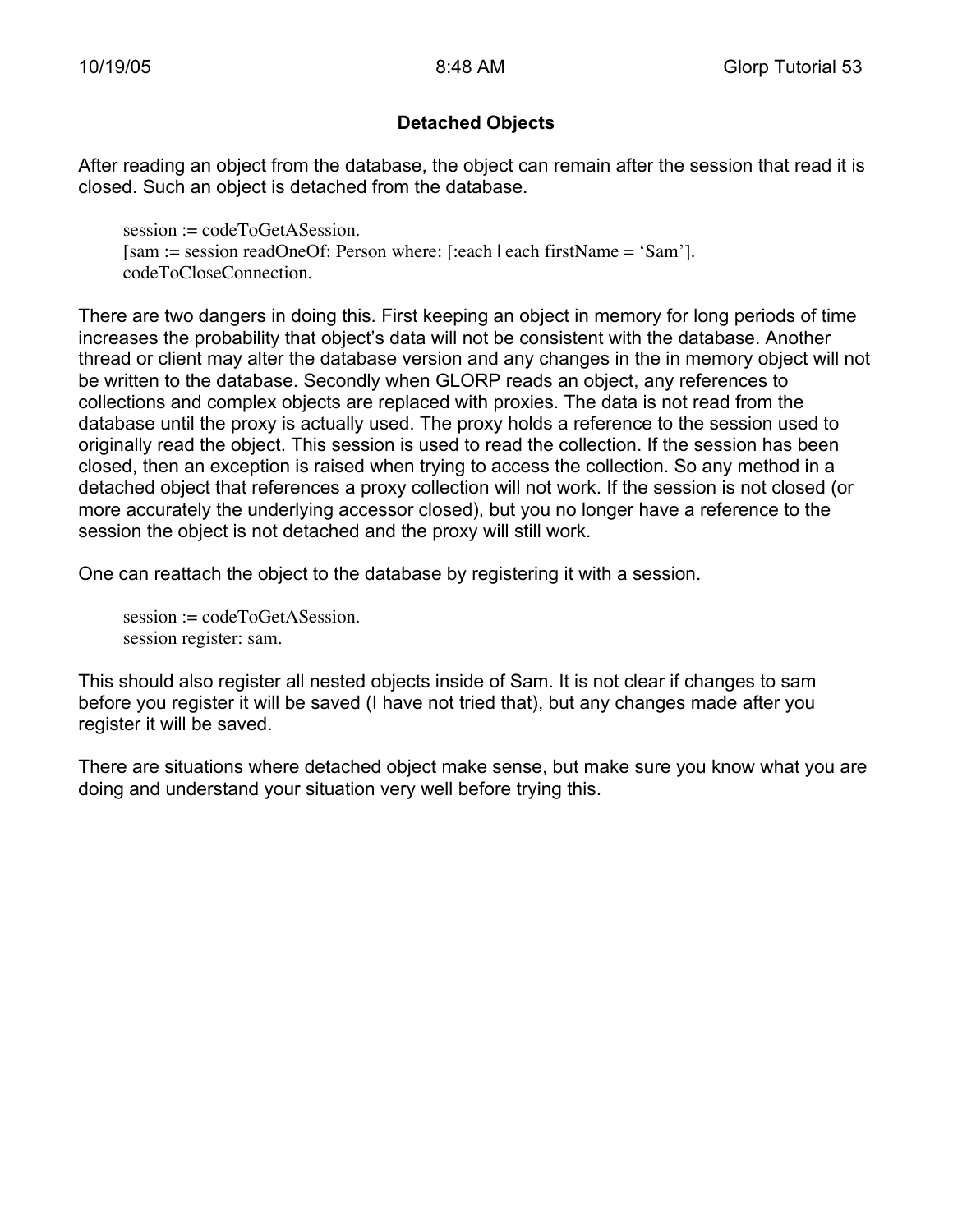#### **Inheritance and Polymorphic Queries**

For our examples we will use the class Parent and two subclasses of Parent, LeftChild and RightChild. Each of the classes has one instance variable as indicated in the following diagram.



A polymorphic query is one were we can query on the Parent class and as a result get instances of Parent, LeftChild and RightChild. If we set up the descriptor to support polymorphic queries then the following query will return instances of all Parent, LeftChild and RightChild objects stored in the database.

result := session readManyOf: Parent.

There are three common ways to support polymorphic queries with a relational database: table for each concrete class, table for each class and one table for all classes. GLORP currently supports tow. We will look at these two ways.

# **Table for each Concrete Class<sup>7</sup>**

In this method each concrete class in the class hierarchy has its own table. That table holds all the instance variables for the class. For an example of this method we will make the Parent class an abstract class. So we need two tables, which we will call LEFTCHILDTABLE and RIGHTCHILDTABLE. The columns in each table are illustrated below.

LEFTCHILDTABLE

| ام : | าท | left value |
|------|----|------------|
|      |    |            |

RIGHTCHILDTABLE

| _____________________ |     |             |
|-----------------------|-----|-------------|
| id                    | t∩n | right value |
|                       |     |             |

The class definitions are straightforward.

 <sup>7</sup> See Concrete Table Inheritance pattern pp 293-301 in Fowler [2003]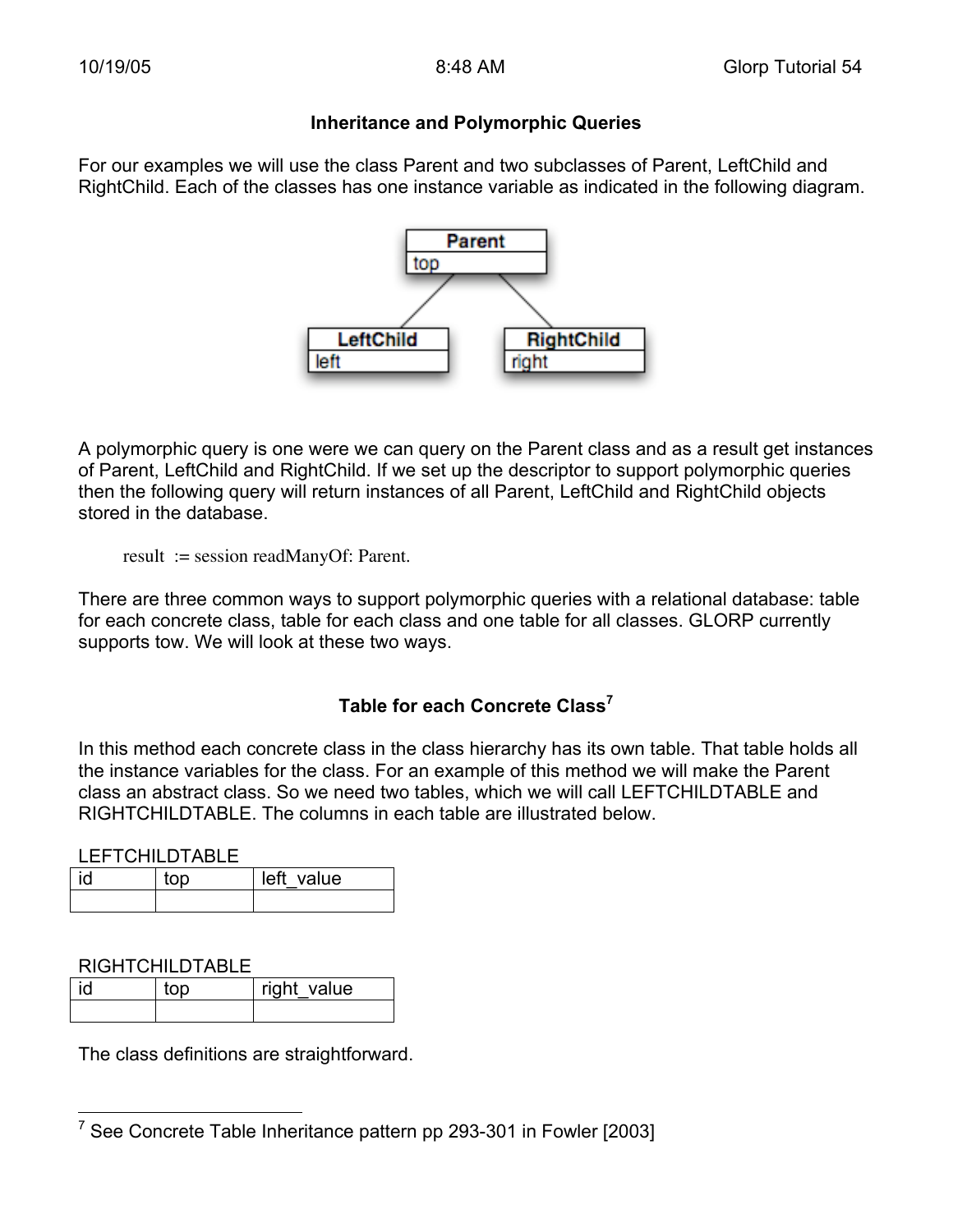Smalltalk defineClass: #Parent superclass: #{Core.Object} indexedType: #none private: false instanceVariableNames: 'top id ' classInstanceVariableNames: '' imports: '' category: 'GlorpExperiments'

Smalltalk defineClass: #LeftChild superclass: #{Smalltalk.Parent} indexedType: #none private: false instanceVariableNames: 'left ' classInstanceVariableNames: '' imports: '' category: 'GlorpExperiments'

Smalltalk defineClass: #RightChild superclass: #{Smalltalk.Parent} indexedType: #none private: false instanceVariableNames: 'right ' classInstanceVariableNames: '' imports: '' category: 'GlorpExperiments'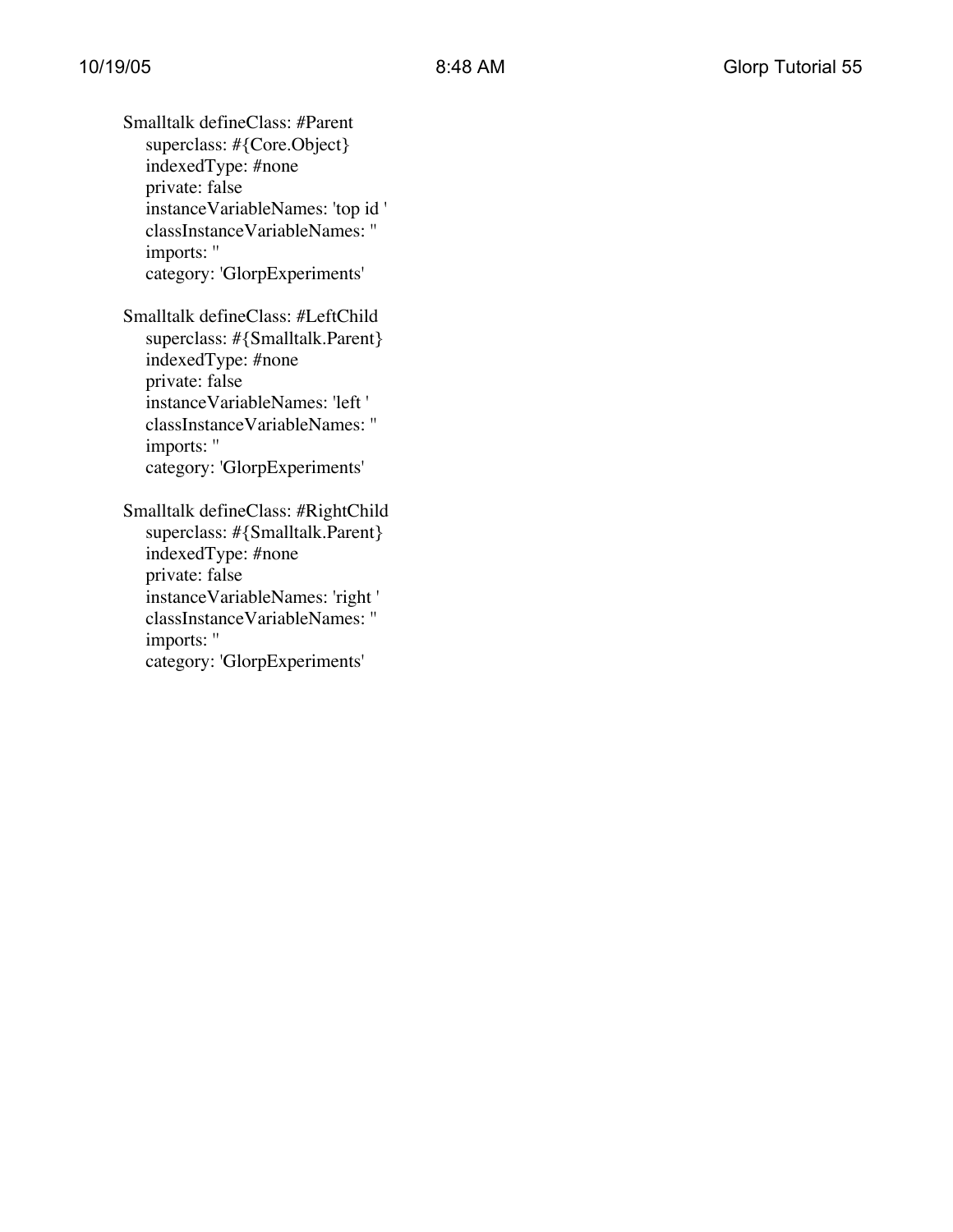The descriptor uses one new feature a resolver.

Smalltalk defineClass: #GlorpTutorialDescriptor superclass: #{Glorp.DescriptorSystem} indexedType: #none private: false instanceVariableNames: '' classInstanceVariableNames: '' imports: ' Glorp.\*

category: 'GlorpExperiments'

'

allTableNames ^#( 'LEFTCHILDTABLE' 'RIGHTCHILDTABLE' )

constructAllClasses ^(super constructAllClasses) add: Parent; add: LeftChild; add: RightChild; yourself

Note that even though Parent is an abstract class it is still listed in the constructAllClasses method. We do not add a class model for the class.

classModelForLeftChild: aClassModel aClassModel newAttributeNamed: #left. aClassModel newAttributeNamed: #top. aClassModel newAttributeNamed: #id.

classModelForRightChild: aClassModel aClassModel newAttributeNamed: #right. aClassModel newAttributeNamed: #top. aClassModel newAttributeNamed: #id.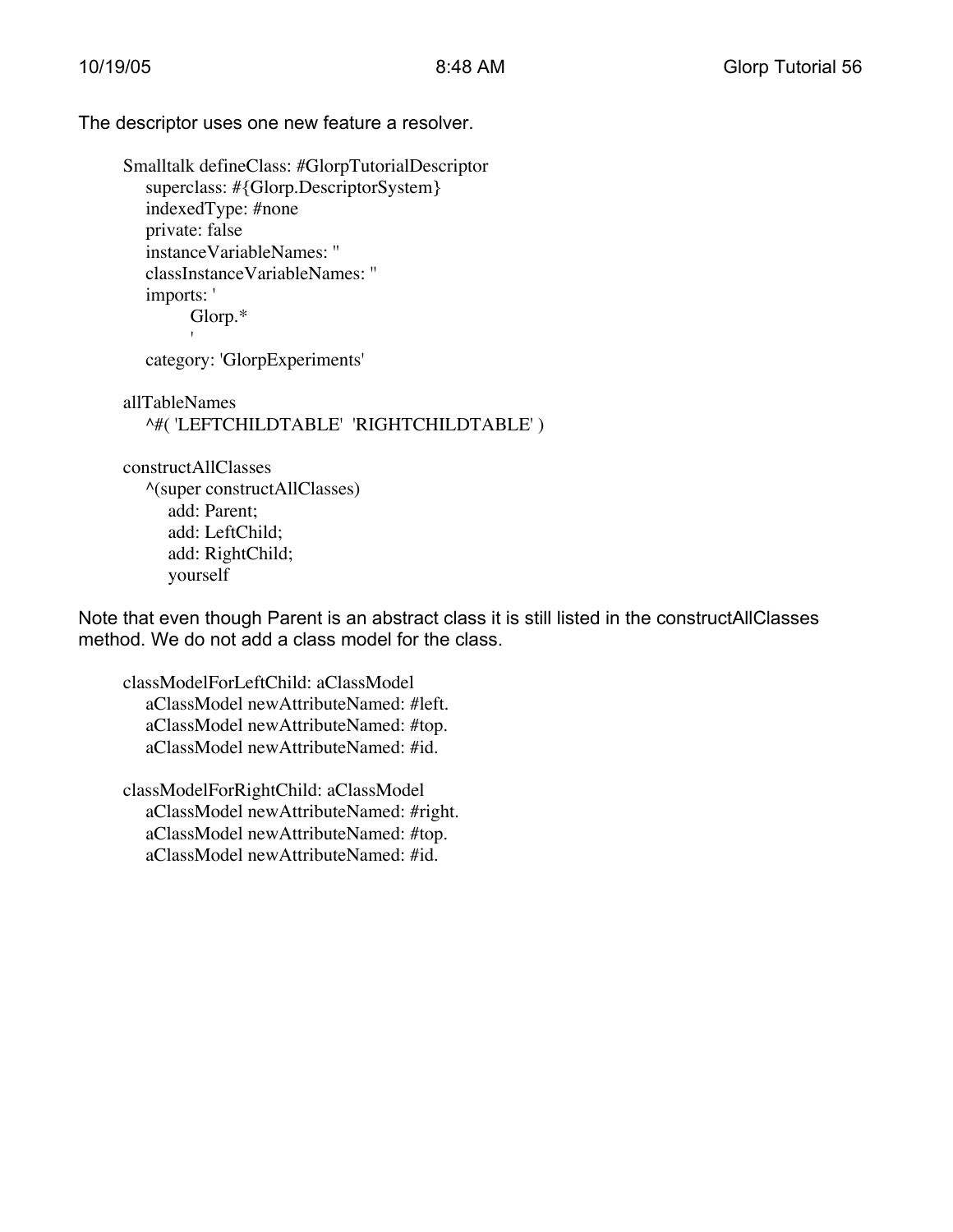Each of the class descriptor methods register a resolver. The method typeResolverFor: results in a call to typeResolverForParent.

descriptorForParent: aDescriptor (self typeResolverFor: Parent) register: aDescriptor abstract: true. descriptorForLeftChild: aDescriptor | leftTable | leftTable := self tableNamed: 'LEFTCHILDTABLE'. aDescriptor table: leftTable. (aDescriptor newMapping: DirectMapping) from: #id to: (leftTable fieldNamed: 'id'). (aDescriptor newMapping: DirectMapping) from: #top to: (leftTable fieldNamed: 'top'). (aDescriptor newMapping: DirectMapping) from: #left to: (leftTable fieldNamed: 'left\_value'). (self typeResolverFor: **Parent**) register: aDescriptor. descriptorForRightChild: aDescriptor | rightTable | rightTable := self tableNamed: 'RIGHTCHILDTABLE'. aDescriptor table: rightTable. (aDescriptor newMapping: DirectMapping) from: #id to: (rightTable fieldNamed: 'id'). (aDescriptor newMapping: DirectMapping) from: #top to: (rightTable fieldNamed: 'top'). (aDescriptor newMapping: DirectMapping) from: #right to: (rightTable fieldNamed: 'right\_value').

(self typeResolverFor: **Parent**) register: aDescriptor.

tableForLEFTCHILDTABLE: aTable

(aTable createFieldNamed: 'left\_value' type: (platform varChar: 50)). (aTable createFieldNamed: 'top' type: (platform varChar: 50)). (aTable createFieldNamed: 'id' type: (platform sequence)) bePrimaryKey.

tableForRIGHTCHILDTABLE: aTable

(aTable createFieldNamed: 'right\_value' type: (platform varChar: 50)). (aTable createFieldNamed: 'top' type: (platform varChar: 50)). (aTable createFieldNamed: 'id' type: (platform sequence)) bePrimaryKey.

typeResolverForParent

^HorizontalTypeResolver forRootClass: Parent.

The typeResolverForParent method returns the actual resolver, which is used by GLORP to determine which tables to examine for polymorphic queries. With the above setup the following query will return all Parent, LeftChild and RightChild objects with left as the value of the instance variable top. Note that for the descriptors for LeftChild and RightChild the typeResolverFor: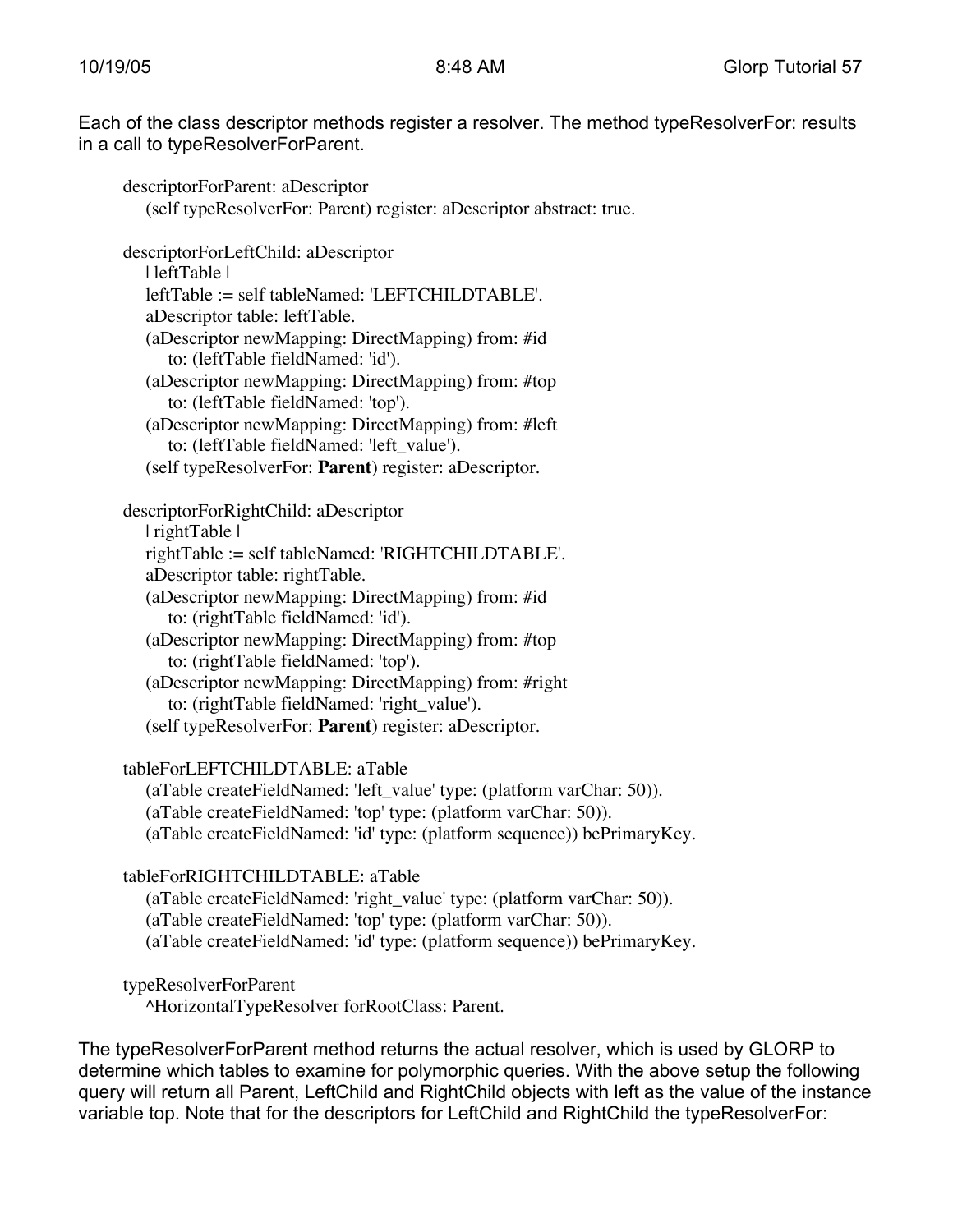registers the parent class (Parent), not the LeftChild or RightChild. This is what permits allows the polymorphic query.

result := session readManyOf: Parent where: [:each | each top = 'left'].

We can still write queries directly on the subclasses if appropriate.

result := session readManyOf: LeftChild where: [:each  $|$  each top = 'left'].

If the inheritance hierarchy is deeper, we may have multiple levels of polymorphic queries. Say we add a Bottom class to LeftChild as shown below. It may occur that we need to write polymorphic queries on Parent's hierarchy and polymorphic queries on LeftChild's hierarchy. If we wish to do this then in the Bottom class descriptor we need the following two type resolvers.

(self typeResolverFor: **Parent**) register: aDescriptor. (self typeResolverFor: **LeftChild**) register: aDescriptor.



There is one restriction on polymorphic queries when using Table for each Concrete Class, which is one can not use orderBy:. The query makes multiple requests to the database as it has to read both tables, so we cannot have the database order the results for use. As a result the following request will raise an exception.

session readManyOf: Parent orderBy: #top

# **One Table for all Classes<sup>8</sup>**

In this method of organizing the tables there is one table that holds the data for all objects in the class hierarchy. In this example the one table is called ALL\_DATA. The columns of the table are illustrated below. The object\_type column is used to store the type of the object in the row. This

 $\overline{8}$ See Single Table Inheritance pattern pp 293-301 in Fowler [2003]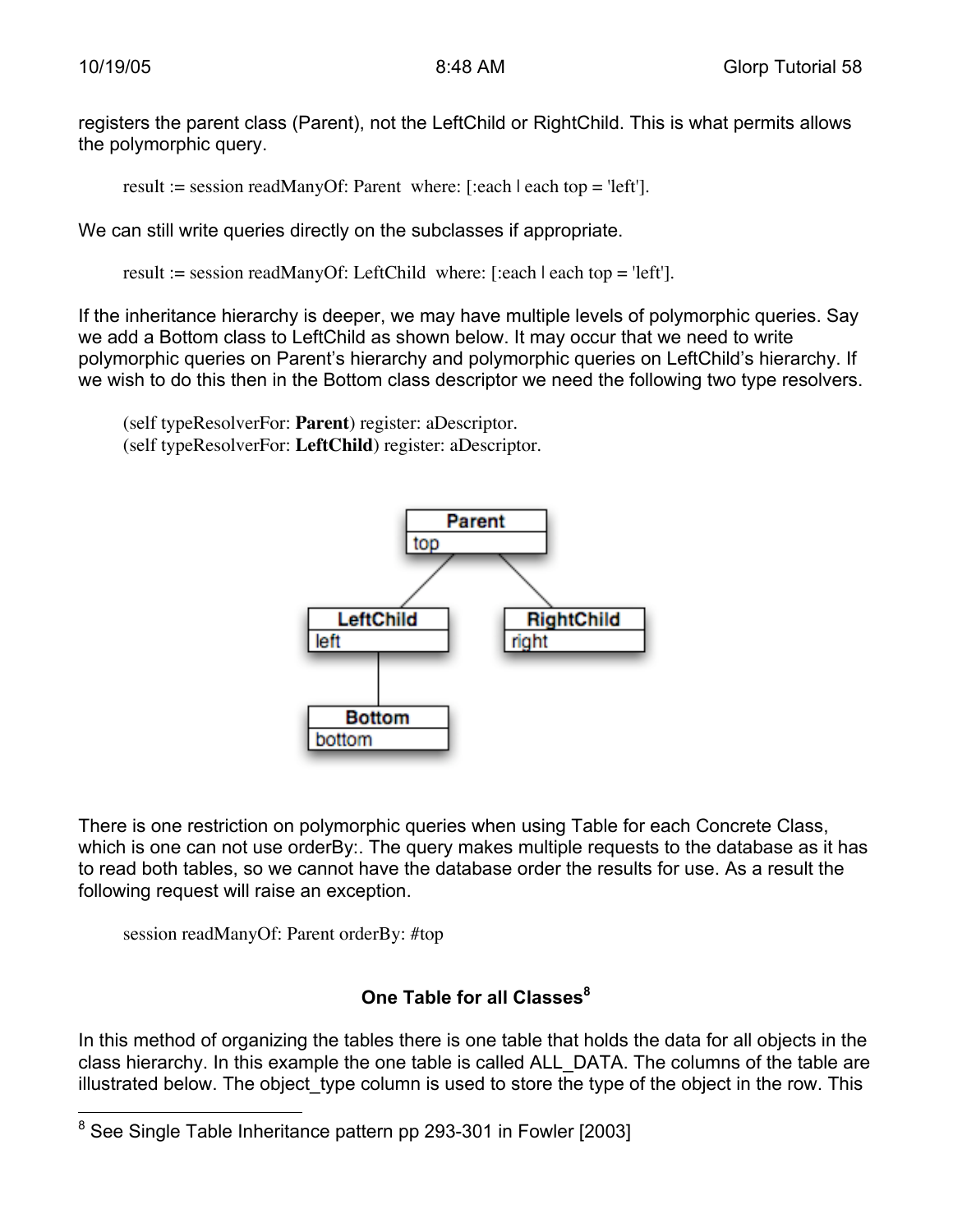allows GLORP to create an instance of the correct class when it reads a row in the table. Note that regardless of what type of object is in a row, one column, either left value or right value, will be null. While this method does waste space in the database, performing a polymorphic query will be faster as there is only one table to access.

ALL\_DATA

| top | left<br>value | right value | object<br>type |
|-----|---------------|-------------|----------------|
|     |               |             |                |

The class definitions remain the same as in the Table for each Concrete Class example. The descriptor changes a bit. We use a different resolver, need to supply values for object type column and need more information for the Parent class.

```
Smalltalk defineClass: #GlorpTutorialDescriptor
  superclass: #{Glorp.DescriptorSystem}
   indexedType: #none
  private: false
  instanceVariableNames: ''
  classInstanceVariableNames: ''
  imports: '
        Glorp.*
```
category: 'GlorpExperiments'

GlorpTutorialDescriptor methodsFor: 'accessing'

```
allTableNames
  \wedge#('ALL_DATA')
```
constructAllClasses ^(super constructAllClasses) add: Parent; add: LeftChild; add: RightChild; yourself

classModelForLeftChild: aClassModel aClassModel newAttributeNamed: #left. aClassModel newAttributeNamed: #top. aClassModel newAttributeNamed: #id.

classModelForRightChild: aClassModel aClassModel newAttributeNamed: #right. aClassModel newAttributeNamed: #top. aClassModel newAttributeNamed: #id.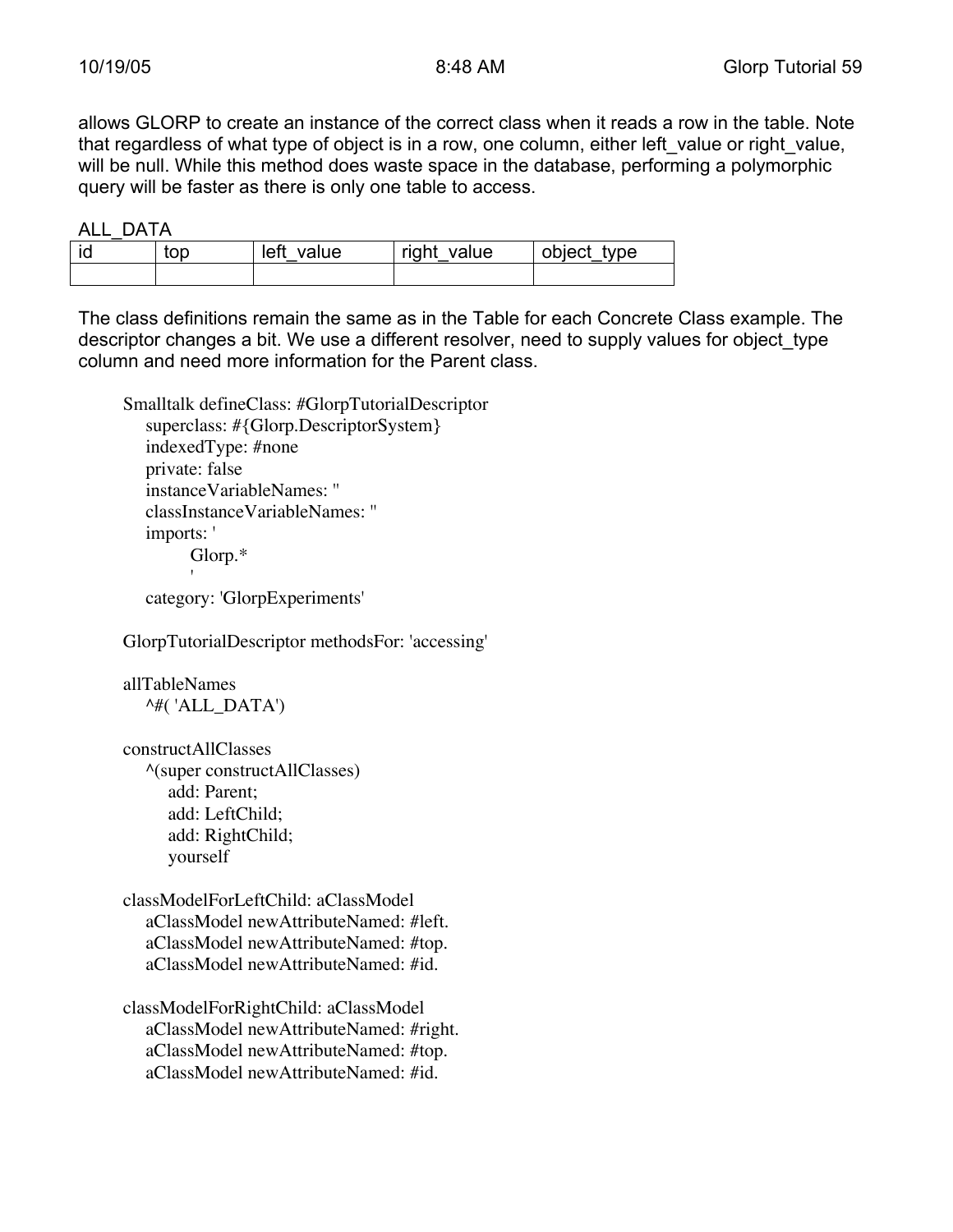Note how to indicate the value of the object\_type column for LeftChild objects with the resolver.

descriptorForLeftChild: aDescriptor | leftTable | leftTable := self tableNamed: 'ALL\_DATA'. aDescriptor table: leftTable. (aDescriptor newMapping: DirectMapping) from: #id to: (leftTable fieldNamed: 'id'). (aDescriptor newMapping: DirectMapping) from: #top to: (leftTable fieldNamed: 'top'). (aDescriptor newMapping: DirectMapping) from: #left to: (leftTable fieldNamed: 'left\_value'). (self typeResolverFor: Parent) register: aDescriptor keyedBy: 'L' field: (leftTable fieldNamed: 'object\_type'). descriptorForRightChild: aDescriptor

| rightTable | rightTable := self tableNamed: 'ALL\_DATA'. aDescriptor table: rightTable. (aDescriptor newMapping: DirectMapping) from: #id to: (rightTable fieldNamed: 'id'). (aDescriptor newMapping: DirectMapping) from: #top to: (rightTable fieldNamed: 'top'). (aDescriptor newMapping: DirectMapping) from: #right to: (rightTable fieldNamed: 'right\_value').

(self typeResolverFor: Parent) register: aDescriptor keyedBy: 'R' field: (rightTable fieldNamed: 'object\_type').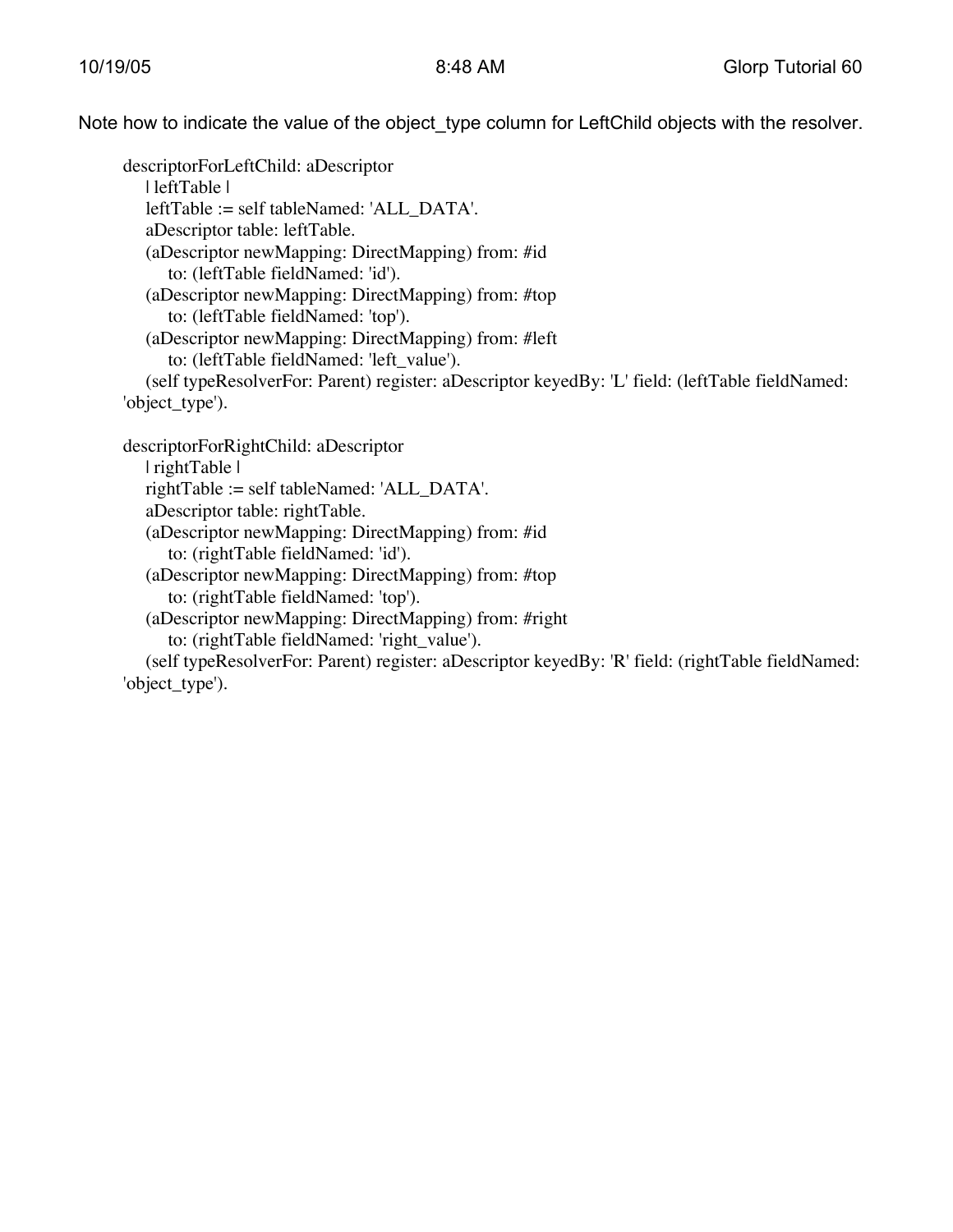Even though Parent is still an abstract class GLORP requires us to given the mappings for the Parent instance variables. If Parent were not abstract we would have to provide a key value for the column object type.

descriptorForParent: aDescriptor | table | table := self tableNamed: 'ALL\_DATA'. aDescriptor table: table. (aDescriptor newMapping: DirectMapping) from: #id to: (table fieldNamed: 'id'). (aDescriptor newMapping: DirectMapping) from: #top to: (table fieldNamed: 'top'). (self typeResolverFor: Parent) register: aDescriptor abstract: true

tableForALL\_DATA: aTable (aTable createFieldNamed: 'top' type: (platform varChar: 50)). (aTable createFieldNamed: 'left\_value' type: (platform varChar: 50)). (aTable createFieldNamed: 'right\_value' type: (platform varChar: 50)). (aTable createFieldNamed: 'object\_type' type: (platform varChar: 2)). (aTable createFieldNamed: 'id' type: (platform sequence)) bePrimaryKey.

typeResolverForParent ^FilteredTypeResolver forRootClass: Parent.

# **Defining the Resolver for a Class**

In the above examples the resolver type of the class Parent was defined in a method in the GlorpTutorialDescriptor. If you prefer you can define in the Parent class it self. So you could delete the GlorpTutorialDescriptor>>typeResolverForParent method and add the following class method to Parent

Parent class>>glorpTypeResolver ^FilteredTypeResolver forRootClass: Parent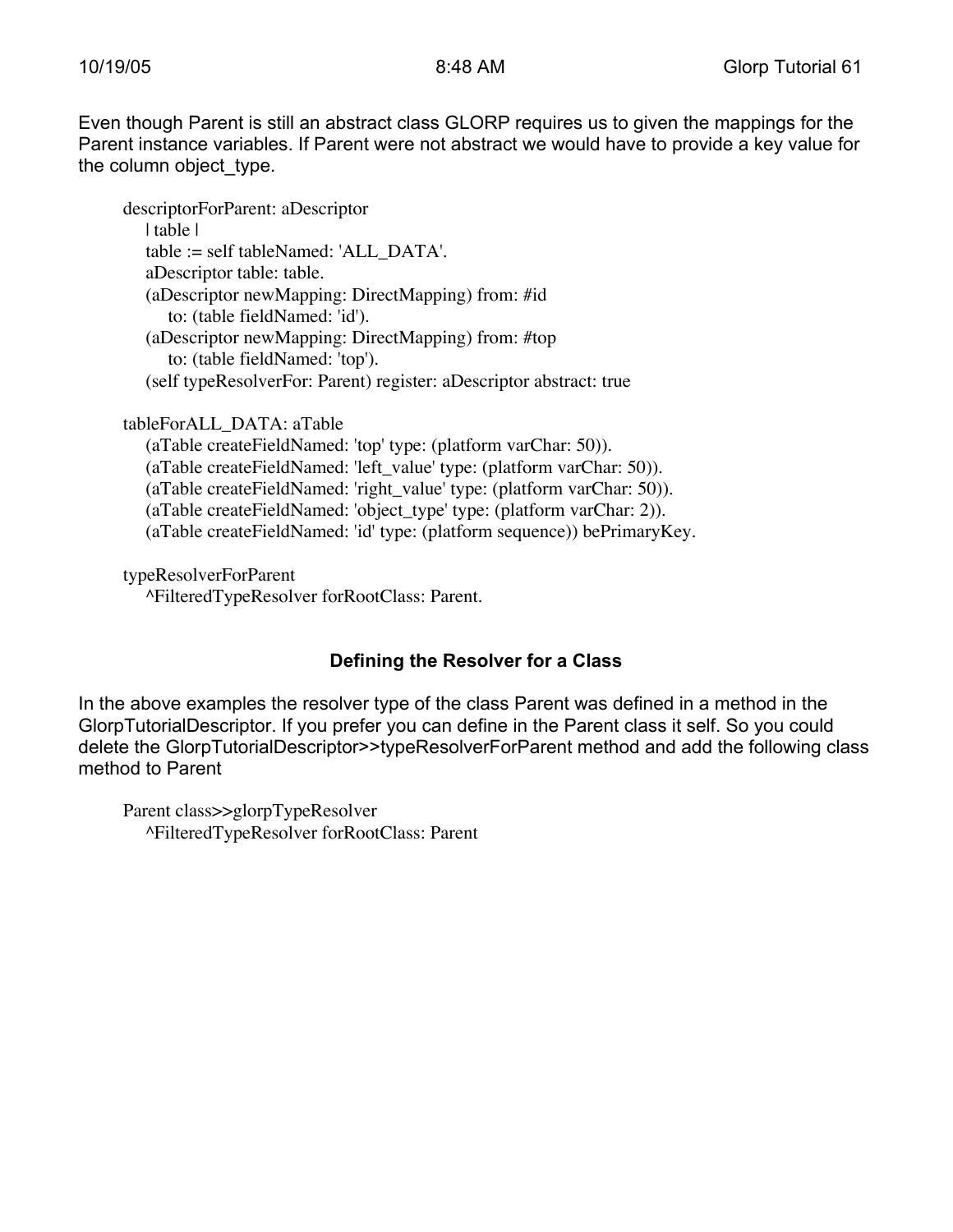#### **In Brief Advanced Reading - Query Objects for Improved Queries<sup>9</sup>**

The read methods in a Glorp session are convenience methods for construction query objects. For example the following:

employees := session readManyOf: GlorpEmployee where: [:each | each id <= 4].

is a convenience for:

```
query := Query readManyOf: GlorpEmployee where: [:each | each id \leq 4].
employees := session execute: query.
```
While the convenience methods are shorter and adequate for most situations dealing with query objects directly give you much more flexibility. The following is not currently possible with convenience methods. The queries results are ordered by name and when names are equal the results are then sorted by id. The ordering is done by the database.

```
query := Query readManyOf: GlorpEmployee where: [:each | each id \leq 4].
query orderBy: #name.
query orderBy: #id.
employees := session execute: query.
```
OrderBy: also accepts blocks to indicate the order so we could use query orderBy: [:each | each name] instead of query orderBy: #name.

Query object allow us to read objects in groups. With a session we can read the first N objects that satisfy a query. The following will read the first 50 glorp employees with a salary over 100,000. (We are assuming the salary is an instance variable of GlorpEmployee.) However there is no way using convenience methods to read the rest of the employees that satisfy the condition.

```
employees := session readManyOf: GlorpEmployee where: [:each | each salary > 100000] limit: 50.
```
The following will read up to 100 employee objects after the first 50 and order them by name.

```
query := Query readManyOf: GlorpEmployee where: [:each | each salary > 100000].
query
   orderBy: #name;
   limit: 100;
   offset: 50.
employees := session execute: query.
```
<sup>—&</sup>lt;br>9 See Query Object pattern pp 316-321 in Fowler [2003]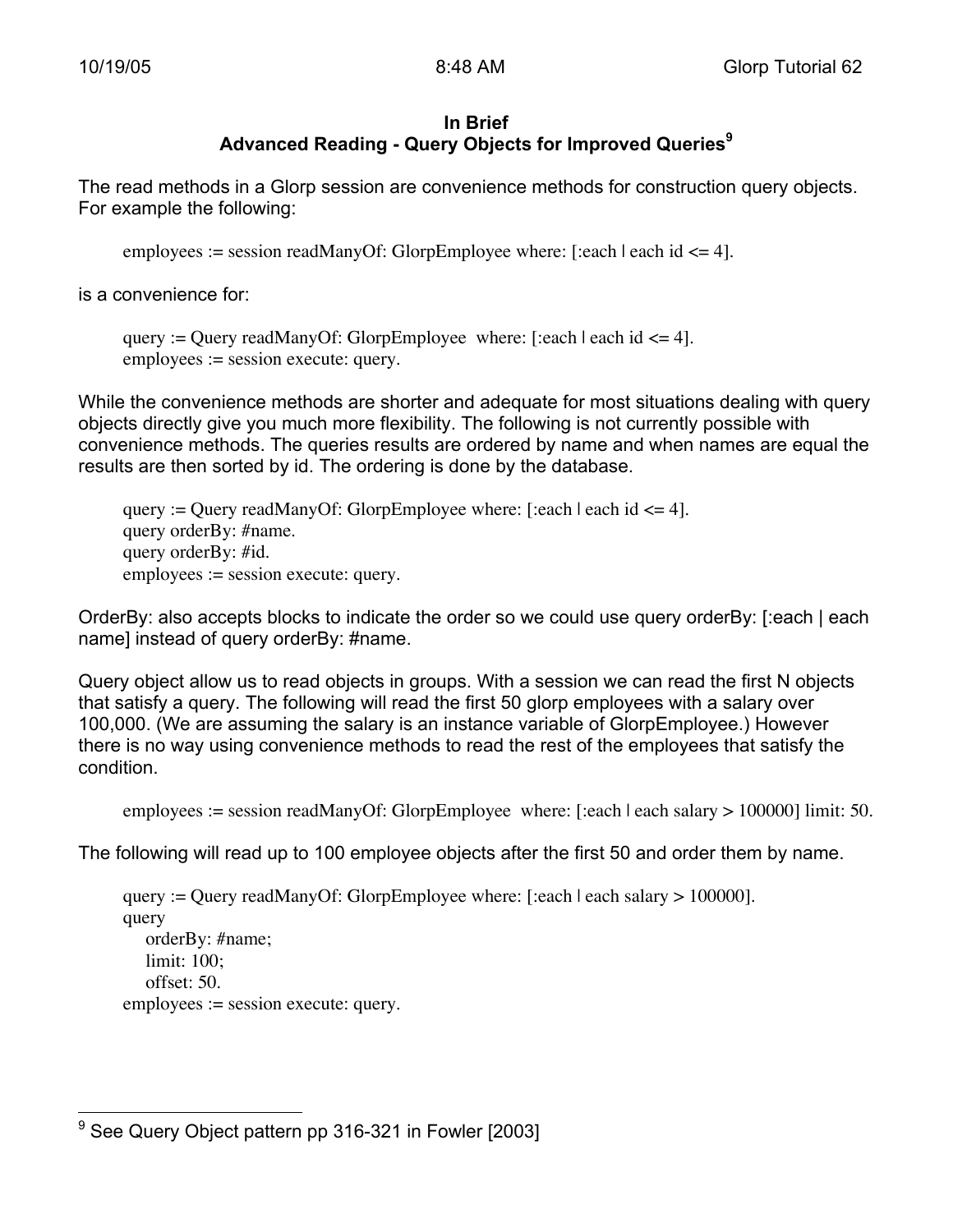When readManyOf: query returns an array of results. You can specify a different collection with the method collectionType:. The following will return a set of employee objects.

query := Query readManyOf: GlorpEmployee where: [:each | each salary > 100000]. query collectionType: Set. employees := session execute: query.

See the class SimpleQuery for more methods one can use to refine queries. The class CompoundQuery is useful in joining multiple query objects with Boolean expressions.

# **Reading Parts of Objects**

There are times when you only need part of an object. The following returns just the salaries (assuming salary is an instance variable of GlorpEmployee).

query := Query readManyOf: GlorpEmployee where: [:each | each salary > 100000]. query retrieve: #salary. salaries := session execute: query.

One can retrieve more than one item. In this case for each GlorpEmployee one gets an array containing a salary and a name.

query := Query readManyOf: GlorpEmployee where: [:each | each salary > 100000]. query retrieve: #salary; retrieve: #name. salariesAndNames := session execute: query.

One can also retrieve a maximum or minimum value.

query := Query readManyOf: GlorpEmployee where: [:each | each salary > 100000]. query retrieveMax: #salary. maxSalaryInArray := session execute: query.

When we know there will be only one value returned we can specify not to wrap the one value in a collection.

query := Query readManyOf: GlorpEmployee where: [:each | each salary > 100000]. query retrieveMax: #salary; readsOneObject: true.  $maxSalary := session execute: query.$ 

When using retrieve: the part of the object is selected using SQL in the database, so in general will be more efficient than reading the entire object and selecting the value from the object.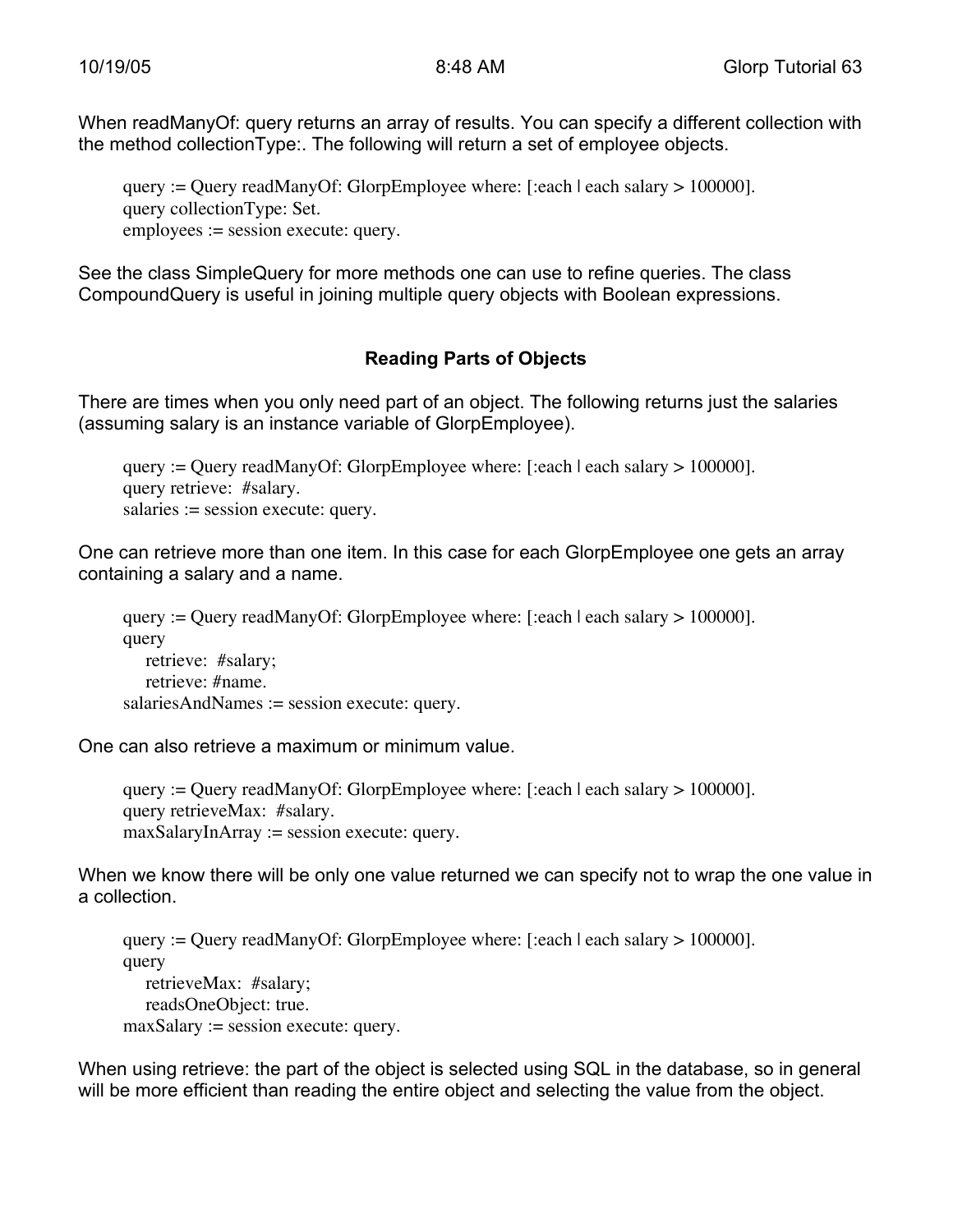# **Dynamic Descriptors**

The examples in this tutorial treat the GlorpTutorialDescriptor class as static entity. However many of the values set in the GlorpTutorialDescriptor can be changed at runtime. A number of the GLORP test cases illustrate this.

#### **References**

Patterns of Enterprise Application Architecture, Martin Fowler, Addison-Wesley, 2003